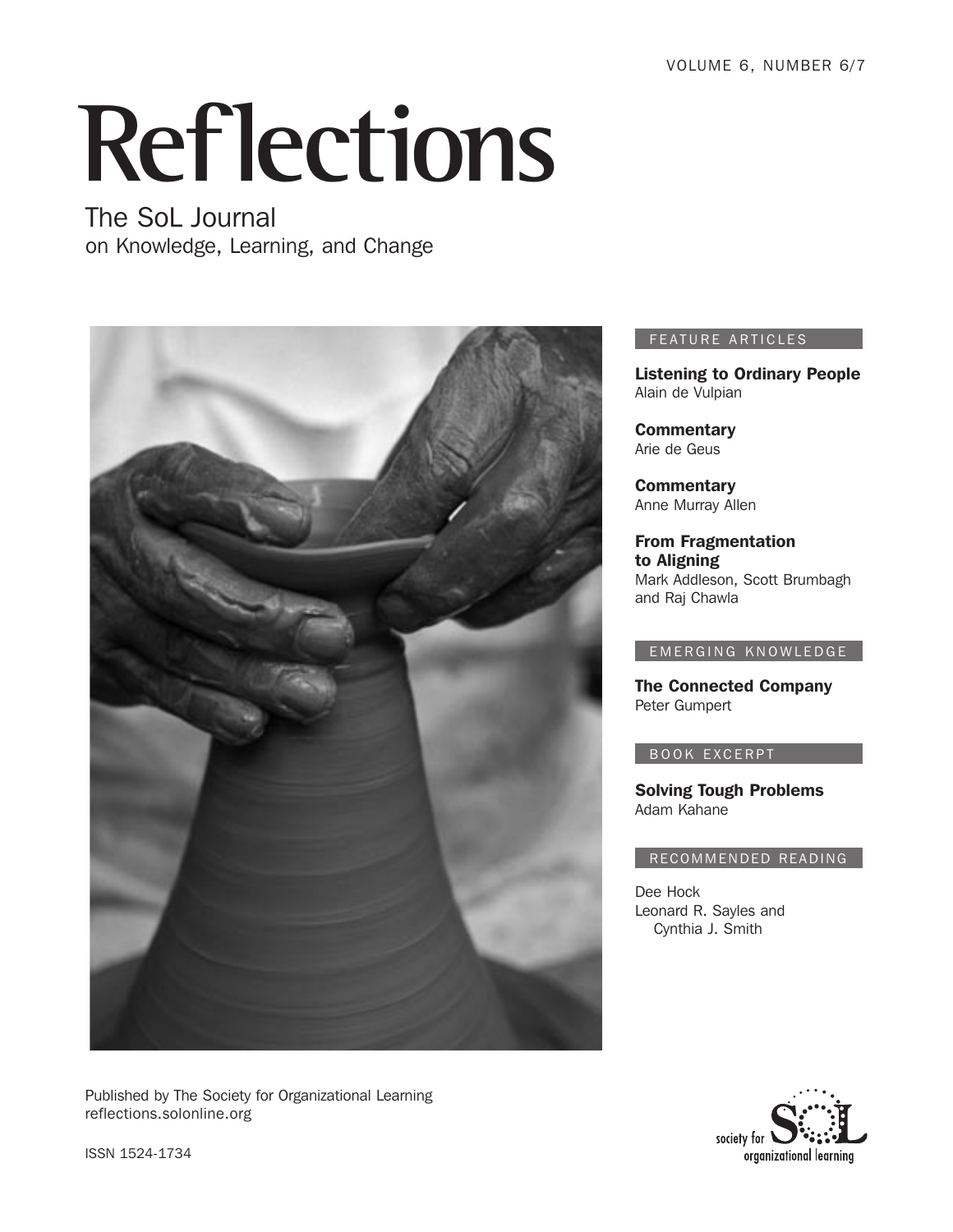**IN THIS ISSUE OF REFLECTIONS** we continue to explore the premise that the quality of our work is a function of our relationships and conversation – at both a local and global level.

Socio-anthropologist and SoL France member Alain de Vulpian focuses his research on the heart of SoL's purpose: to explore the interdependent development of people and their institutions. By "Listening to Ordinary People" – the nature of his work, and the title of his 2004 book – Alain raises the specific question of how we can guide the evolution of our organizations and society to embrace the richness of full engagement of ordinary people – something we ignore at our peril. This article is based on Alain's keynote presentation at SoL's Global Forum in Vienna in September, where he was joined in a panel conversation with Arie de Geus and Anne Murray Allen. Arie de Geus offered this implication: business needs and has not yet experienced its own "French revolution" to bring democracy to the workplace. Both de Geus' and Allen's comments are included here.

If we need to develop more capacity for self-organizing and self-governance, what does that look like in our organizations, and how can we help? Mark Addleson, Scott Brumburgh, and Raj Chawla offer "From Fragmentation to Aligning: Organizational Coaching and Ten Conversations for Organizing Knowledge Work." In their experience, organizations foster social networks by actively encouraging specific types of conversations that practically promote aligning much more than any traditional organizational forms – many of which actually discourage collaboration.

The need to build relationships also spans the boundaries of our organizations. Peter Gumpert offers his notion of "The Connected Company." A focal point in his article is a practical tool for assessing connectedness within and beyond the company. Reviewing this relative to what's needed seems a good place for most teams and organizations to start.

This issue's book excerpt is from Adam Kahane's *Solving Tough Problems: An Open Way of Talking, Listening and Creating New Realities*. As Adam notes: "The way we talk and listen expresses our relationship with the world. When we fall into the trap of telling and not listening, we close ourselves off from being changed by the world. We limit ourselves to being able to change the world only by force." Adam documents an alternative that can bring forth our best selves and great possibilities.

Finally, we're delighted that the recent *Reflections* article on systems thinking at Ford provoked a number of comments. These immediately follow in our new "Readers Write" column. Your rants, raves and reflections should be directed to *reflections@solonline.org* for inclusion in future issues.

l. Stray Annalests

**C. Sherry Immediato Managing Director, SoL**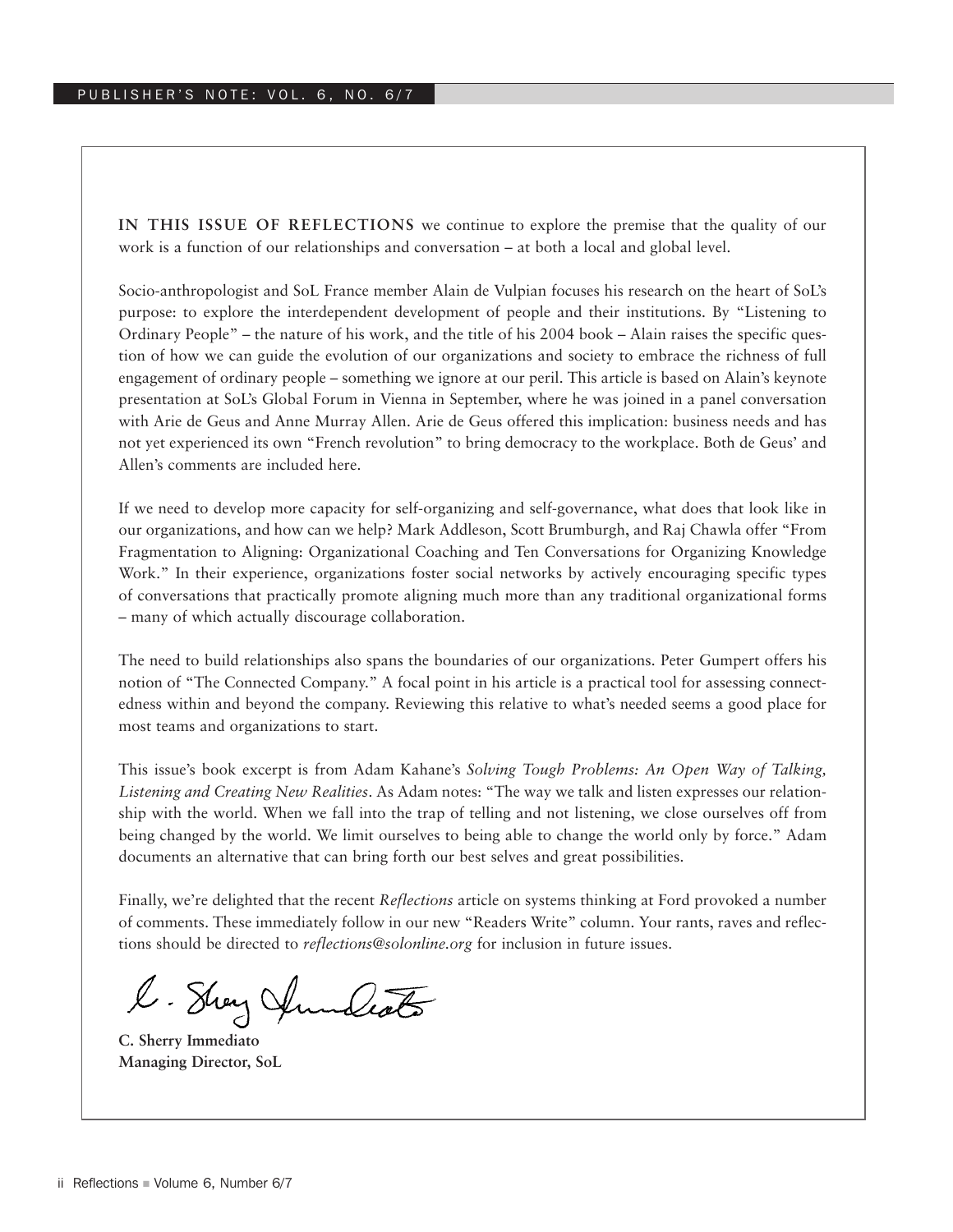# FORD'S IMMUNE SYSTEM

I APPLAUD JEREMY SELIGMAN AND HIS COLLEAGUES for their efforts to instill system thinking principles and practices at Ford ("Building a Systems Thinking Culture at Ford Motor Company," *Reflections* 6.4/5). With a senior-level champion, they are well positioned to address cultural changes, overcome obstacles that derailed previous efforts, and have an impact on business results. Ford has a long history of system thinking and organizational learning, dating back well before the concepts were part of our current management vernacular. In fact, Ford was leading the industry in implementing and gaining benefits from systems thinking many years ago. A 2002 interview with Vic Leo (formerly of Ford, in *Reflections* 4.2*)* provides a good history of systems thinking, including what leads to quick fixes rather than fundamental solutions. Understanding the historical response will have some bearing on what issues these managers need to address so that their efforts have a better probability for success and longevity, and become part of the organization's culture, rather than an isolated subculture.

Why were the longstanding systems thinking efforts and organizational learning practices at Ford derailed in the mid-1990s? Several factors contributed, and can explain why the innovations that Seligman is leading today, and describes historically (which Goodman in his commentary also refers), might again be derailed. Reasons for previous failures are based on the "immune system," or the instinctive response of organizations to reject anything "foreign" or "new." I would not argue whether Ford and other large corporations have immune systems, but I would ask what gives this immune system its potency. It seems that proponents of new ideas often contribute to the strength of that immune system by how they reify it through their actions.

The immune system is based on "learned" characteristics. For example, in conversations regarding early systems thinking initiatives, people have told me that when they first came to Ford, they would go in and talk to their bosses about important issues. They soon learned, however, that you do not go in to the bosses' office, even if "the door is always open" with open problems. Bosses want solutions, and often they want you to propose what they have hinted at as their solutions. Conversely, these same "bosses" tell me that they wonder why their people don't come to them to talk about problems more often! They are often painfully unaware of their own over-reactions and the predominance of their advocacy for their own views. In the hectic day-to-day, there isn't great skill in inquiry, or awareness, or any real desire to address the gaps between what they say they desire and what happens. The net result is that people have learned not to ask the boss questions.

What is the story that is told with regard to systems thinking? There is what happened to the leaders of the previous efforts – their results were not recognized, they were not offered acceptable future positions, and they left the organization. With the leaders gone, others who practiced systems thinking felt exposed and without support. Was the leaders' fate because of their use of systems thinking practices? That explanation becomes so potent that many people overlook other factors. The results are descriptions of the aftermath such as "monks preserving the arts and sciences through the Dark Ages," "ST survivors," or "failure of ST to take hold." The language that results from this attribution reinforces the power of the immune system, making it as real as it is.

Many other factors contributed to derailing these earlier systems thinking efforts. There was an ele-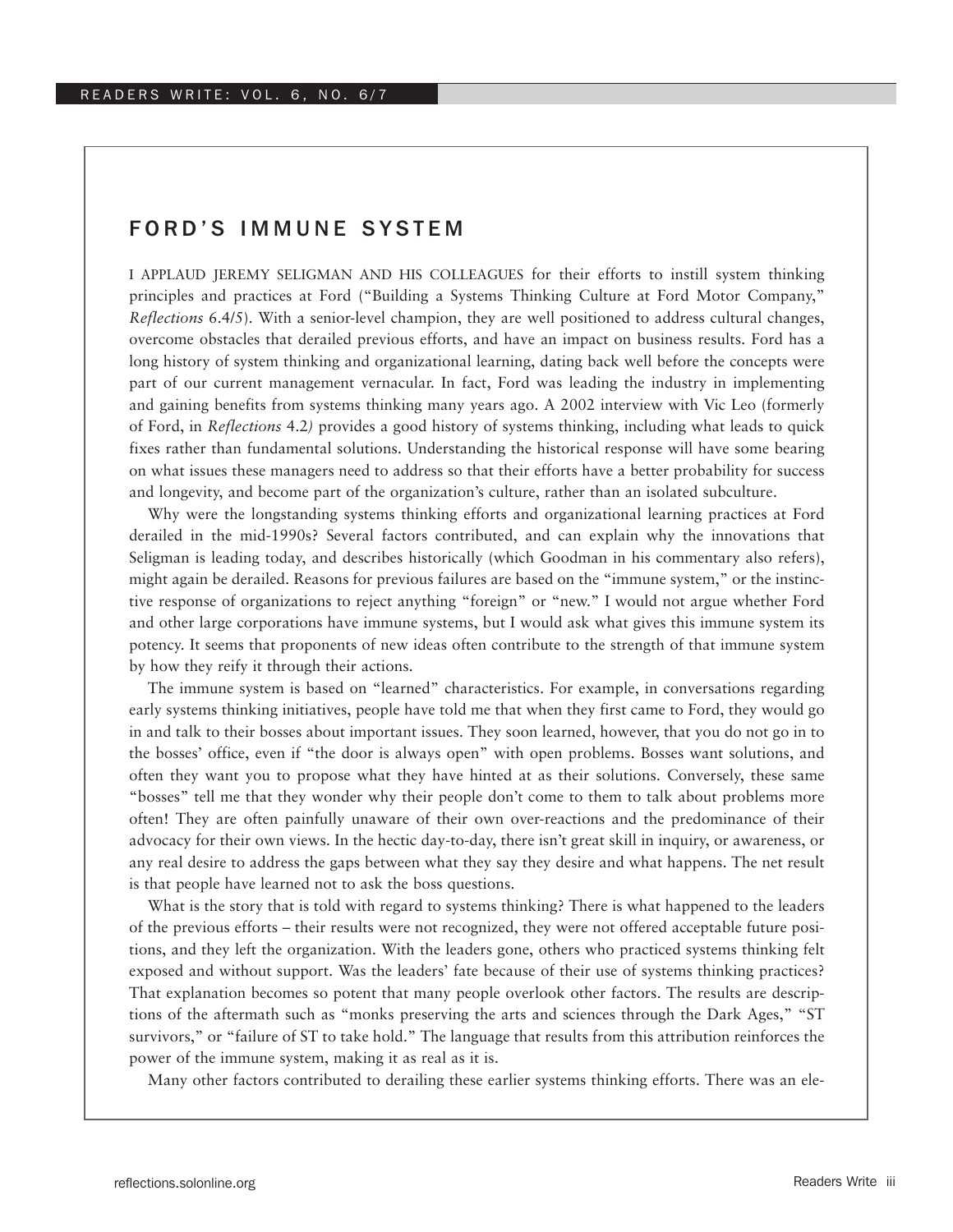ment of bad timing – the Ford 2000 reorganization into a platform structure changed the organization, and reduced program management positions by 20%. The new CEO had his own agenda, which focused on "the teachable point of view" (see interview with Jack Nassar in the September 1999 issue of *Harvard Business Review*) and, importantly, *excluded any other improvement program*. At that time, if you talked about any improvement effort contrary to the "teachable point of view" program, you would quickly find yourself rebuked. These conditions explain why systems thinking people "all went underground" and were not "willing to come out of their caves."

The current systems thinking efforts address some of these challenges, suggesting the building of "a new capacity for reflective dialogue, deep insight, and shifting entrenched mental models." These are important challenges in changing culture, so that simple and misattributed causes do not reinforce the perceptions of an existing immune system. These efforts need to walk the fine line that connects the perception of improvement programs to executive's concerns for business results. While changes in thinking and behavior are what lead to better results, they are just the intermediary changes. The purpose of systems thinking, or any other improvement practice, is to more reliably produce results and sustain performance. Otherwise, the criticisms of "learning for the sake of learning' approach, without sufficient focus on real-world problems" are appropriate. However, good results might also be insufficient. Ford's earlier systems thinking projects produced good results. These results ran counter to prejudices held by executives on the program's performance. Executives did not pay as much attention to the intermediate product development measures that the team focused on, but to the program's projected future market and financial outcomes.

Ford's current resurgence of systems thinking needs to be applied within the context of desired business outcomes. System modeling applied to this earlier program's market and financial outcomes would have provided data and opportunities for dialogue between program managers and executives. The program managers needed skills and tools to create the context to engage and address executive's mental models. These are skills for managing change up in the organization. Rosabeth Moss Kanter's commentary on a similar systems thinking and learning initiative (documented in the 1999 book *Car Launch*) clearly calls for these change management skills. "You want to learn to actually build learning organizations," she wrote, "and arm people to be better organizational change agents rather than converted cultists."

It is easy for proponents of systems thinking to become enamored with elegant techniques, but when they are applying them in company settings, they and their effort need to not only be connected to business results, but be sure that they are broadly perceived in that way. Managing those perceptions will require them to engage broader cultural issues that, when addressed, will allow them to make progress and create an organization that will welcome and sustain their efforts.

. . . . . . . . . . . . . . . . . . . . . . . . . . . . . . . . . . . . . . . . . . . . . . . . . . . . . . . . . . . . . . . . . . . . . . . . . . . . .

*George Roth Research Associate Lean Aerospace Initiative and MIT Sloan School of Management*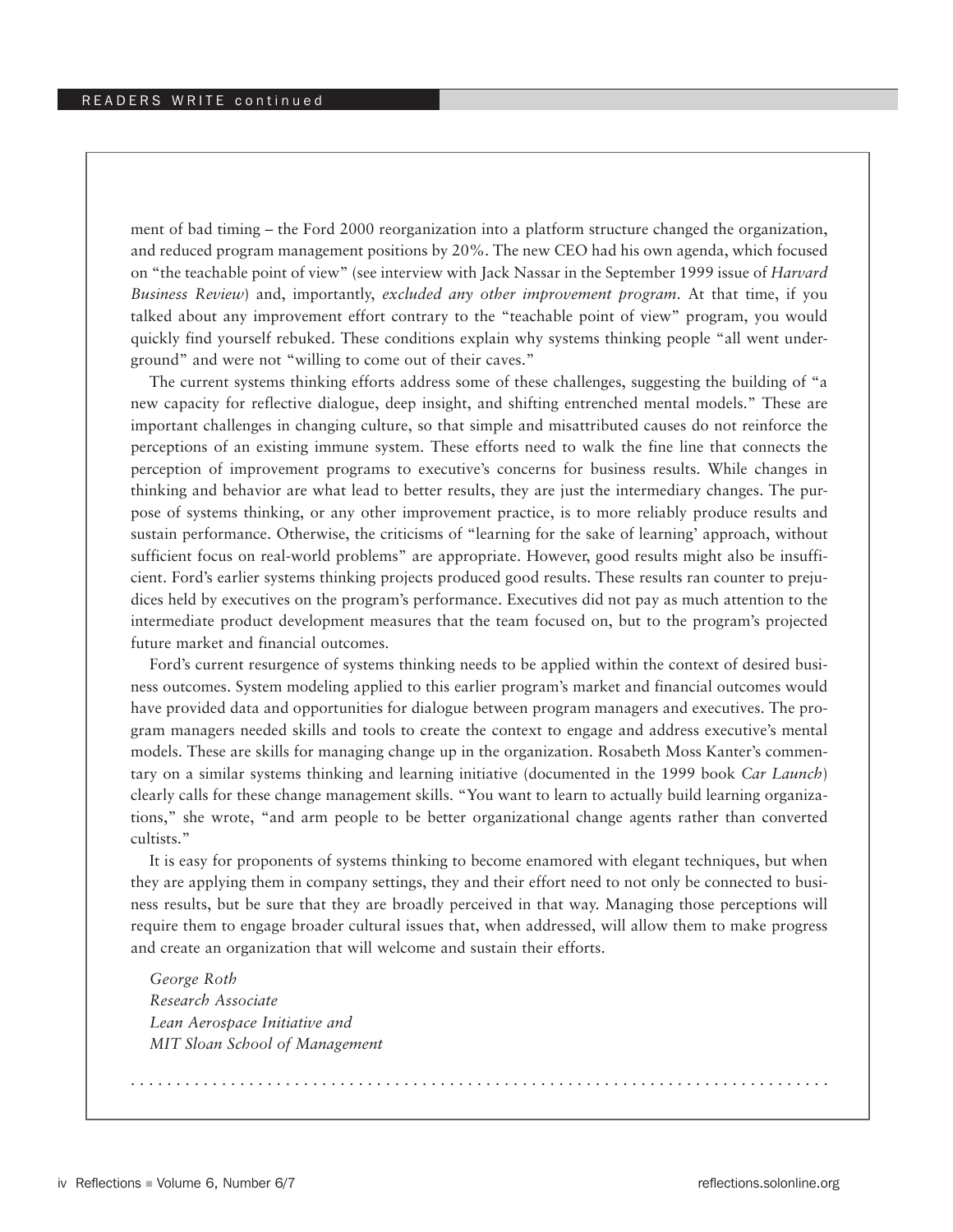#### JEREMY SELIGMAN RESPONDS

*GEORGE ROTH WAS DEEPLY ENGAGED WITH FORD'S EARLY EFFORTS to instill Systems Thinking disciplines into Ford's organizational culture, and his comments add depth and texture to an understanding of the situation in which we found ourselves as we set out to reinvigorate these practices within Ford. We were very much aware of the causes and conditions that George details in his letter. We made a conscious decision not to recapitulate that analysis in the article because we felt it would distract from its purpose, which was not to provide a history of ST in Ford Motor Company. Our primary message was that the possibility of successful organizational change is always a function of understanding one's corporate cultural history, and that ST, as compelling as it may seem to its adherents, will not establish itself without a strategy that incorporates an analysis and understanding of the resistance behaviors and "immune responses" of the organizational culture.* 

*George suggests that by naming the immune system, we have reified it and granted it powers it might not otherwise have. I appreciate the warning, and I agree that an understanding that we cannot stand outside the system is critical to any successful change management approach. I also agree fully with Rosabeth Moss Kanter's comment; we want positive change and business results, not systems thinkers. This is precisely the path we are pursuing, quietly helping a broad array of teams to understand their challenges, create the environment from which insights can emerge, and design better, more lasting solutions. As to the dangers of reification, it is our observation that the components that make up what we have called "the immune system" are not self-aware as such, and that powerful metaphors can create insight and allow for the possibility of innovative design through borrowing and recombination. We will be careful not to fall into the trap of believing that our models are the world, and we thank George for his commentary and guidance.* 

# SUPPORTING THE ENTERPRISE

IT'S BEEN FIVE YEARS SINCE I RETIRED FROM FORD after spending 33 years within its exciting grip. Jeremy Seligman's article is a gift for all those who have served and for those about to serve the organizational learning community. The author takes us on two journeys, hard and soft: the first focuses on professionalism, craftsmanship, and results; and the second on inquiry, possibilities and hope. Personally, I believe both are intertwined, though compartmental thinking convinces us they're separate.

. . . . . . . . . . . . . . . . . . . . . . . . . . . . . . . . . . . . . . . . . . . . . . . . . . . . . . . . . . . . . . . . . . . . . . . . . . . . .

Clearly, this Ford IT organization has some very sharp organizational learning pros. They demonstrate a keenness for putting into place the foundation blocks for capacity building: curriculum, competence, practice fields, and integrating lessons learned. Reaching out to include University of Michigan graduate students (MAP) and then employing these students to improve senior IT managers' use of dialogue and reflection skills is a great move, as is expanding the program internally to Ford personnel (FMAP).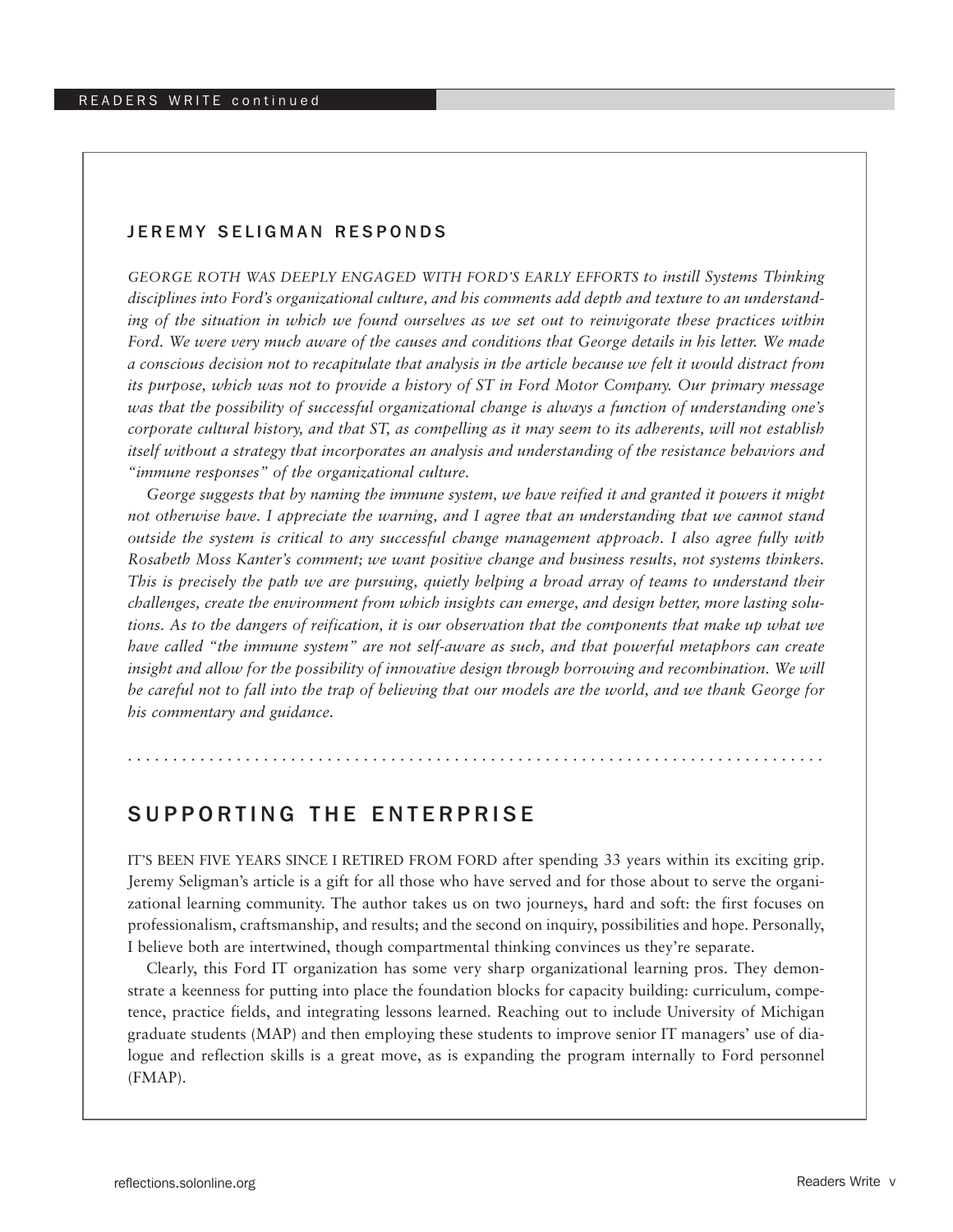The granddaddy question here is what impact will systems thinking within IT have on the larger system...the Ford enterprise? There's good news and bad. You can impact the larger system from anywhere within the system (good), but (here comes the difficult) you generally solve problems by working on the larger system of which the problem is a part. The author's CIO (Marv Adams) is a significant executive champion, and the ST group is very fortunate to have him. Some execs are content to "live with" or even "support" ST projects, but freeze the group out when results have broader system-wide implications. That won't happen here.

The possibility of embedding the practice of ST in large organizations is tough and speculative. Despite Jeremy's "soft" language, it's about SCALE. Who really knows anything about this territory? Ninety-nine percent of us are stumped. The author lays out a terrific set of theories and questions. Jeremy and his crew have gone beyond the insights of the group before them, and are now confronting the next stage of development. This Ford IT team seems very determined to give their company and its people a fighting chance to survive in this highly interdependent global economy. Encouragement from all of us is warranted. The systems age is here. Those who hold onto the piecemeal view will drag the enterprise down. Let's not let it happen.

*Vic Leo* 

*Former Program Manager, Ford Motor Company's Executive Development Center Former SoL/Ford Liaison Officer*

# THE FOUR TRUTHS OF CLARITY

JERRY SELIGMAN'S STORY OF HOW PEOPLE AT FORD embraced systems thinking (*Reflections* 6.4/5) reminds me of the very old observation that understanding the complexity of our organizations, what they want to achieve, and how to go about achieving what they want isn't hard because people don't have the tools; it is hard because people haven't been shown how to use them. What I refer to as 'the Four Truths of Clarity' show that we do have the tools, and that to use them we simply need to overcome the barriers to using them.

. . . . . . . . . . . . . . . . . . . . . . . . . . . . . . . . . . . . . . . . . . . . . . . . . . . . . . . . . . . . . . . . . . . . . . . . . . . . .

*1. Not understanding the system clearly, as it really is, both in what it wants to achieve and in how it works, leads to very ineffective and inefficient systems.* We experience this state of confusion when we lack clarity: on a *personal* level whenever we make an obvious mistake and say to ourselves, "I knew better than that"; on a *group* level whenever someone states after a group blunder, "I could have told you that, if you would have asked"; and on an *organizational* level whenever we see intelligent, passionate people with years of experience make seemingly stupid decisions.

*2. Not understanding the system clearly is caused by barriers to what we experience and by our ability to experience the system.* The first barrier is that we are not able to process the infinite number of details available to us at all moments. And, with the inputs we are able to process, we don't. The second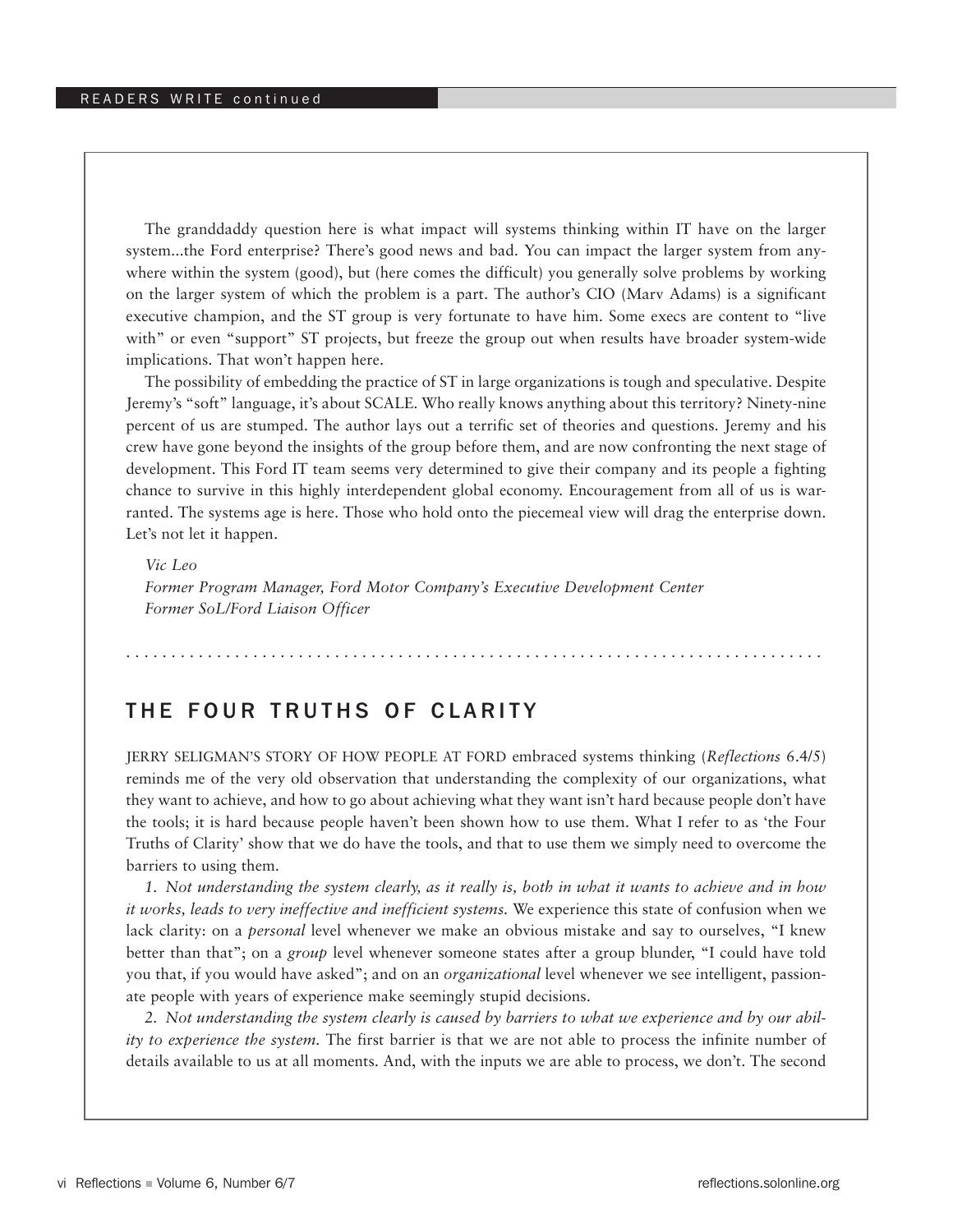barrier exists because we are usually mindless in a distracted state, paying attention to our own thoughts and not to the system.

*3. By understanding what influences these barriers to systems experiencing, we can overcome these barriers.* The first barrier of cognitive ability can be overcome somewhat by recognizing its existence. Knowing that we are not capable of knowing everything puts us in the position of asking rather than assuming. The second barrier of mindful attention can be overcome by increasing our ability to be mindful to what we can process about the system.

*4. Since we experience systems through our body, heart, and head, overcoming the barriers requires that we build our capacity to experience systems through our body, heart, and head with greater clarity.* Very simple exercises have been found to be useful and motivating in being mindful to information we receive from our body, heart, and head. It has also been shown that it is quite possible to develop one's ability to act in a mindful, clear way continuously.

*Jim Ritchie-Dunham President, Institute for Strategic Clarity*

SYSTEMIC FORCES IN HEALTH CARE

The power and decision making dynamics described in Manoj Pawar's article ("Committees and Boards in Health Care Organizations," *Reflections* 6.4/5) are very real and very deeply entrenched in many health care organizations, particularly those which deliver direct medical services. In my experience, they stem from two systemic forces which set the stage for conflict:

. . . . . . . . . . . . . . . . . . . . . . . . . . . . . . . . . . . . . . . . . . . . . . . . . . . . . . . . . . . . . . . . . . . . . . . . . . . . .

*The historical authority of the physician*:

Direct medical care is a hierarchical, power based on expertise system. Decision making and final authority rest with the physician.

*The emergence of professional health care management:* 

As hospitals and health care have become more complex and institutionalized, a "professional management class" has arisen.

When these two forces come together, an almost inevitable power struggle ensues between administrators and physicians – doctors being sometimes resentful and dismissive of administrators who they regard as less knowledgeable people attempting to infringe on physician's power; managers viewing doctors as entrenched power brokers who block administrators' ability to operate effectively.

As the author points out, the traditional health care power and decision making model, while usually appropriate for medical emergencies, is not effective in complex management situations requiring thought, deliberation, effective conversations, and sharing of mental models. The crux of the difficulty for many health care professionals lies in their natural tendency to transfer the traditional decision making model to all situations, and their related lack of capability to engage in other conversational and decision making modes when working through complex systemic issues.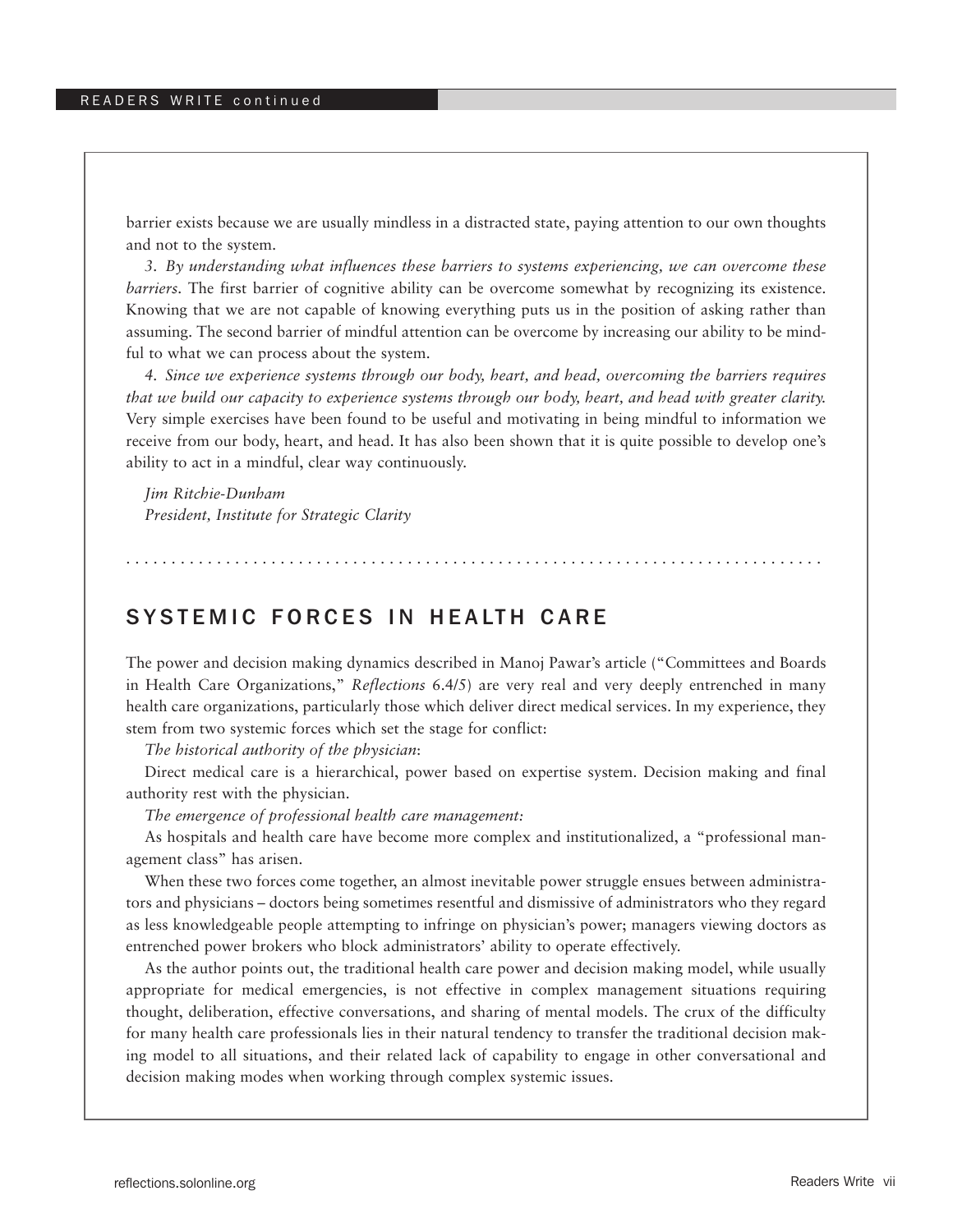Given the long history of the physician-as-expert decision making model, it is highly unlikely that fundamental transformation in health care decision making will come quickly, and it is at least equally unlikely that a frontal assault on the current model will achieve anything other than causing people to dig in to their respective viewpoints and ways of behaving, thus exacerbating the conflict.

What will work more effectively over time are approaches which acknowledge the closed system hierarchical model as existing for very good reasons and as effective in many situations, thereby "honoring the monarch" and respecting physicians' very real knowledge and skills; and offer support in using other approaches for other kinds of situations, e.g. dialogue and participatory decision making, and tie the benefits of using these approaches to outcomes held dear by all parties – physicians, health care managers, board members, and other key players.

. . . . . . . . . . . . . . . . . . . . . . . . . . . . . . . . . . . . . . . . . . . . . . . . . . . . . . . . . . . . . . . . . . . . . . . . . . . .

*Dr. Steven P. Ober Executive Consultant* 

Send your comments, questions, and suggestions to *reflections@solonline.org*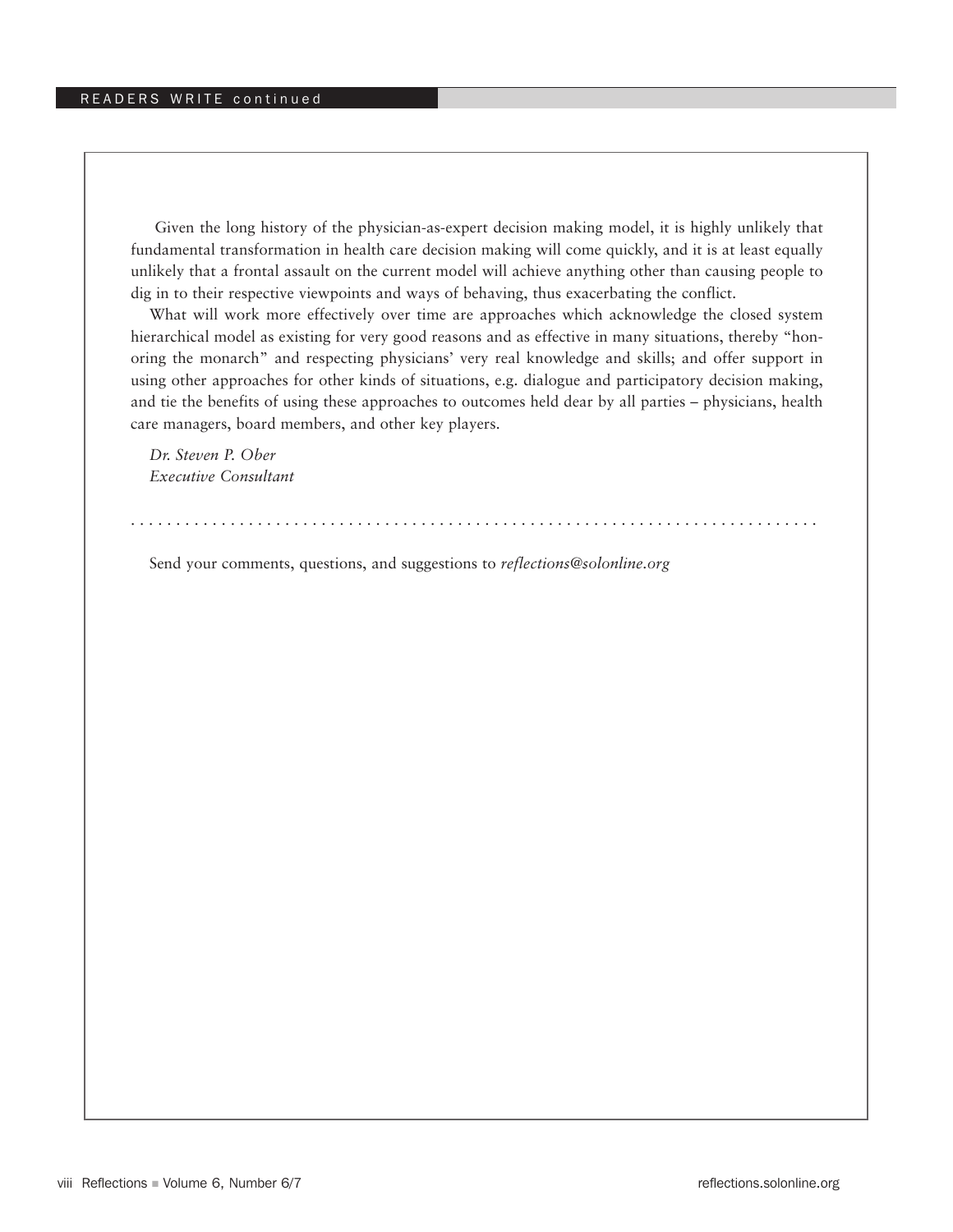# Listening to Ordinary People: The Process of Civilization on the Way to a New Society

By Alain de Vulpian



Alain de Vulpian

ince the end of the 1940s, a considerable volume of ethnological field research has been compiled in the democracies of Europe and North America. It focuses on changes in the ways people interact with the social and economic systems within which they live their everyday lives. One of the fathers of this line of research is the American social scientist David Riesman.<sup>1</sup> Throughout the 50-plus years of my professional life, I have participated in the development of this research. Now freed from managerial responsibility for my team, I have had time to re-analyze this mountain of data and re-examine the lines of force of the anthropo-sociological transformation through which we are now living. S

I have reached the conclusion that we are in the epicenter of a developmental process of civilization that is deeply transforming Western culture and possibly preparing the way for a worldwide civilization. What do I mean by a developmental process of civilization? Norbert Elias, the great German sociologist, gave body to this concept of a "chain reaction of chain reactions" that involves power holders, institutions, organizations, communications, ordinary people, manners, customs, the social fabric, emerging technologies, and so on. $2$  This phenomenon transforms a civilization and gives life to a new society. No one has designed, desired, or piloted this chain reaction of chain reactions. It has occurred spontaneously, is continuing, and is now spreading to other regions of the planet.

This process is extremely complex, affecting all levels of our social life, from the extreme "micro" level (for example, the lives of couples and families, or networks of friends) to the "macro" and "mega" levels (for example, the birth of new organizations, companies and states, or worldwide regulatory bodies). In an extreme simplification, one could say that an explosion of personal autonomy is feeding into and enriching the social fabric, producing very high levels of complex interaction through which several technical and technological modes of progress are selected. These selections in turn reinforce the levels of individual autonomy and social complexity. These interdependences are bringing to life a new form of society that selects and is selected by new forms of governance (see Figure 1, page 2). But we shall see that governance is having difficulty in keeping up with the levels of complexity of today's socio-technological fabric, resulting in distortions, turbulence, blockages, and loss of vitality.

This developmental process primarily affects ordinary people and the social fabric that is woven from their multiple interactions. During the past half century, ethnologists studying modernity have documented how ordinary people, searching for emancipation and personal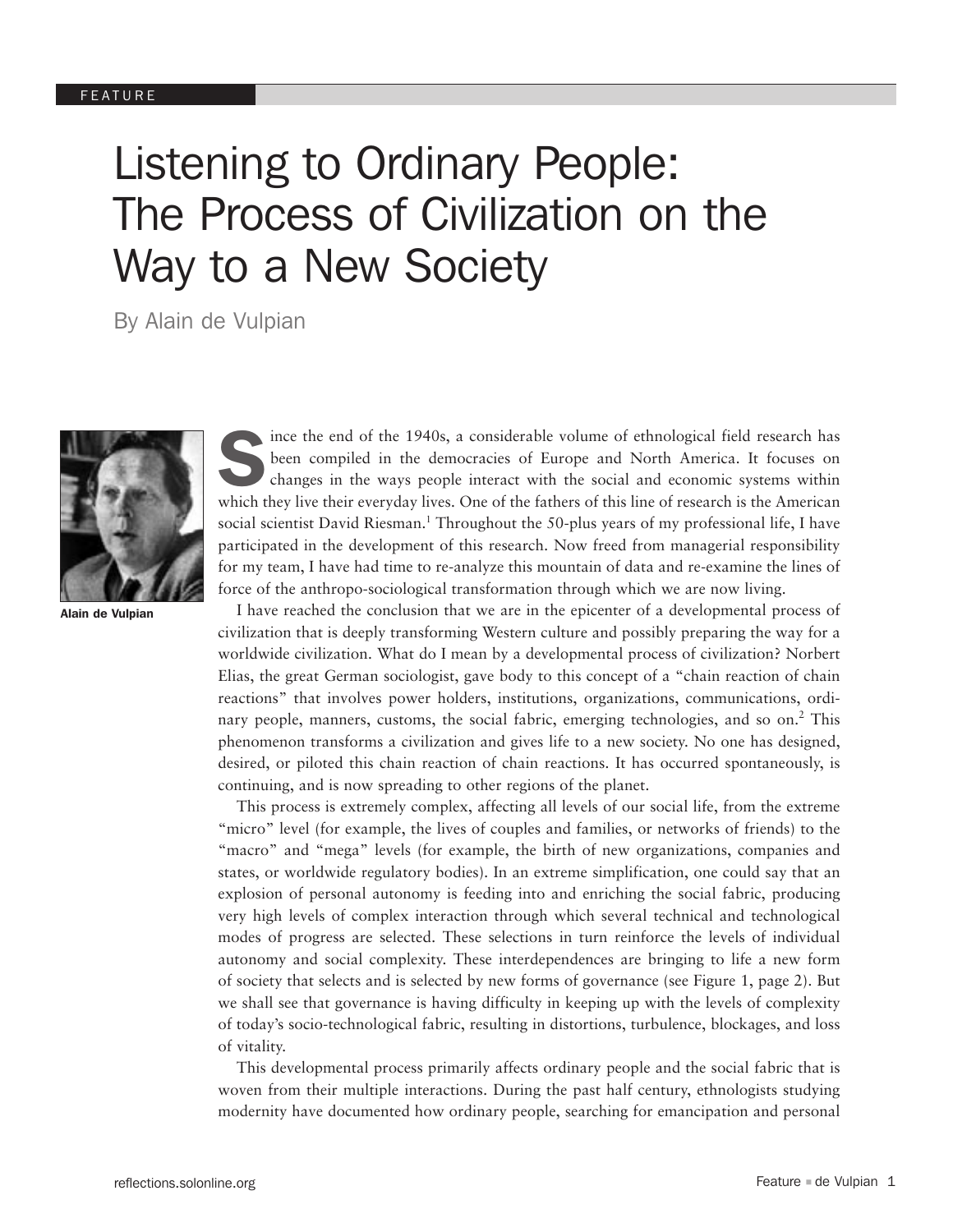

happiness, undergo a learning process: they progressively deepen their understanding of themselves and learn how to live their lives. More directly in contact with their sensations, emotions, impulses, and intuitions, and also better equipped to think for themselves, millions, and tens and hundreds of millions, of individuals are thus becoming independent entities in their own right, more autonomous and more capable of wisely conducting their own lives.

People in this process of transformation connect and disconnect from each other in their own ways. From these billions of connections, avoidances, and disconnections are born networks, halos of preference or influence, and interdependent sociosystems – in short, a social

*Self-organizing and self-regulating, this new social fabric places participants on equal footing and thus, undermines hierarchies.*

fabric of extreme complexity. The explosion of microtelecommunication after the mid-1980s was in response to the need for autonomy and connections, and has multiplied the speed and intensity of these spontaneous emergences of life.

This new social fabric has all the complexity of a living organism. Selforganizing and self-regulating, it places participants on equal footing and thus, undermines hierarchies. It runs counter to bureaucracies and technocracies and all earlier forms of power and organization that govern from the top down. Acts of authority by these earlier forms of government are more frequently seen as ill-timed and as triggering unwanted effects, so that their capacity to wield power begins to crumble.

In families, businesses, schools, associations, and within public authorities, the search is on for new ways to influence the unfolding of events. Effective

approaches are proving to be soft rather than hard, and correspond to an extended understanding of fundamental processes, and insights into how to derive advantage from them. These solutions tend to be therapeutic, strategic, and catalytic,resembling more closely the work of the doctor or the gardener than the efforts of the engineer or the lawyer. They are characterized by partnership rather than sovereignty.

The effects of this dynamic on the distribution of power are already strongly felt. The autonomous and vital individuals who comprise the majority of our populations are quietly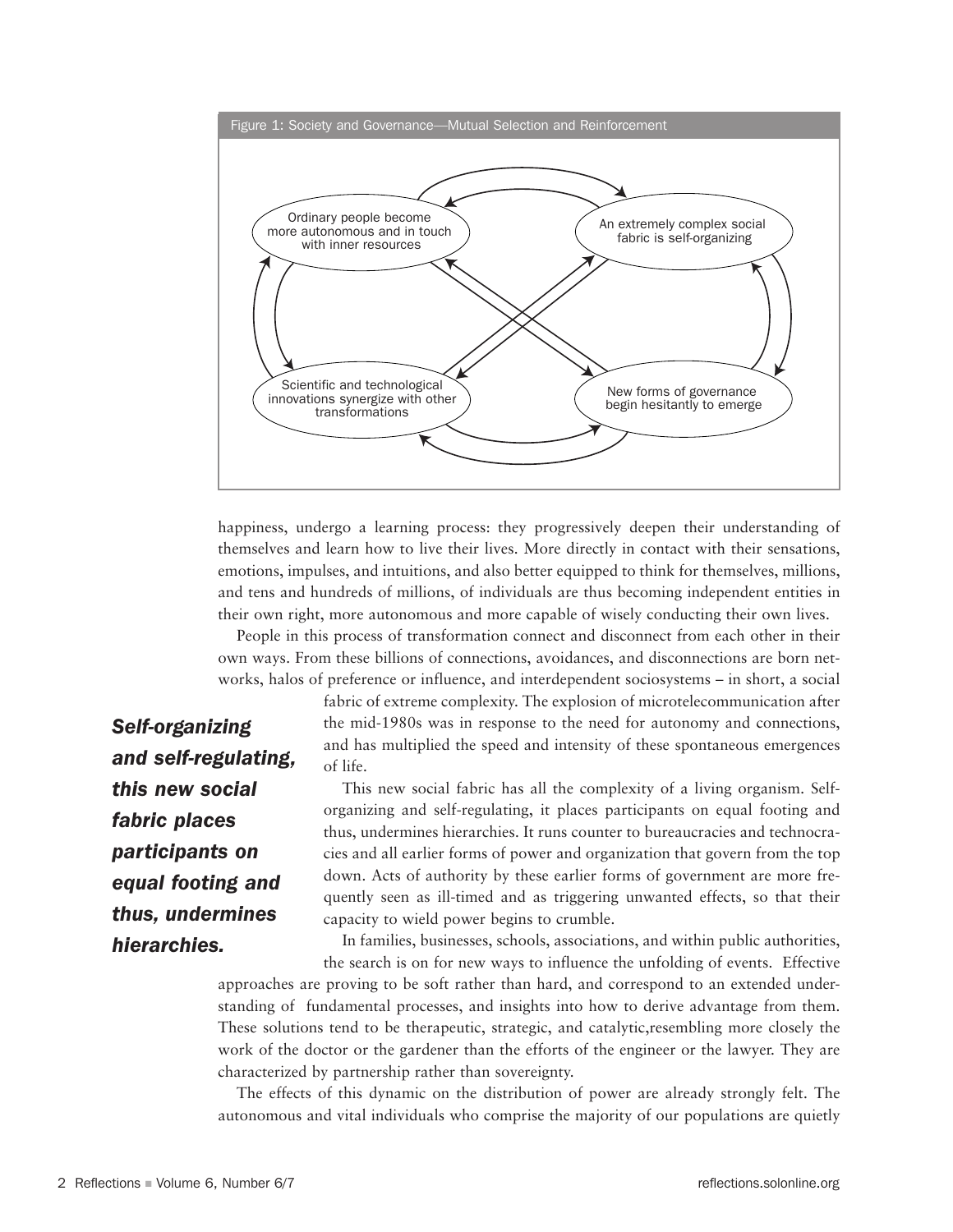withdrawing from official society and its increasingly fatigued institutions. By living out their lives along this more autonomous trajectory, they construct another world.

L'Ami Public, a think-tank focused on the transformation of society, public powers, and businesses, currently conducts field research on French people who are clearly affected by this "process of civilization" – a good two-thirds of the population. Many of these people feel that professional politicians, parties, and even the trade unions don't see the real problems, exhaust themselves in artificial conflicts, and seek above all to preserve their own power structures. This population is more or less explicitly waiting for a change in both society and its politics, but refuses to get involved in the militant political action that is proposed. Many take refuge in the careful construction of their personal lives, protecting them from aggression and ambient stress. They frequently feel that the more they create their own fulfilling lives, the more society as a whole will actualize its potentialities. Others seek more deliberately to influence things that concern them and to provide solutions for this or that social ill. They thus participate in the immense movement toward social therapy that seeks to relieve society's aches and pains. This phenomenon is evidently not restricted to France. The current swarm of informal networks, associations, and NGOs is an expression of ordinary people taking power and compelling previous power-holders to treat them as partners.

# Profound Change in Ordinary People

Every year, more people "modernize" themselves. This transformation starts with the struggle to emancipate oneself from enforced patterns of activity and existence, and from habits, traditions, conventions, and authorities, and then opens out rapidly into a learning process that envelops the self and the life it experiences. This double movement makes people increasingly independent and autonomous, and far more capable than their predecessors of piloting their own lives in their own ways. This change is profound, affecting not only values and customs, but the people themselves, their individual economies, and quite probably the organization and functioning of their brains.

#### *The Movement Toward Emancipation*

This movement has distant roots, and has seen a variety of incarnations at different epochs and in different milieus. Beginning during the Renaissance, through the later Reformation, and most evidently since the Enlightenment and the American and French revolutions, people in the West began specifically to seek personal emancipation and individual happiness. They affirmed their right to exercise the rationality of their own minds, independent from reigning dogma.

This combat for personal liberty is a struggle against the constraints imposed by society, but it is also a struggle within the self insofar as societal constraints become internalized. When one seeks to disencumber oneself from adherence to the past, a new, freer, and more flexible personality can replace the earlier pattern.

For some, emancipation does not mean merely liberating oneself from earlier social and moral constraints; it also means escaping from one's social condition. Beginning in the last decades of the nineteenth century, this motivation encouraged social change: it fed the collective struggle of the proletarian class, and then more and more clearly encouraged the personal engagement of workers in the race for modernity and consumption. During the first two-thirds of the twentieth century, hundreds of millions of Europeans and North Americans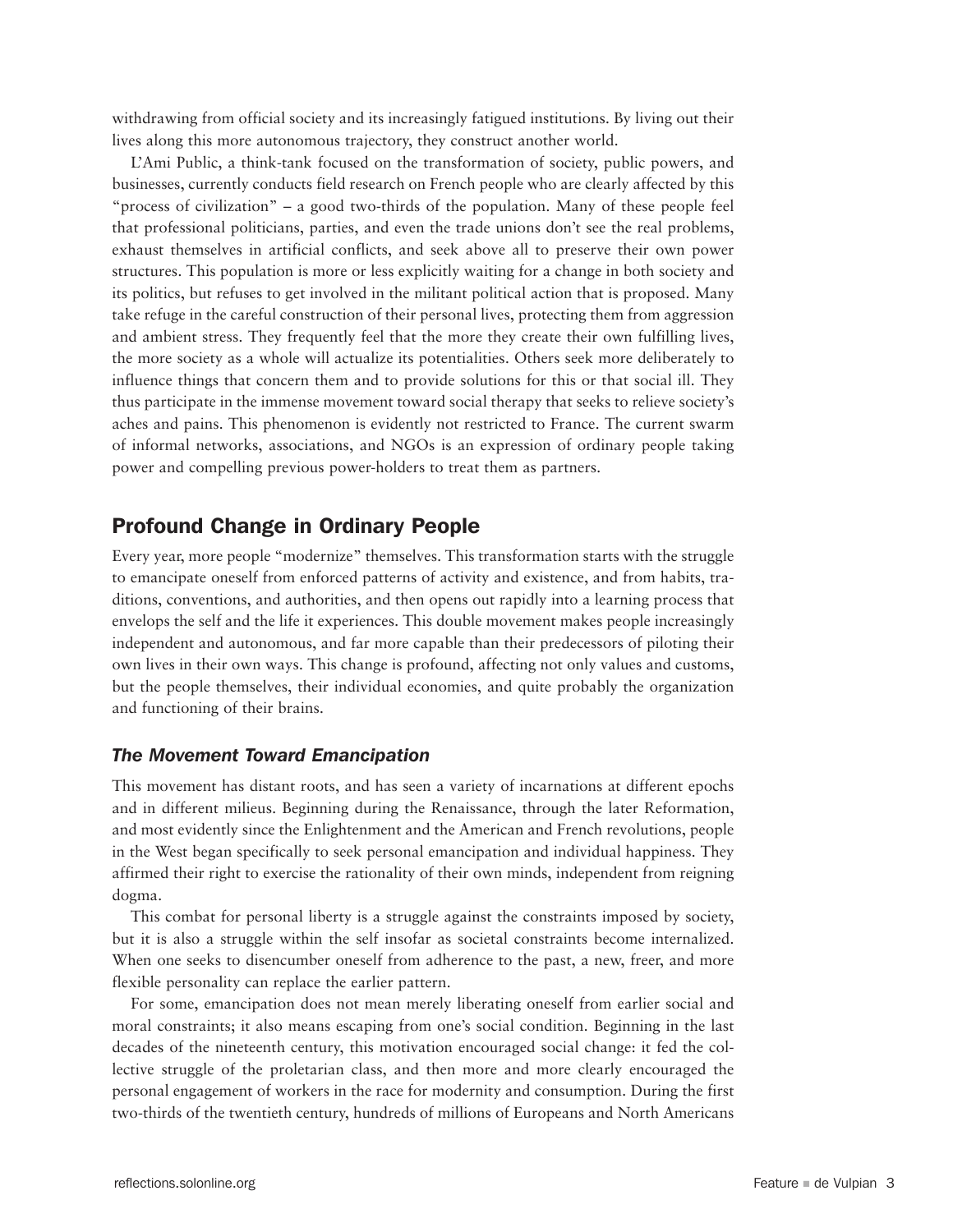changed their daily habits so as to rise in the hierarchy of modernity and social standing. In the 1960s and 1970s, the most extreme version flourished in the United States, where the individual was convinced of the possession of a unique personality that had at all costs to be freed from its socially imposed shackles and affirmed in spite of all resistances.<sup>3</sup>

#### *Sensation and Emotion Rediscovered*

As Western culture developed over the last few centuries, it turned its attention away from sensations and emotions to concentrate on clarity of thought. In the education of its children it emphasized the visual at the expense of other senses, which were often deprecated as close to animality and sources of sin. Western culture placed the accent on clarity of representation, on the intellectualized, and on the rational.

But by 1952 in Sweden, and by 1954 in France the first fissures appeared in this once useful but now repressive edifice. People – in particular young people who felt themselves to be "modern" – were discovering tactile, olfactory, proprioceptive, and auditory sensations, and were living polysensual experiences with astonishment and pleasure. This polysensualism has spread more and more widely through Western populations.

As ordinary people awaken to their sensations and their emotions, they make discoveries. Some of the most frequent and most significant are:

- the crucial importance of affection and love
- the illusion of "One Great Love," or the "Great Revolution," and the more satisfying accumulation of micro-happinesses, through physical and mental well-being, which is really what makes for happiness
- the desirability of cultivating semi-ecstatic experiences (e.g., communion with nature or the cosmos, or an oceanic feeling of oneness and fulfillment – as natural phenomena, immanent, or the presence of God)

#### *Navigating Life Wisely*

An increasing number of people with secondary educations have chosen to make use of their observation and reasoning skills to reflect not on ideas, concepts, books, and ideologies, but on themselves and their own concrete life experiences.

Today most people simply want to shape their own lives in their own ways. They want lives that include affection, micro-happinesses, and feelings of well-being – the moments of fulfillment and the elements of meaning that are vital needs for the majority of people. Earlier motivations that once took priority, such as duty, the fatherland, religion, the revolution, career, social standing, or consumption, are absent or relegated to the back of the queue.

In 1984, while we were exploring attitudes among young moderns in the course of their development, we first described the way such people guide their lives. We named this approach "strategic opportunism," also known as "adaptive navigation." Steering of this kind does not determinedly pursue a previously fixed objective; it makes the most of opportunities as they occur, and re-evaluates objectives according to the difficulties encountered. People sense arising opportunities and threats, and try to take advantage of the former while avoiding or transforming the latter. They feel neither subject to fate nor allpowerful. They cultivate their autonomy but do not consider themselves sovereign individuals, or actors external to their environment who act on it to transform it. Rather, they see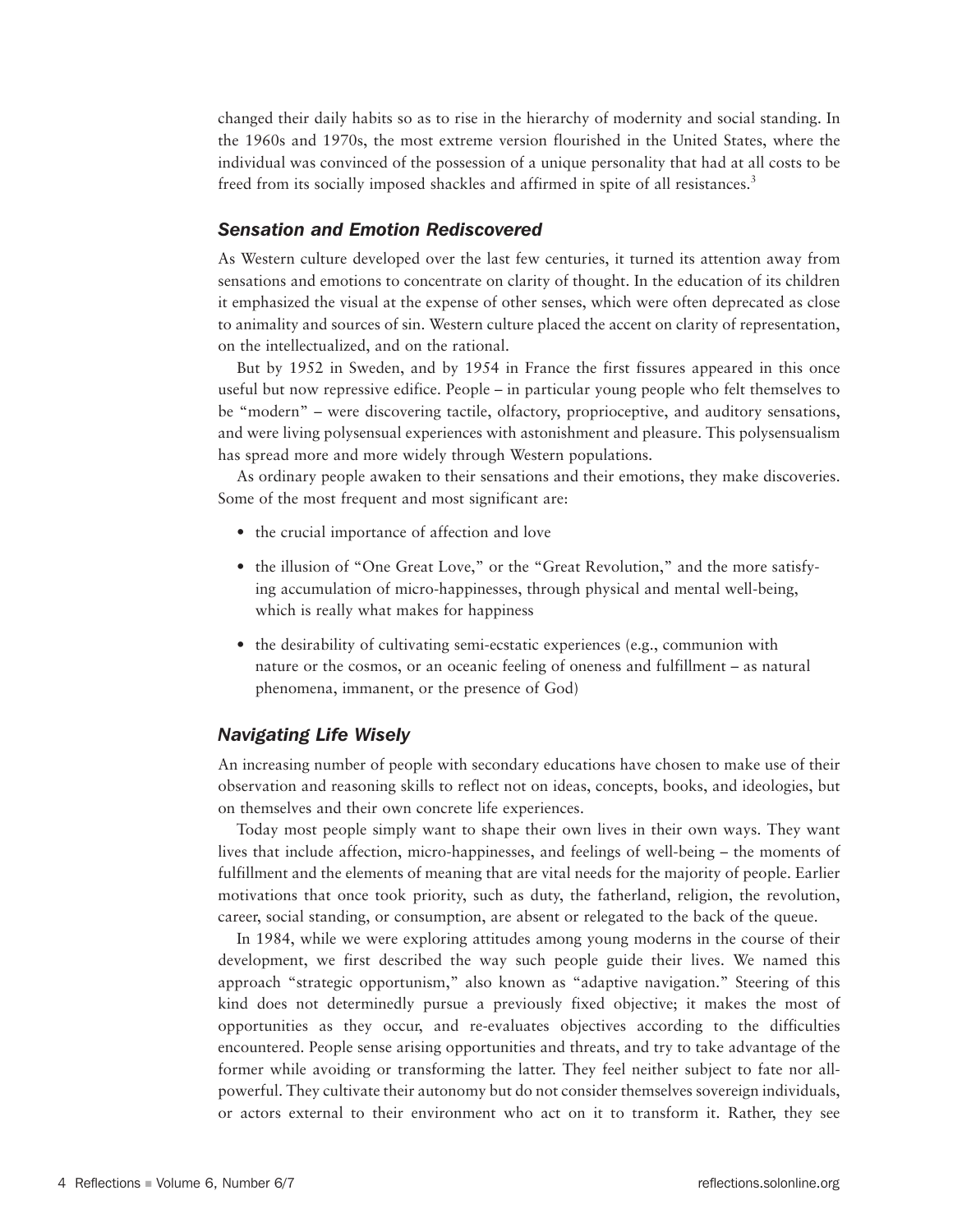

themselves as links in an environment by which they are transformed and which they transform. Progressive exploration of the individual's "right path" results just as much from personal impulse as from the reactions of the environment. Such explorers are accustomed to the hypercomplexity of society, and learn to navigate their lives almost by osmosis, without conscious application. They learn from events that teach them how to be part of a systemic rationality. Many have made immense progress in this art of finely piloting the course of events, based on intimate knowledge and intuitive perception of the underlying processes.

# A New Social Fabric

As they change, people feed the development of a new social fabric that reinforces their transformation. Historically, people arrived in a preformed society that slotted them into place and shaped them, whereas today they arrive in a flexible and permissive society that they themselves help shape. Modern, autonomous individuals are quietly withdrawing from official society and its moribund institutions. Field research shows that as they search for warm personal connections and less stressful relations, they give life to a radically new social fabric. This fabric is extremely complex, by interwoven, sloppy and fluctuating links of every size. It feeds a non-hierarchical society that regulates and organizes itself. The real power of ordinary people – generated through their networks and the organic structures they create to influence the course of events – is increasing. Deeper forms of democracy are seeking to emerge, and new types of organisms are developing, with one foot in the economic world and the other in the societal one. People at the heart of these activities, baptized "entreprenauts"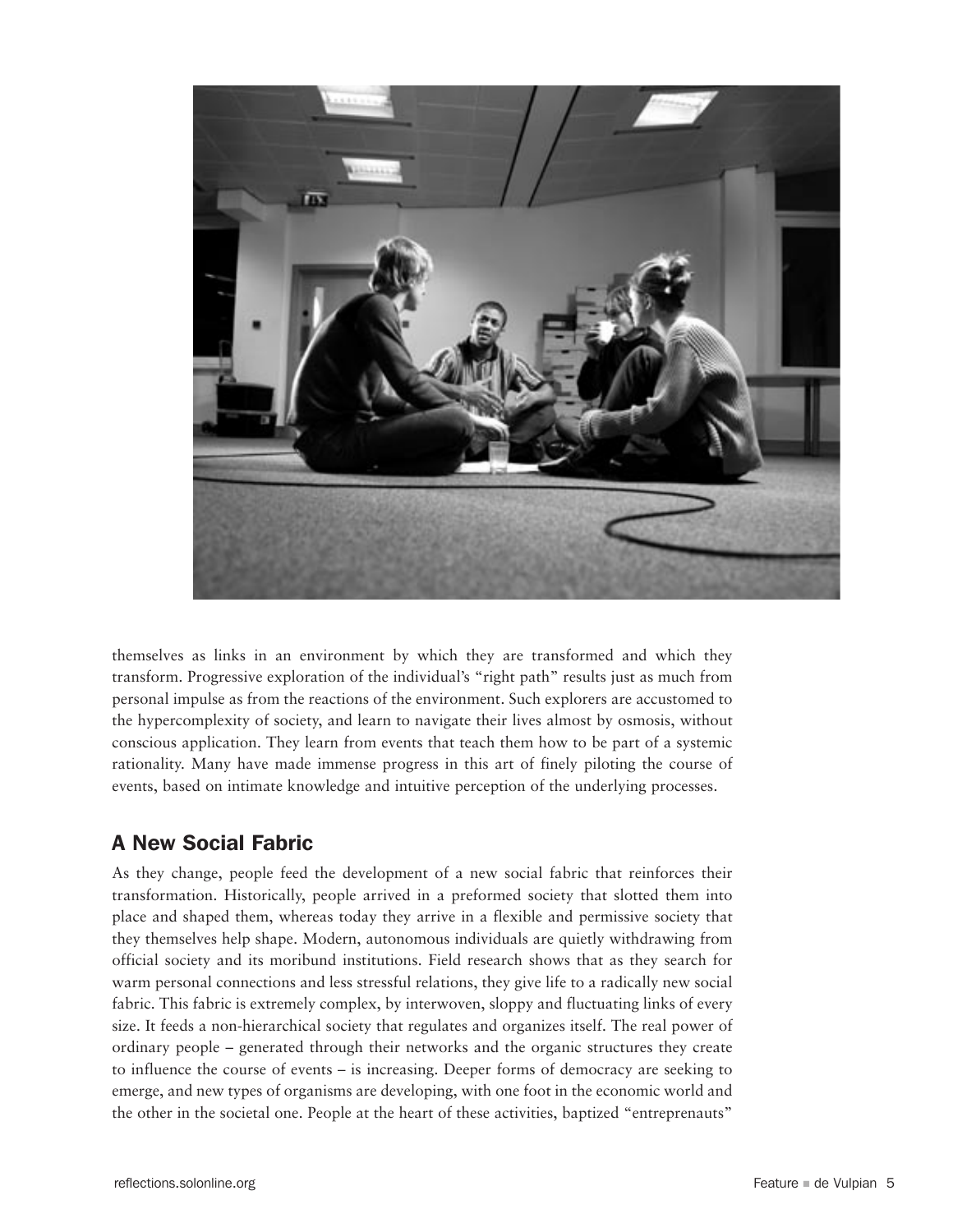at Sociovision, are simultaneously entrepreneurs and skillful navigators in a web of multiple networks (the Internet being one of their most useful tools).

Inquiries show that these entreprenauts and their organizations have numerous traits in common. Their primary motive is not to make money, but to procure enjoyable lives that give them a sense of meaning. They make use of, and help develop, new information and communication technologies. They do not always fit into the categories used by organized economies and the finance industry, nor even into the arthritic institutions of representative democracy. In their socioeconomy, durable vitality and success come from synergistic meetings and interdependences, from the capacity to participate in interacting networks. These networks may be inspired by geography (clusters) or result from contacts in the local/global telecommunications networks. Industrial and business enterprises and powerful bureaucracies are themselves invaded by networks of shared sympathies or interests that develop spontaneously in the crevices of their structures and organigrams. Major companies, champions in the economic and financial dimensions of life, can no longer neglect the societal dimensions of their strategies, for new societal dimensions are now interacting with them at every level.

# Emerging Forms of Governance

A new kind of governance – one that can adapt to the levels of complexity in society, have effective influence on the course of events, and improve the comfort and vitality of the social organism – is beginning to emerge. By governance I mean the effective capacity to influence the course of events in the short and/or long term in a chosen direction. Good governance contributes to positioning the organism on a road in its environment that is both durably comfortable and energizing.

Forms of governance and the processes of civilization are and have always been interde-

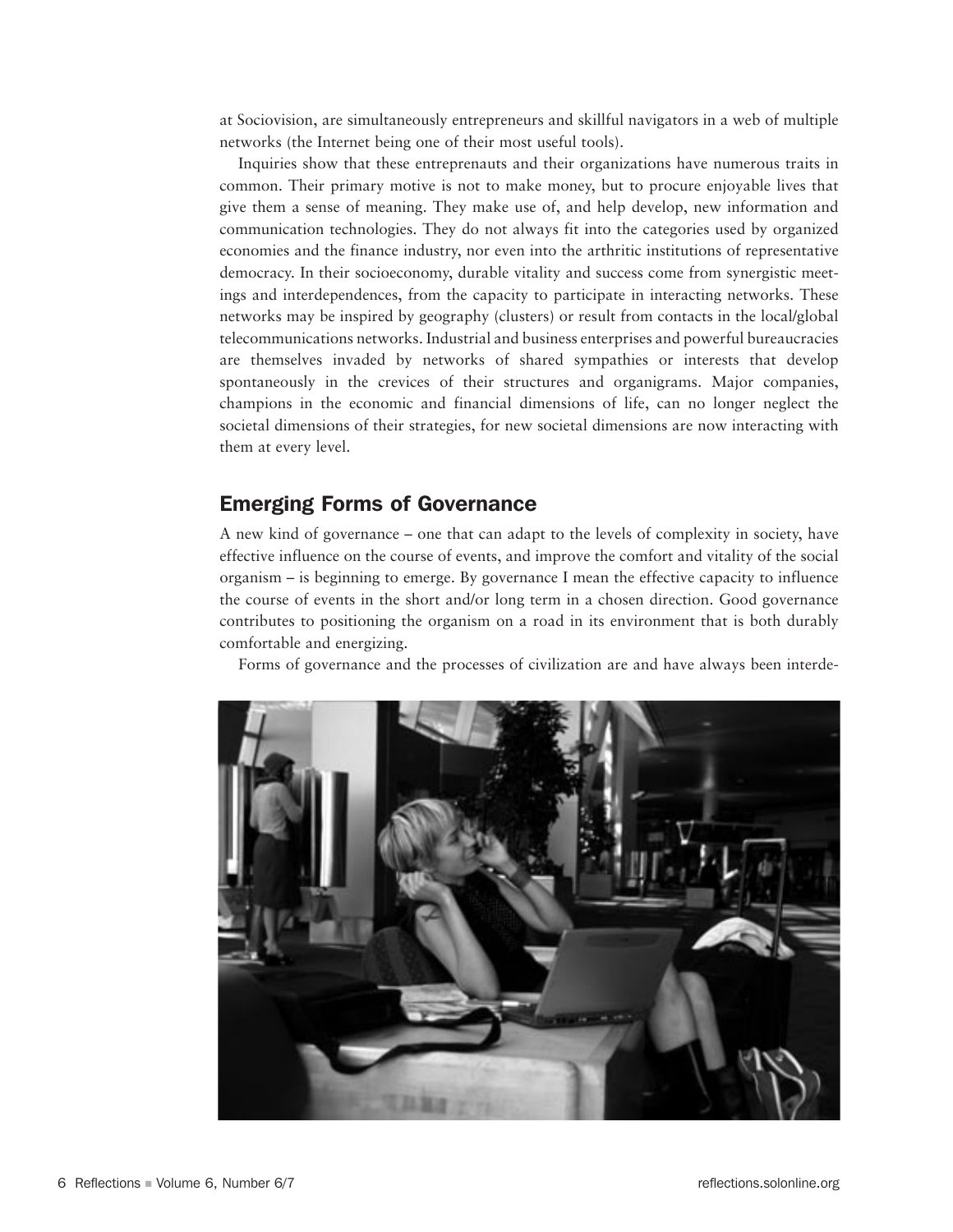pendent. In the society that is coming into being, the practices of governance and socio-technological forms are mutually selective.

Authoritarian governance from above, whether based on the hierarchical tropisms (desire for power combined with a tendency to obey), or on the application of force (as well as short-sighted voluntarism), function less well in a hypercomplex society peopled by relatively autonomous persons. Powerful seniors who consider themselves still to be in positions of power and think they know the right answers (whether for technocratic or for ideological reasons), hang on tight to their hard power and systematically make use of unilateral authority or force. In this manner they create turbulence, conflict, and perverse effects. In the medium or long term, they cannot achieve their goals. The developmental process therefore tends to select them out. Yet it is true that such types accentuate the pre-chaotic character of

any systems within which they are active, increasing the probability that these systems will switch abruptly from a chaotic state to a new order – one that could just as well be far outside the line of development of the civilization process as within it.

Others, whether powerful seniors or newly influential arrivals, invent better informed and more subtle forms of governance, adapted to an ongoing development process. They know that their power is both limited and shared. They act by relying on knowledge or intuition about latencies, and about auto-organizing and self-regulating systems, intimate processes that underlie the course of events. These actors help produce harmony and vitality as they influence the civilization process. Their contributions reinforce that civiliza-

*In the society that is coming into being, the practices of governance and socio-technological forms are mutually selective.*

tion process, which in turn feeds their increasing influence, thus selecting them in a positive manner.

Passage from a hierarchic, simplified society to one that is heterarchic and hypercomplex tends to modify the distribution of influentials (those who exercise de facto influence in real governance). The capacity for influence of those who were weak grows, while the influence of those who occupy positions of hierarchic power diminishes, until they learn to exercise influence in a governance adapted to the situation. Governance that works, that orients the socio-systems concerned in an effective manner, becomes a cooperative activity involving diverse actors, among which ordinary people do not occupy minor positions.

Everyone who feels a responsibility for exercising influence on the course of events is, whether they know it or not, going through an apprenticeship for a new world, casting around to find new forms of governance that feel suitable. This concerns the traditionally powerful such as fathers of families, directors of businesses, and government leaders, as well as the new power-carriers that are emerging. Real but uneven progress has been made: we see great strides in families and in the emerging socioeconomy, but much less progress in states and their structures and in established "big business." For the present, we're still far from the critical mass necessary to shift in a broad and institutional way to these new forms of governance.

#### *Families*

Families have changed profoundly. In Western countries the proportion of those who think that the father of a family should be the boss in the home has been in steady decline during the past 30 years. In France, for example, 60% thought this in 1974 and 41% in 1984; only 29% thought this in 1999. Quite apart from opinions and values, this phenomenon affects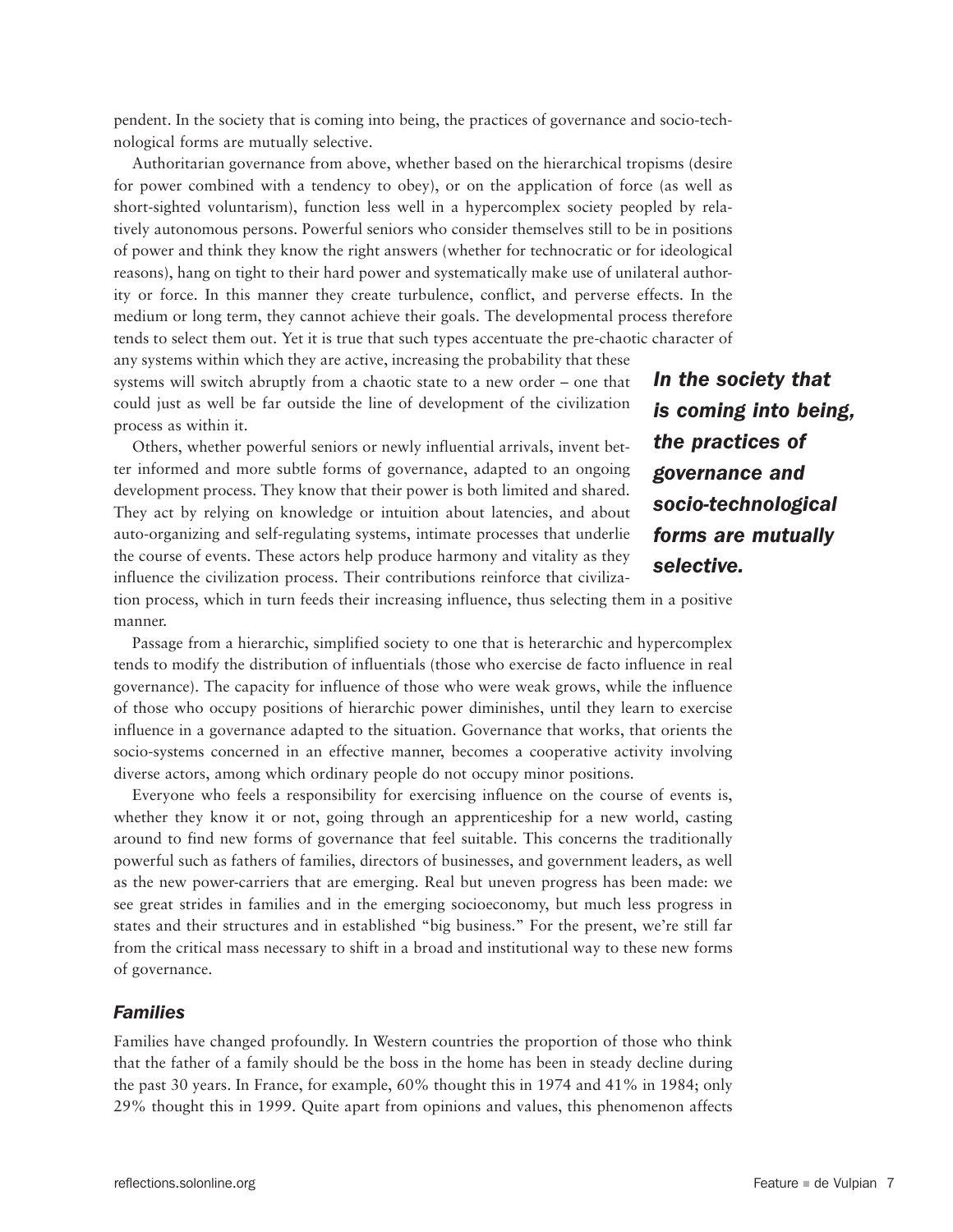

the reality of families' functioning and behavior. A study carried out by Sociovision Cofremca has shown that in France in 1995, hierarchic families represented only 15–20% of the total. Half of these were patriarchal, and half matriarchal. Those who lived in patriarchal families said that people were continually quarrelling. The study also showed that in 1995 nearly two-thirds of French families were clearly heterarchic, in which everyone had their say, and the father had a certain degree of influence only if he was sufficiently adept.

This evolution is moving in the same direction everywhere, but in 2000 varied considerably from country to country: 10% of Swedes thought that the father of a family should be the boss, 20% of Germans, and approximately 30% of the British, French, and Italians. These figures rise to 40% in Spain, 45% in the U.S., and 74% in Brazil.

#### *Nation States and Governments*

Broadly speaking, there are four intersecting phenomena today that tend to destabilize nation states and most governments. First, ordinary people, in becoming more autonomous, are no longer satisfied by a representative democracy that installs a power from which they then feel increasingly distant, and which they consider too controlling. Second, top-down governance is losing its efficacy in a social fabric that is increasingly hypercomplex. Third, the advanced globalization of the economy and the more timid globalization of civil society diminish the importance of the national unit, which is where states exercise their power. Finally, the collapse of the Soviet Bloc put an end to the cold war, making the worldwide geopolitical game more fluid.

More or less democratic as the case may be, states and their governments are sovereign within their own territories. This sovereignty can be reduced to two characteristics: (1) states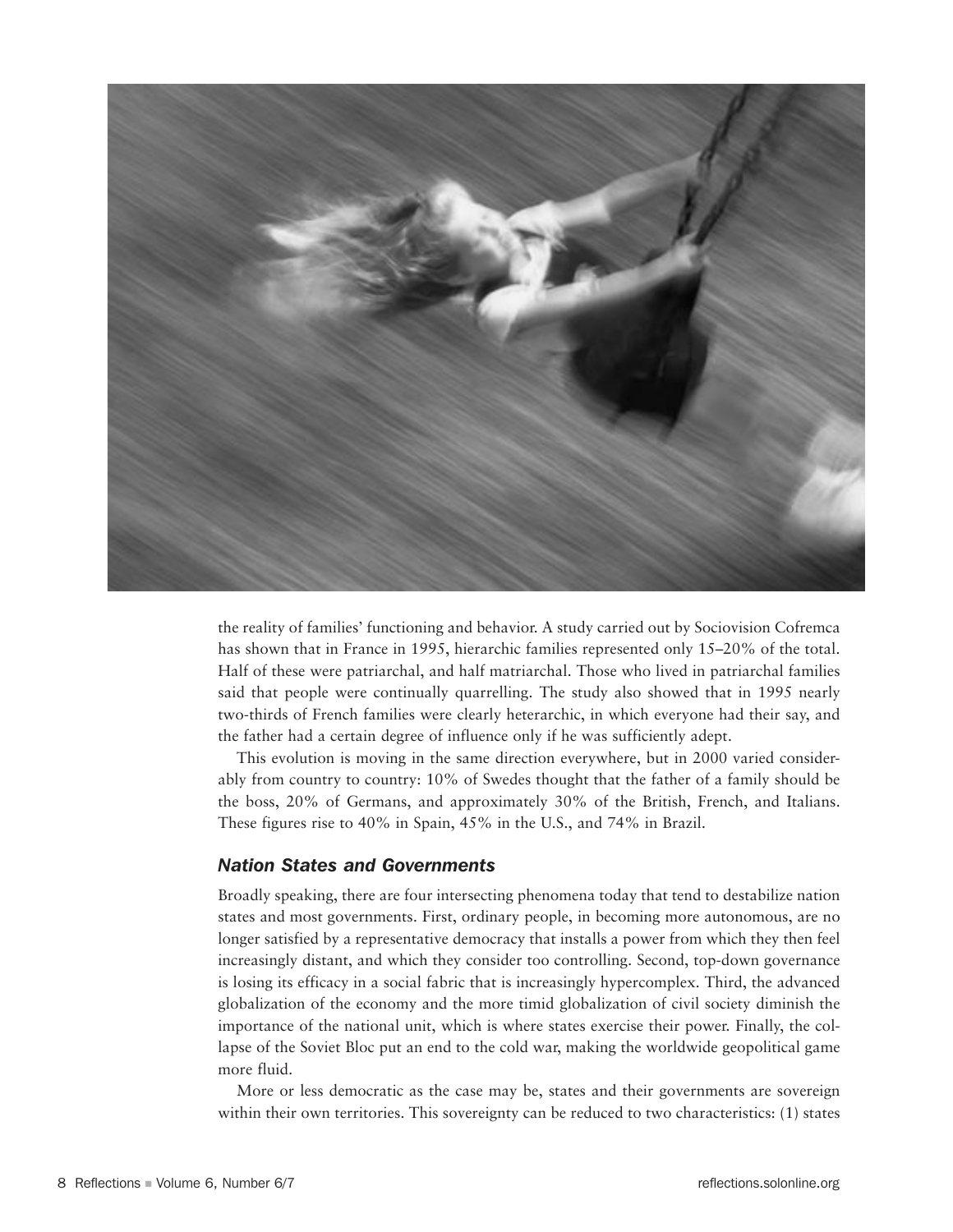are the legal monopolists of violence within their frontiers and can therefore constrain their citizens, who for the most part tend toward obedience; and (2) their relationships with other states are based on economic and military power, with or without the use of violence, leading in extreme situations to war, annexation, and/or oppression. This system is slowly breaking up, and could be in the process of transformation into a system in which local, national, and global governance become a matter for concerted action, open to the participation of a multiplicity of actors, from public authorities to ordinary people. But we are still a long way from anything of this nature.

# Toward a New Political Governance

Today, even in the most democratic countries, democracy is inadequate for autonomous people eager to participate in the course of events relevant to them. The citizens elect their representatives and benefit from a certain degree of protection of the individual, but the governments govern from the top down, in an authoritarian manner inspired by technocratic or ideologically partisan rationalizations, and the law of the majority is imposed on minorities. However, the ordinary people that constitute the civil society are gaining influence on governments and states' functioning. And states are making adjustments.

For instance, during the past quarter century, associations and NGOs that have sprung more or less directly from the ordinary people have multiplied and gained leverage. National and regional public authorities turn more often to associations to carry out complex missions that they themselves are ill-prepared to handle. But it remains difficult for formally constituted authorities to abandon the notion that their formal structure gives them a position of superiority over the organizations they wish to use. The international organizations are penetrated to the core by NGOs. We have seen cases in which the network of NGOs and ordinary people linked by the Internet have been able to force multinationals, states, and even networks of states to give ground.

Nevertheless, the majority of governments in the most-modern countries have not yet found how to imagine, design, and install administrations at ease with modernity and able to establish symbiotic relations with the society of ordinary people. And many of them have lost a great part of their ability to govern. For example, the U.S. government proclaims that it wants to make the country the leader of the world, yet its efforts have only degraded the country's image and shredded the "sympathy capital" it may have had. Similarly, French governments on the left and the right have been promising for decades to reduce unemployment, yet unemployment is a long-term and persistent problem that shows no signs of abating. In these countries, those who make their careers in government and administration have not yet understood how to govern a modern society. They have neither the glasses with which to see and understand, nor the knowledge of how to act. Theirs is a problem of creativity and apprenticeship.

# A New Take on the Balance of Power

The current process of civilization has yielded new actors, as we have just illustrated, and has reduced the effective action and the legitimacy of violence. During the 1990s, the system inherited from the treaties of Westphalia in 1648 (which maintained a balance of power between sovereign states in Europe) began to crumble in the face of the concerted influences of a wide variety of factors.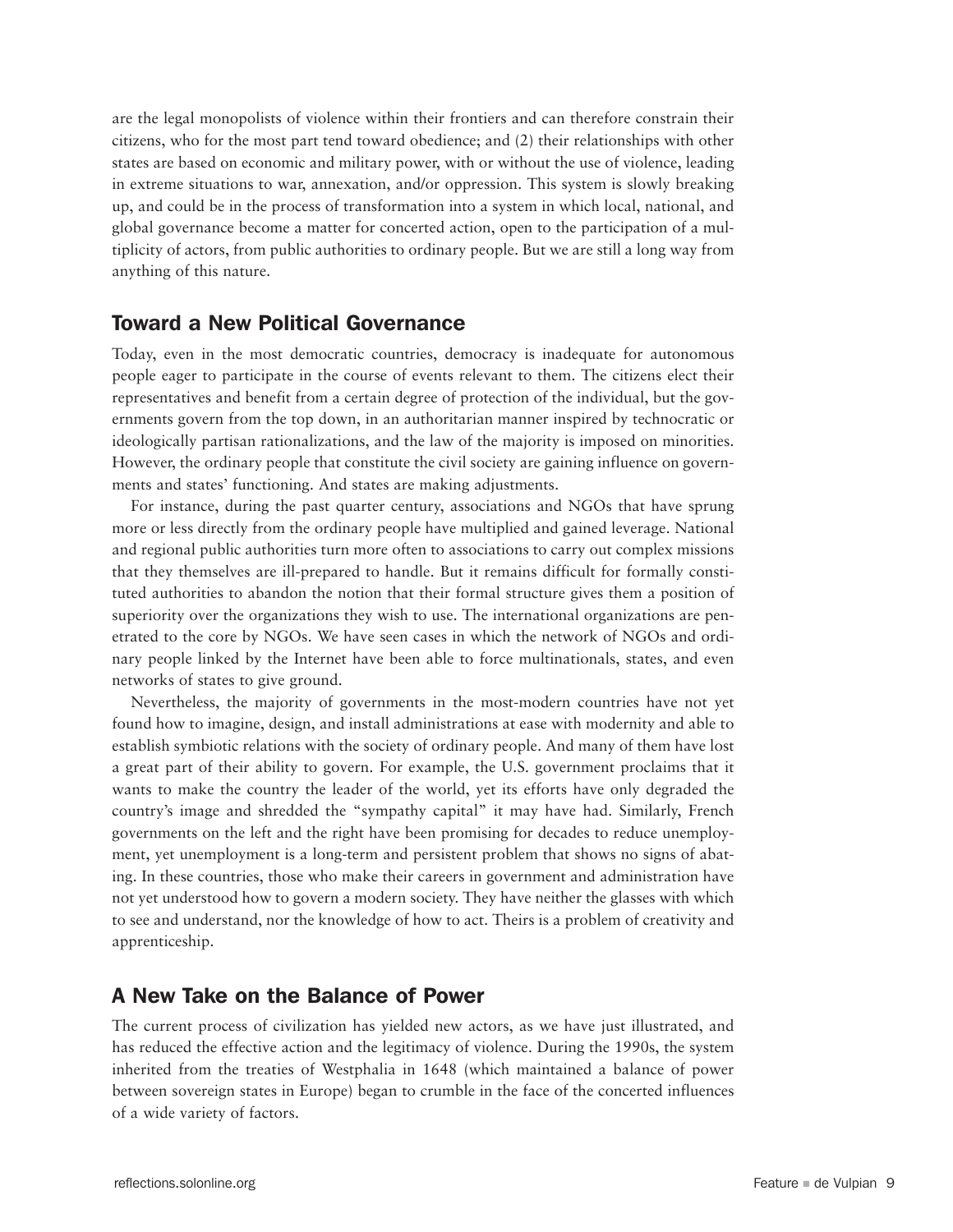- Local and regional powers. During the 1990s, the local/regional scene began to gain in importance against the national one. This smaller locus is the site of the greatest contributions to social and economic vitality, and affects people most directly. This is the level at which the majority of newly formed links emerge in the increasing complexity of society. Nationalist ideologies fade, institutionalized governance adjusts, and the trend toward decentralization broadens.
- International enterprises. In the current context of globalization, states locked inside their own national territories lose some of their powers of constraint over multinational business.
- Globalized civil society. Associations, charitable networks, diasporas, and religious or political movements (e.g., Islamist, fundamentalist, pro-Israeli, pacific, oneworlders, etc.) have become globalized, exert pressure, circulate money and ideas, organize demonstrations, and even sponsor terrorist attacks.
- Networking among states. A complex network of states in complicity and in conflict is permanently reforming and changing, tending to become a system in its own right. It replaces the fixed blocs of the cold war. Flexible and interactive supranational groups form. Each state is thus caught in an interplay (of constraints, opportunities, and threats) that devalues simple power in favor of skillful maneuvering. Some states try to resist this trend. Among these is the most powerful of the lot, the U.S. However, as Joseph Nye has very clearly shown, even the most economically and militarily powerful state on the planet is not omnipotent.<sup>4</sup> The mishaps of the Bush adminis-tration in Iraq illustrate this very well.
- For more than half a century, Europe has been organizing its own existence. This is a process that no single person or group of people is steering, but which many actors are influencing. It advances, retreats, and bifurcates, but still continues its process. At one time many thought the result would be the creation of another empire – a United States of Europe with supranational powers. It now appears more likely that it will end in the creation of a system of pacific, post-state and post-national, governance whose orientation will emerge from a complex confrontation of different influences.

In this dawn of the twenty-first century, humanity is confronted with an accumulation of vital threats. For example, the unequal distribution of wealth, climatic warming, the return of warring religions, terrorism, gathering epidemics, etc. Such challenges can be met only by a planet-wide system of concerted governance. The process of civilization is pushing us toward it, but we have a long way to go. And we may not get there in time.

# The Role of Big Business

The source of strength of most big business in the nineteenth and twentieth centuries – the chain of command, top-down control and organization, standardization, repetition, bureaucracy, forecasting and planning, division of labor, mass marketing, empire building, mechanical thinking, and predatory attitudes – has become a handicap. Businesses today, big or small, are faced with a redoubtable challenge, even (or especially) when they don't realize it clearly. They must invent or discover their own forms of adjustment to people's evolution, to the changing social fabric, and to emerging technologies that open up new domains of thought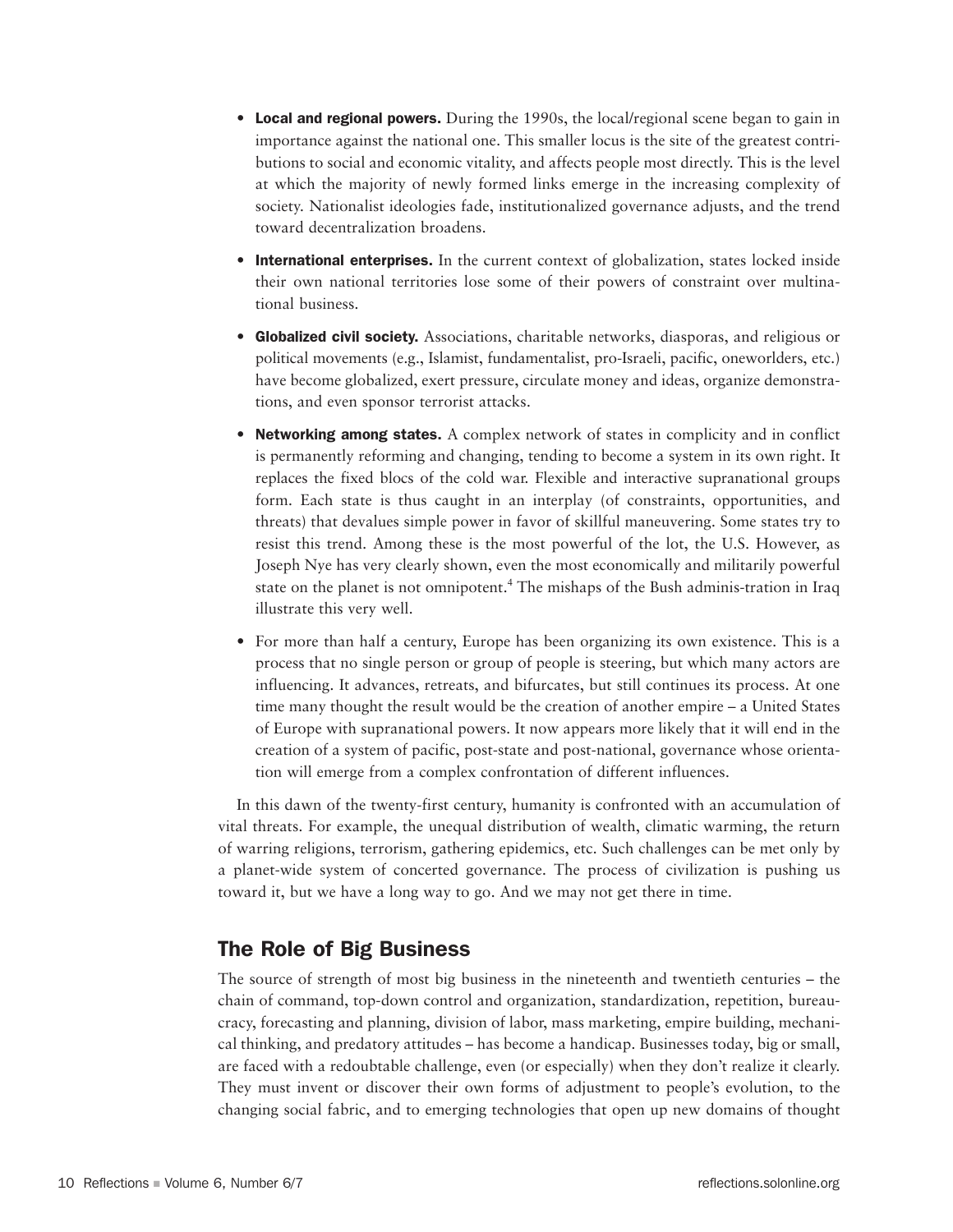and action. The process of modernization is transforming them, whether they know it or not, and they have to re-interpret capitalism.

During the 1970s and 1980s, businesses more or less consciously sought to find out how to synergize with modernity. But the effort was piecemeal and usually encountered enormous resistance from within the companies concerned, so that by 1990 they still did not know how to make the most of the potential of modernity. Globalization and intensifying competition led many of them to tighten up everywhere they could in a frantic effort to increase profitability. They merely deepened the gulf that was already separating them from the society of people.

# Brilliant Intuitions and Inconsistent Application

A few companies were out in front. They had an intuitive understanding of the change in progress and made partial responses to it. I had the good fortune to witness three cases from up close.

In the early 1970s, under the impulsion of André Bénard and Pierre Wack, Royal Dutch/ Shell developed a system of strategic planning by scenarios. Pierre Wack had perceived that

in a world that was growing more complex, traditional forecasts lost their relevance and should be replaced by multidimensional scenarios. He laid out his scenarios with an extremely original perspective: instead of trying to imagine different futures, starting from a rational analysis of possibilities, he sought to use his networks of contacts to locate the processes of transformation that were already under way and to envisage the ways in which real life could combine them. He had opened the door to a completely systemic perspective. He thought that responsible senior managers, confronted with scenarios that rang true, would change their mental maps of the world. Pierre Wack's innovative lessons made slow progress in the business community.

In the same period, propelled by its young president, Per Gyllenhammar, Volvo became aware that Swedish workers were becoming more autonomous and that it would soon not be possible to get them to work on assembly lines. So in 1974 creative imagination at Volvo led to the automobile industry's first great rupture with traditional assembly line production, which was replaced by autonomous teams.

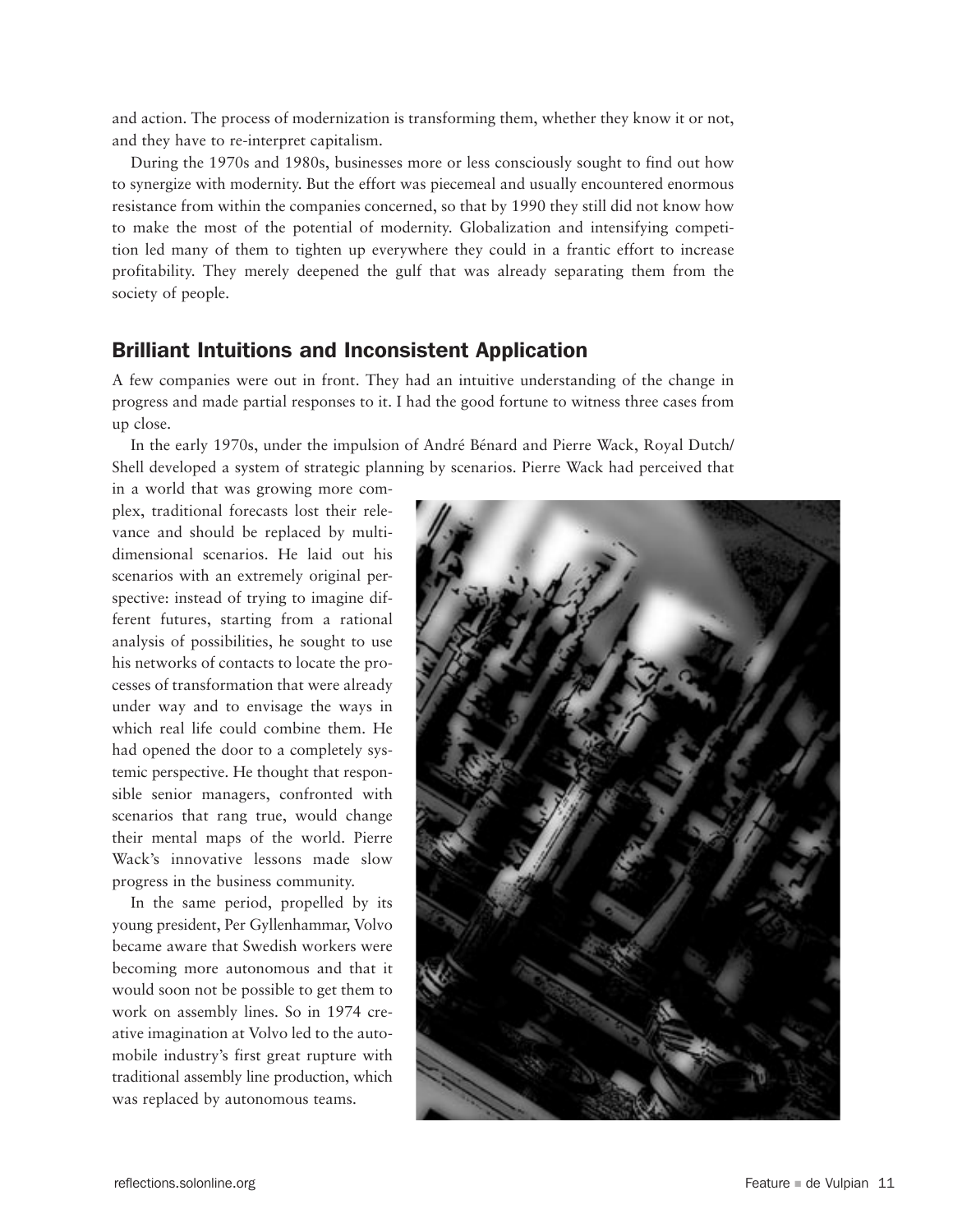This was also the period when François Dalle, the President of L'Oréal, began to investigate what he called "parallel hierarchies." He had seen that a business was a living organism, and that in the interstices of management and trade-union hierarchies, living networks were developing spontaneously and producing their own leaders. He realized that senior management could tap into these networks and make use of them.

In many businesses during the 1970s and 1980s, initiatives were undertaken to meet the process of civilization. Management began to talk of human resources rather than "personnel," making allusion to inner resources that were probably underutilized, and perhaps possible to mobilize to the benefit of both workers and the business. Management by objectives

*In 1974 creative imagination at Volvo led to the first great rupture with traditional assembly line production, which was replaced by autonomous teams.*

became current practice, quality groups were introduced and multiplied, and attempts were made to reduce the drag of hierarchized bureaucracy and to provide increased room for responsibility and initiative. More-or-less spontaneous developments in micro-telecommunications technology began to transform the pyramid of topdown internal communication into interactive conversation.

But responses to what was and is a global challenge were partial and sketchy. Employees were modernizing at least as fast as their companies. By the end of the 1980s it became evident that the gap between them had not been substantially reduced: no general advance had been made in making good use of the "human resources" in personnel. In 1975, a majority of employees in France dreamed of fulfillment in their jobs; by 1985, many of them wanted a job that

would leave them time to fulfill themselves elsewhere.

Marketing modernized without radically transforming itself. During the 1970s and 1980s, it was not unusual to find heads of companies or marketing directors who dreamed of putting their enterprises in total synergy with the diversity of their consumers and the developments in their sensitivities. In their attempts to achieve this goal, some business leaders distanced themselves from massive abstract categories such as "my market," "the consumer," or "the housewife under 50," and drew closer to the realities of living, complex people. Some broke away from the idea of influencing and manipulating potential customers in favor of interactive adjustment through dialogue. Market research tools that were both quantitative and psychosocially pertinent became widespread. Business started identifying favorable ongoing social developments they could use without drowning in complexity. Some companies learned to seize the crucial moment of a reversal in sensitivities for their product launches.

This was progress, of a sort. But it has to be admitted that by the end of the 1980s a truly dialoguing micro-marketing had not yet been discovered or invented. The majority of businesses were not in fact symbiotic with their consumers. Observatories described "consumer fatigue," which marketing tried to overcome by stepping up advertising pressure or conducting price wars. As consumption became blocked or satiated in the more-modern countries, advertisers looked for business development in countries newly open to consumer-oriented competition, where numerous potential client segments were still easy to conquer by wellworn mass-marketing techniques.

The majority of senior managements in all the Western countries saw at the end of the 1980s that *people's expectations with regard to businesses had changed*. From being principally financial and transactional, they were increasingly becoming relational, societal, moral, and ecological. Nevertheless, the vast majority of businesses were able to respond to this demand only with a transformation or two and a large volume of opportunistic communications.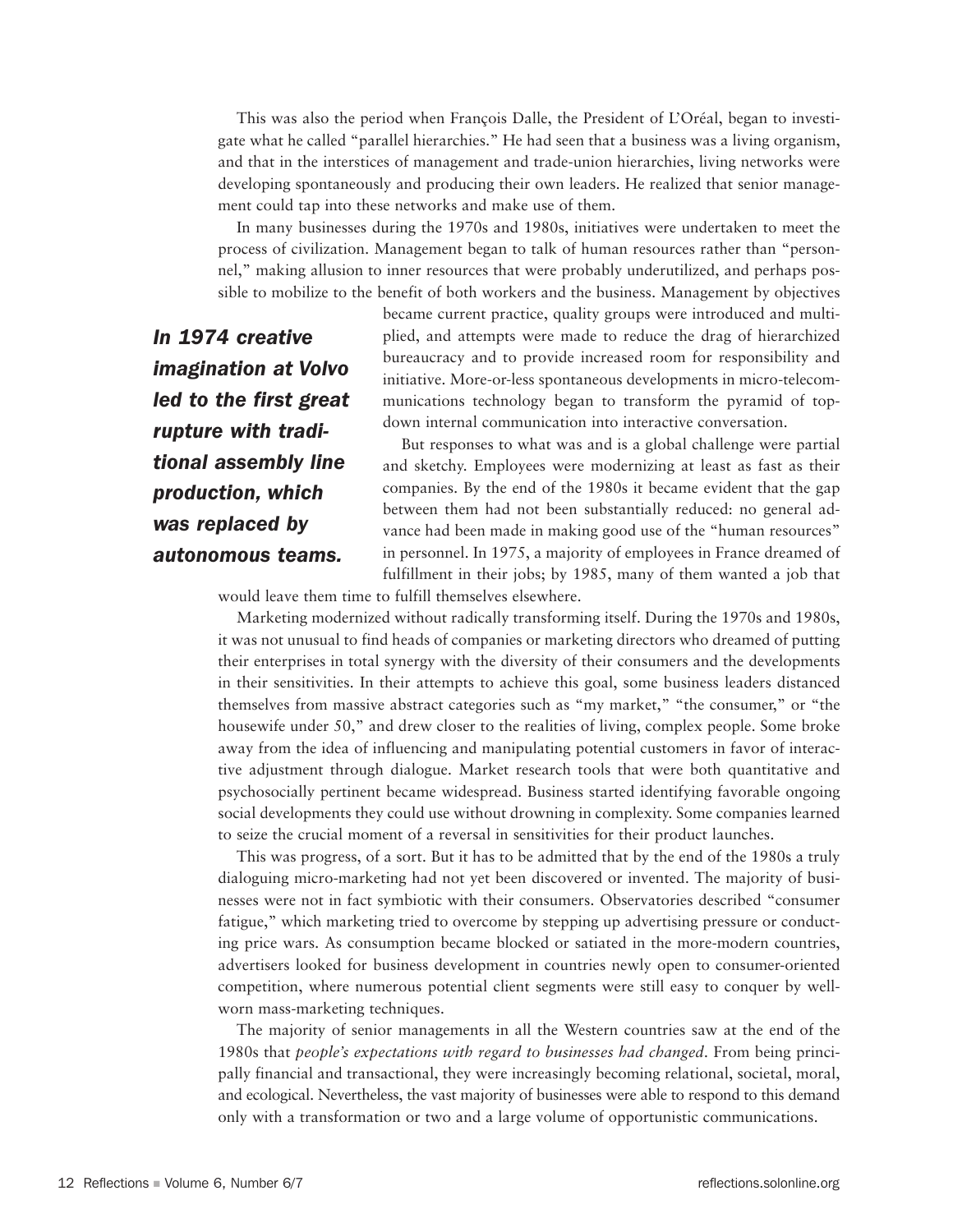# Divorce: Traditional Big Business vs. The Society of Ordinary People

At the end of the 1980s and the beginning of the 1990s, the rapid globalization of the economy and an explosion in communications networks intensified competition. Simultaneously, a conjunction of factors reduced the importance of managers in favor of the shareholders. A new and somewhat caricatural version of capitalism appeared, leading a number of publicly held companies into competition centered on shareholder value. The businesses concerned were (and are) valued, and judge themselves, by the quarterly or even daily movement of share price, which of course makes them the slaves of short-term hopes and fears linked to media announcements and anticipation of profits.

Some companies began to explore modernity and invested in the authentic learning processes required by it. The majority, under pressure to produce urgent results and without the requisite knowledge, turned away to better-known territory. They gambled on mechanical improvements and rationalizations in their organizations or strategies, at the price of degrading their internal climates and their relations with their own social ecosystems.

They devised more effective organizations, tightened everything, and required faster and more-efficient work, often through the use of new technologies. Such management practices, without taking account of local human conditions, have often greatly increased stress. They also encouraged the development of short-term employment. Because this enabled similar

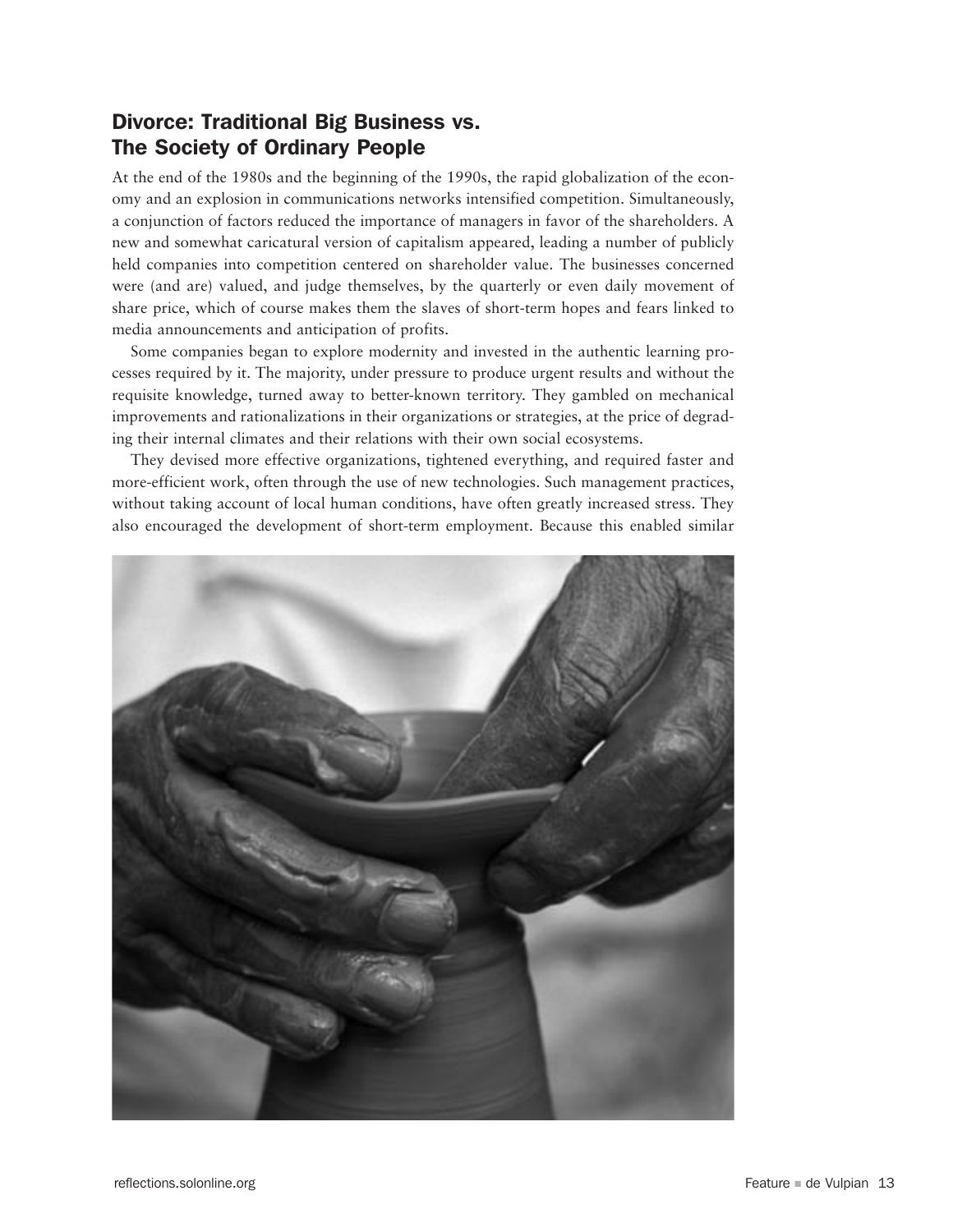levels of production with fewer employees, it led to massive layoffs. The flexible working hours desired by employees, in particular by women, were transformed into flexibility imposed and controlled from above. As computers became more integral to the workplace, they were used not to increase freedom and interdependences among personnel but to discipline and accelerate. Management introduced computer-driven systems for managing clients relations, and computerized telephone systems that rigidify and dehumanize vocal communication.

During the 1990s, surgical operations multiplied. Companies sought economies of scale and rationalized their perimeters. Bits were cut off here or added on there. Complex living business entities were chopped up. Recombinations took no heed of the existing cultures of forcibly merged teams. Enormous enterprises were created with no underlying social, cultural, or human realities. Such was the casual negligence of history, of experience, of accumulated knowledge, and of collective intelligence.

These efforts bore fruit: profits of such companies quadrupled between 1982 and 2000. But there was a price to pay. Competition centered on shareholder value locked a considerable proportion of large companies into a closed financial universe, segregated from the surrounding social, human, and sometimes even economic, realities. Priority given to short-term profit was exactly out of step with the processes of modernization, which place the emphasis

> on human fulfillment, durable vitality, protection of the environment, and meaning in life.

*By the end of the 1990s, the number of people whose work appeared meaningless and who felt themselves subject to unreasonable degrees of constraint rose steadily.*

This divorce between big business and the society of ordinary people has had very serious consequences. The divide between companies and their workers grows wider. The deterioration in the moral status of large companies increases the degree of confrontation. And finally, their ability to be self-guiding and to survive diminishes.

By the end of the 1990s, all the observatories of change in the mostmodern countries noted an increase in levels of stress and frustration linked to work and to the practices of large companies and administrations. The number of people whose work appeared meaningless and who felt themselves subject to unreasonable degrees of constraint rose steadily. Quite apart from the general relativization of work, behaviors arose that were dangerous for the company: complicities for mutual protection and to work as little as possible, resistance to any change in organization

imposed from above and affecting personal lives, the brain drain of young or skilled staff away from large companies and public administration, and dreams of early retirement "to be able to do develop independent and interesting work."

In several European countries a growing majority of employees thought that their own interests and those of their companies were divergent. This feeling grew among junior and middle management, and in this situation are the outlines of a dangerous opposition: shareholders and business leaders one side, and the living company entity on the other.

The public image of large organizations deteriorated during the last decade of the century. Previously, this image had in fact improved when leading companies benefited from the discredit that bureaucratic administration had brought upon itself and business became associated with the hope of a freer and more human world. This honeymoon did not last, and the image of big business deteriorated sharply, though public sentiment toward small businesses remained quite positive. This loss of moral stature has been observed in all countries at the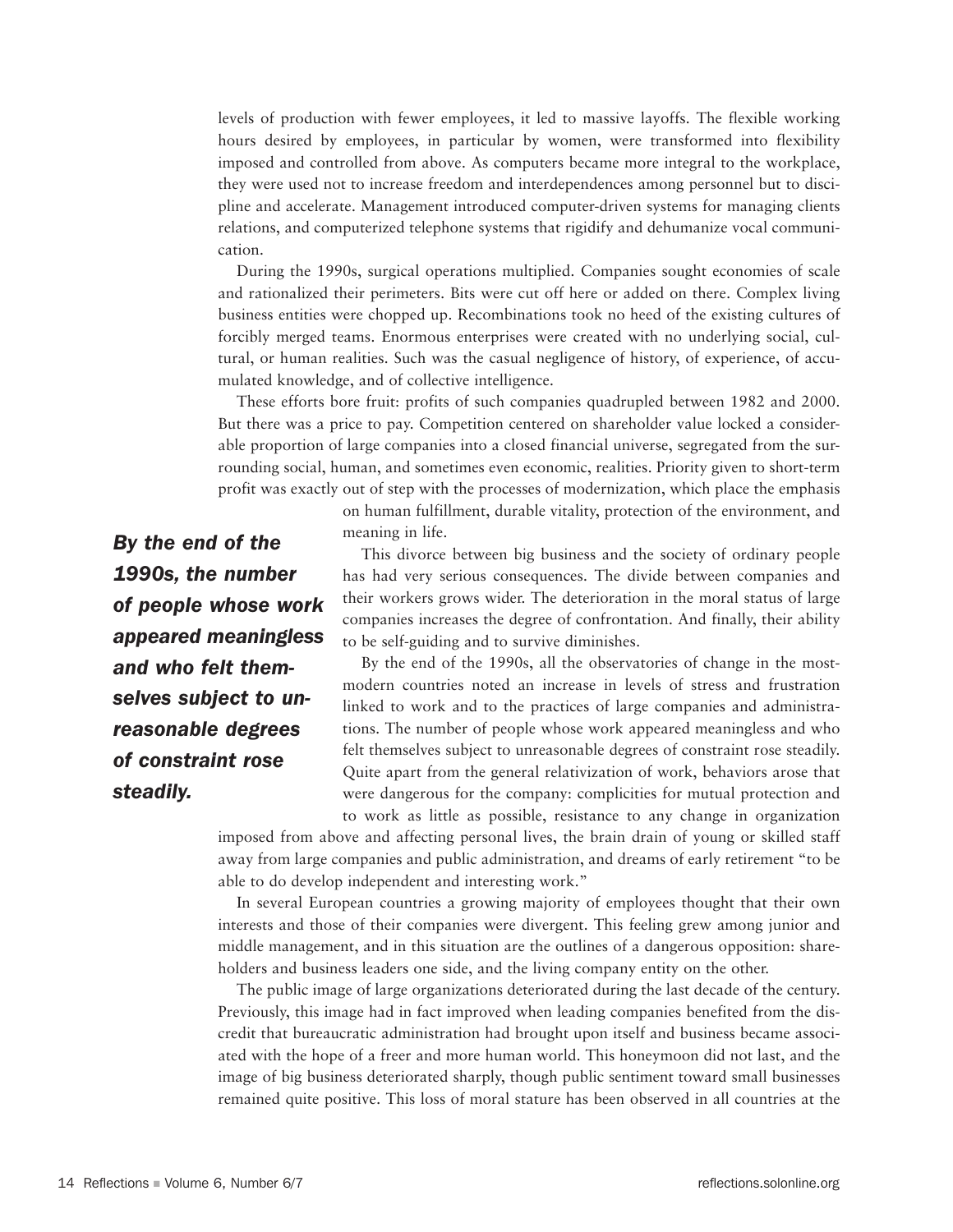cutting edge of modernity, particularly clearly in the U.S., and more benignly in Germany. In all the Western countries, between half and sometimes three-quarters of the population think that large organizations do not serve the public interest. Public opinion everywhere has registered the growing discord between traditional big business and its employees. In France, for

example, the proportion of those who consider that the interests of business are usually opposed to the interests of employees has grown continuously since 1985.

There are numerous grounds for complaint. Most people find no meaning in business that spends its time in financial games, that sells off a bit here or grabs a bit there, that sacks a chunk of its work force, and that apparently has no interest in internal social harmony nor in the quality of life of its employees. Big business is criticized for making children work in developing countries, for experimenting on animals, for pollution, for poisoning our food, for firing people even while it is making profits, for not caring at all about the development or quality of their surrounding communities, for disrespecting consumers, and for disregarding

*Most people find no meaning in business that apparently has no interest in internal social harmony nor in the quality of life of its employees.*

the quality of their products or services. Corporations' efforts to convince staff and the public otherwise have frequently been perceived as artificial pretense and attempts at manipulation. Polls have shown that some of these efforts had more negative than positive effects, except perhaps on shareholders. The increasing frequency, during the last decade of the century, of more-or-less-criminal collusion between powerful businesses and political leaders has not helped the big business cause.

The generally younger people in the anti-business lobby know how to whip up emotion and catalyze waves of discontent. Charismatic leaders sometimes emerge from this contingent, and their instinctive knowledge of how to use media and micro-communications makes them all the more redoubtable, surfing as they do on a current of public sympathy that supports the small against the powerful, the local against the general, and the social against the financial.

The survivability of a whole section of traditional businesses is in question. Cut off both from the people who are changing and from the social fabric that is becoming more complex, these businesses are not developing the piloting skills or the understanding of governance that the situation requires. Their directors and managers can see the gradual erosion of their ability to order, to organize from above, and to influence the course of events. They exhaust themselves in establishing chains of command that don't work, in exercising their authority on people who want to be self-determining, and in trying to manipulate men and women who will do only as they think fit. Their inopportune orders trigger perverse or unexpected results. Consumers escape their grasp, or become increasingly expensive to win over.

If leaders of big business and the financial establishments remain insensitive to this unease and the resulting polarization, or do not soon mount appropriate responses, protests may become envenomed and the widening gap between business and ordinary people translate to destructive divorce. In that tableau, stress and confrontation will flourish. While large companies make cuts in their workforces, a new socioeconomy, based on individual initiatives and informal processes, will develop and undermine their domain. The ordinary reactions of ordinary people will cause increasingly destructive developments in traditionally managed businesses through internal dysfunction and serious societal crises. It is not impossible that such social disturbances could last for decades.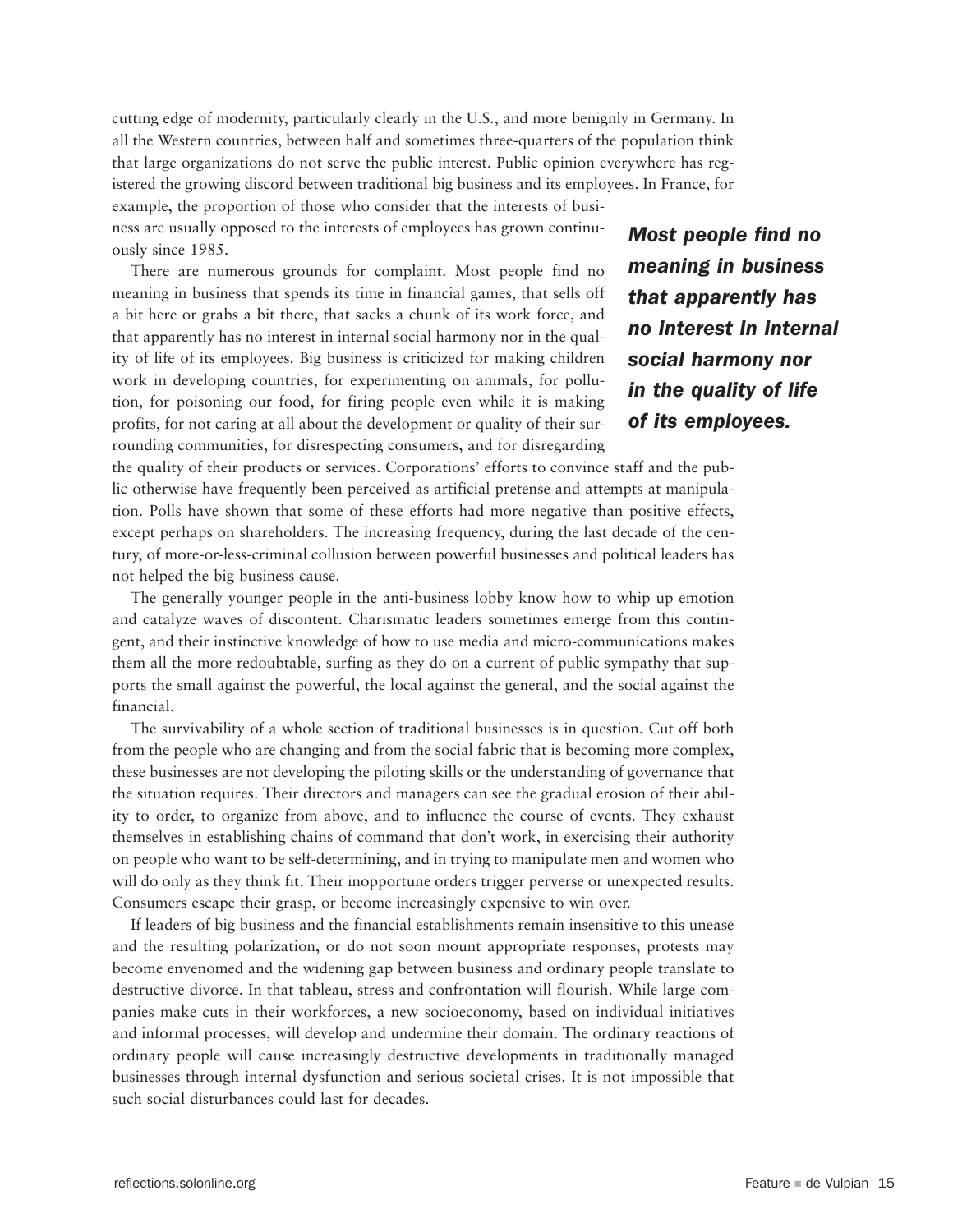An historical example merits consideration. The development of industrial enterprise during the nineteenth century gave rise to the development of a revolutionary proletariat that launched a virulent attack on free market enterprise, encouraging the development of aggressive trade unions and violent strikes. In some countries this resulted in dictatorships with centralized command economies. It took a century for moderate unions, Fordism, and a triumphant race for consumption to reintegrate the proletariat into a new dominant societal form. There is no reason to suppose that history cannot repeat itself but take a different turn.

#### Time to Get New Glasses

A great many senior managers have relatively blocked mental attitudes and maps of the world. The lenses through which they see are the fruits of their own educations and their previous professional experiences. We need a sufficient proportion of managers to "get new glasses" so that big business can participate in the process of discovery and apprenticeship. This will allow major companies to understand their failings and make the adjustments necessary to govern more wisely in the modern socioeconomy.<sup>2</sup>

# Actors in the New Socioeconomy

In France and New York we have observed leaders and employees of neo-enterprises, startups, associations, and networks launched during the 1990s. Observations were sufficiently soon after their launches that the organizations had not yet been deformed by the pressures of the financial, economic, institutional, and political environment in which they had to operate. Their manner of being and self-governance had a number of characteristics in common; this attracted our attention to the forms of entrepreneurial life which were developing spontaneously at the end of the twentieeth century in societies at the cutting edge of modernity. Major companies with an awareness of biomimetics could find a source of inspiration here.

The people behind each of the business adventures have a very evident entrepreneurial spirit. However, unlike the classic image of the entrepreneur, they plunged into their activity not to make money, but to procure a life that really suits them, and gives them a sense of meaning and an outlet for their vitality – and if there's money in it as well, so much the better.

Many started out with a radical innovation that with hindsight, appears to have filled a gap. An activity that had meaning for them also had meaning for people like them who became collaborators or clients. In this manner, the latent energies of all concerned are put to use, and they become "activists for the cause," and "spreaders of the gospel." For such people, added meaning is a primordial source of value.

In the ventures of these entrepreneurs (aka their "organisms"), hierarchies are not clearly defined. Initiatives are taken and leadership improvised on all levels. But one or more leaders with sufficient charisma (rather than a reliance on structured hierarchy) may exercise a strong influence on the whole and tend to be seen as the incarnation of the enterprise.

These animators of new organisms do far more than just listen to their collaborators and clients inside a bottom-up organization. When we interviewed them we saw that they didn't feel like the masters of a situation who were bending down to listen, but rather as actors among others in a complex system in which they were trying to find the most advantageous interactions. They had an orientation toward dialogue and interactive adjustment, and found it all the easier to feel others, both personnel and clients, because they often resembled each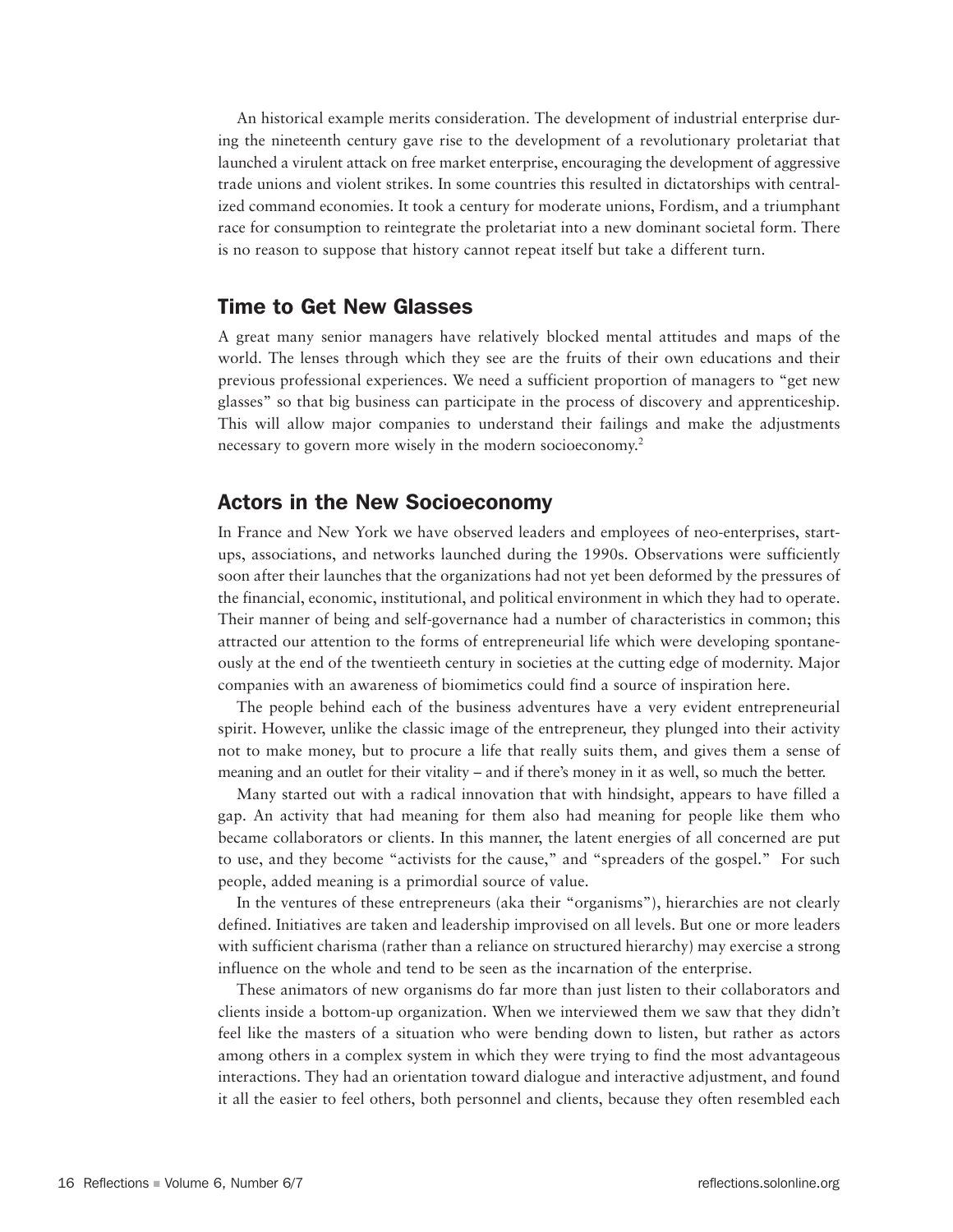# Characteristics of Old- and New-Paradigm Orientations

| <b>OLD</b>                                                                                      | <b>NEW</b>                                                                                                                                                                |
|-------------------------------------------------------------------------------------------------|---------------------------------------------------------------------------------------------------------------------------------------------------------------------------|
| Feel powerful, sovereign, at the center of<br>the world, able to impose one's will              | Feel an element in an ecosystem whose future can (perhaps)<br>be influenced; be on the lookout for windows of opportunity;<br>accompany the processes of surrounding life |
| Governors are there to govern                                                                   | Governors are there to ensure that the enterprise is<br>effectively self-governing                                                                                        |
| See the world as a mechanic, a technician,<br>an expert, a legal advisor                        | See the world through the eyes of a gardener or a therapeutic<br>specialist, as a living system with which one interacts                                                  |
| Study; know; decide; plan                                                                       | Listen; be on the lookout for adjustments, synergies and<br>dialogues; feel one's way                                                                                     |
| Effective action is what is decided by the<br>director who knows where she or he wants<br>to go | Effective action is what is inspired by an intimate knowledge<br>of the living processes that underlie the course of events                                               |
| Show others that what they do is<br>meaningful                                                  | Give others the opportunity to discover the meaning of what<br>they do                                                                                                    |
| Look for generally applicable recipes that<br>have proved their worth                           | Know that each particular case require specific diagnosis<br>and treatment                                                                                                |
| A narrow strategic field (industrial,<br>economic, financial)                                   | A broad strategic field (including social, societal, and<br>ecological dimensions)                                                                                        |

other in their shared modernity of outlook. These people tune in to the living fabric of society, deriving inspiration or support from it. They spontaneously make use of micro-communication technologies in this spirit of creative adjustment, rather than managing through the establishment of control with a corresponding reduction in liberty and freedom of action.

The resulting organisms seem well adapted to a changing world. The diversity of people on their teams is often striking, and prepares everyone to react to a wide variety of events and to find positive interactions. In spite of differences, team members have a cohesive feeling. This combination of unity and diversity increases their chances of performing well in a mutating environment.

The collective intelligence of these organisms is often very developed. The long-term visions of the future are shared by all the personnel. Generally, the entire team is on the lookout for jump-cuts in the streaming environment that surrounds them, and seeks the right adjustment. A collective understanding of adjustments and desynchronizations in progress is encouraged, creating the impression of a spontaneously functioning system of strategic adjustment between the organism and its environment. It's noteworthy that other actors operating in the same market (or in the same universe) are not systematically perceived as enemies, or even as competitors, but rather as partners.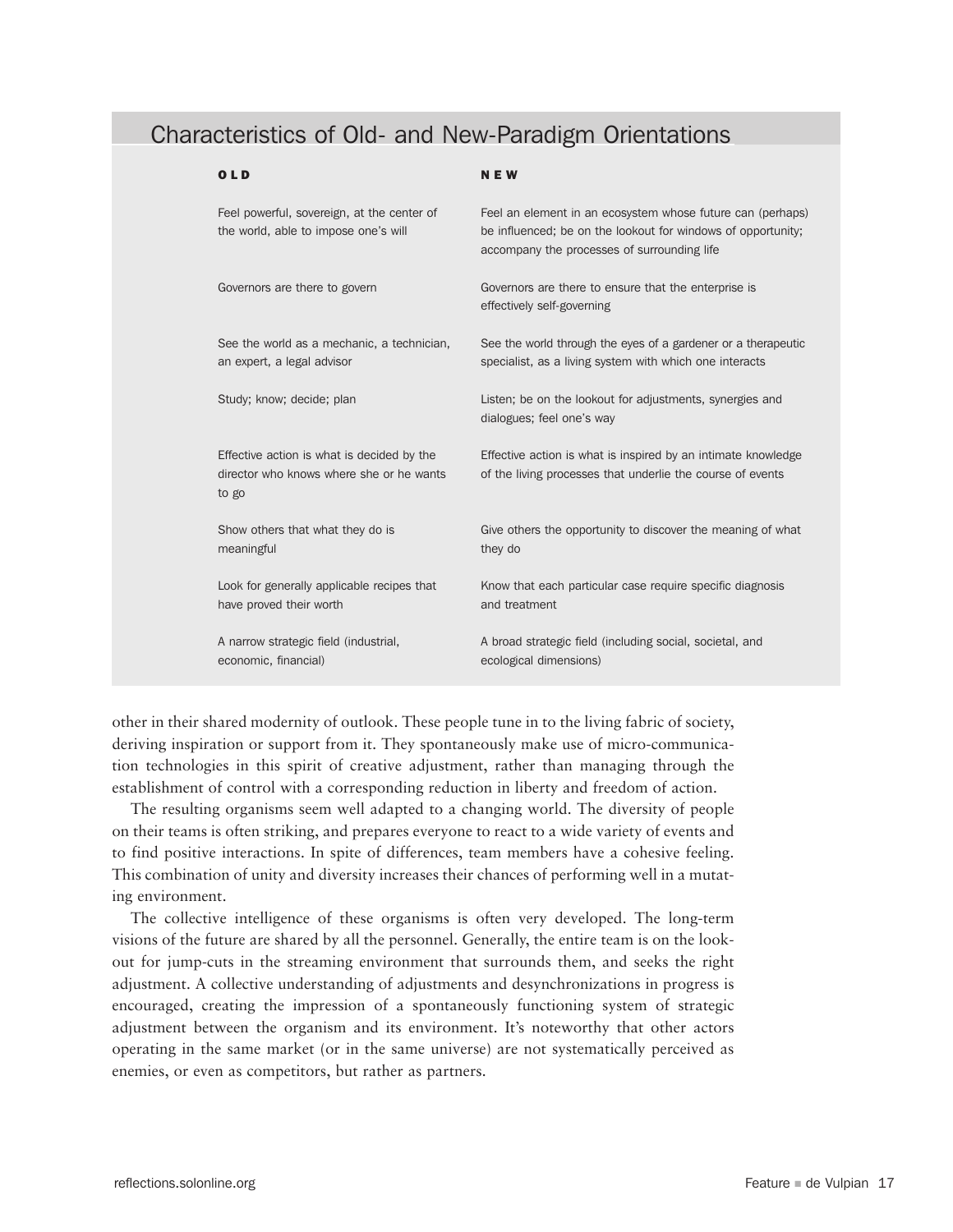# A New Evolutionary Stage for Human Society?

The human species wavers between liberal and authoritarian forms of organization. Our hunter-gatherer ancestors were organized in small, relatively egalitarian groups for some 100,000 years, with little difference in power and status between members. The leadership shifted according to circumstances without need for formal appointment to a position of authority. Then, some 10,000–12,000 years ago, the groups became more numerous, and with the development of agriculture and animal domestication, became more sedentary.

*With the growth in people's autonomy, the social fabric has become more interactive, and centralized authority has lost its efficacy.*

Authority was strengthened, locally centralized, and stabilized. Monarchies were instituted.

Humanity has invented the state more than once; the oldest attempts we know of were only five or six thousand years ago. Norbert Elias has shown how, after the end of the Middle Ages, the centuries-old process of development of civilization in the West gave rise to the state as the sovereign monopolist of violence within its territory. From this Western initiative the world began to divide into nations, each governed by a state machinery. During the twentieth century some of these nation-states sought to exercise control over every aspect of life.

However, another dynamic was also at work. Its most recent phase (the Renaissance and the Reformation, the Illumination, and the American and

French revolutions) found Westerners in search of individual emancipation and personal happiness. They undertook to free themselves from rigid authority and inflexible taboos. Progressively, some amount of democracy crept into our political regimes and our societal lives. ("A certain amount" because democratically elected governments and heads of economic activities continued to govern on the basis of appointed authority.)

Today things are not quite the same. With the growth in people's autonomy, the social fabric has become more interactive, and centralized authority has lost its efficacy. Perhaps today we are taking a decisive step in the direction of a deeper, post-national and post-state form of democracy and/or social structure. The society that we can only glimpse at present would be heterarchic, largely self-organized and self-regulated, and possessing a greatly enlarged margin for personal initiative. Sovereign states may give way to a variety of public powers at various levels, with partnerships between them and with a multitude of nonstate, nongovernmental organisms. Because of the extreme rapidity of technical progress in microcommunication, the development of efficient, planet-wide (as well as local) self-regulation has become imaginable and possibly achievable.<sup>6</sup>

There is an opportunity for human progress whose birth we can try to facilitate. But it is very clear that nothing has yet been decisively acquired. Our hypercomplex and living society is also, like all living things, the seat of pathological processes. The therapeutic procedures, regulators, or immune systems that are spontaneously developing are not yet properly effective, in particular because many governments and old-fashioned-but-still-powerful enterprises are not playing the game of a living society. They display ideologically partisan, hierarchic, or predatory attitudes, rather than therapeutic, interactive ones, and accumulate mistakes and maladaptations that generate perverse effects. Instead of participating in concerted, adaptive regulation, they throw oil on the fire and accentuate the turbulence. Beyond a hypothetical (because unmeasured) threshold of turbulence, the entire anthropo-sociological process could bifurcate into disastrous directions.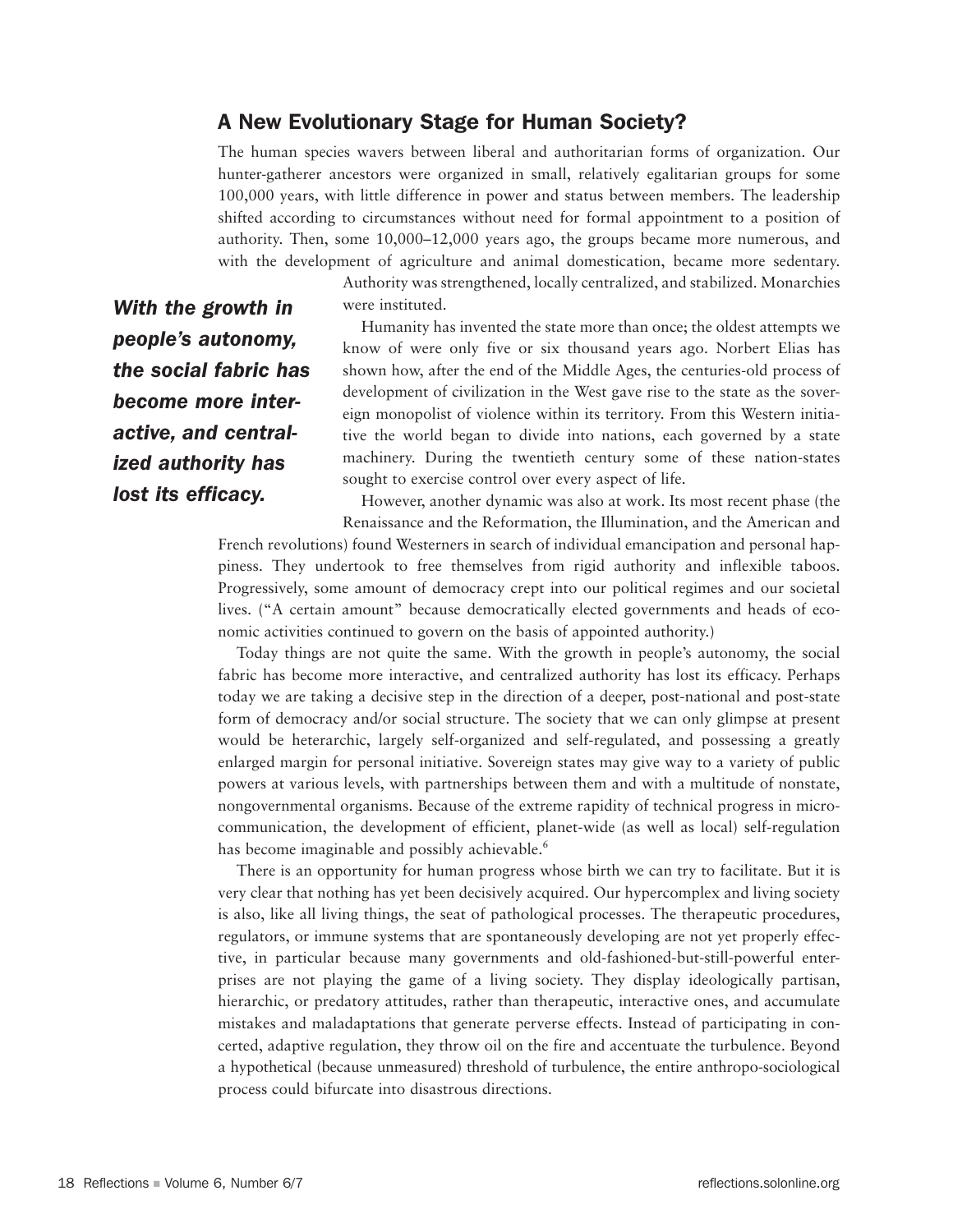#### **ABOUT THE AUTHOR**

Alain de Vulpian, a sociologist and ethnologist, founded Cofremca, a think tank, research and consulting organization 50 years ago. He is chairman of Sociovision, an international offshoot of Cofremca. Its activities consist of observing people in their everyday lives and conducting systematic research on change in modern societies. In the 1960s, he devised an empirical tool for the detection, follow-up and anticipation of socio-cultural change that is now being used in a number of countries. He is a member of SoL France and of the Global Business Network. *vulpian@sociovision.fr*

#### Endnotes

- 1 David Riesman, *The Lonely Crowd: A Study of the Changing American Character,* (New Haven, CT: Yale University Press, 1950) and *Faces in the Crowd: Individual Studies in Character and Politics (*New Haven, Yale University Press, 1952)
- 2 Norbert Elias, *Über den prozess der zivilisation* (Basel: Haus zum Falken, 1939)
- 3 Daniel Yankelovich, *New Rules: Searching for Self-fulfilment in a World Turned Upside Down* (New York: Random House, 1981)
- 4 Joseph Nye, *The Paradox of American Power: Why the World's Only Superpower Can't Go It Alone*  (New York: Oxford University Press, 2002)
- 5 Arie de Geus, *The Living Company: Habits for Survival in a Turbulent Business Environment* (Boston: Harvard Business School Press, 1997)
- 6 Thomas Malone, *The Future of Work: How the New Order of Business Will Shape Your Organisation, Your Management Style and Your Life* (Boston: Harvard Business School Press, 2004)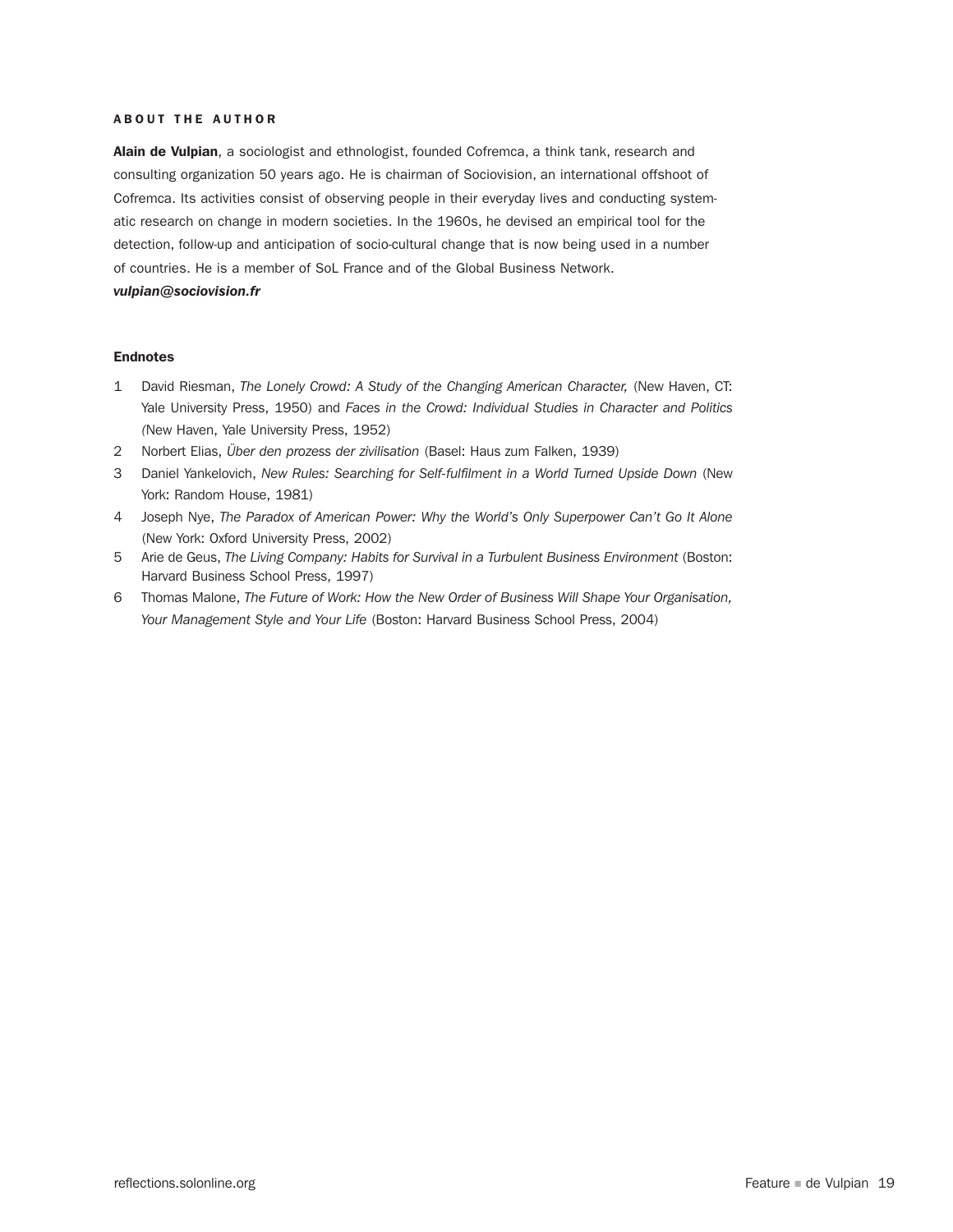# **Commentary**

*By Arie de Geus*



Arie de Geus

The underlying theme of Alain de Vulpian's essay is one with which I struggled at various moments in my life. It is the theme that "People change and in so doing they change the society in which they live."

My first encounter with this theme was at university. In those days a German philosophical school of thought called "Personalismus" still had many adherents in the Netherlands. Its founder was a Hamburg professor, called William Stern, a forerunner of Piaget. Central in the work of both these developmental psychologists is the inter-relationship between the individual and the world around them. Whereas Piaget concentrated on the process by which the individual, all through his/her life, adjusts and develops to stay in harmony with that world (i.e. the basic process of life, also known as "learning"), Stern gave much attention to the reciprocity in the relationship between the individual and the society at large. Both change and both change each other by a process he called "introception." Change works in both directions, but very slowly!

Alain de Vulpian describes convincingly how this change process has been at work over the last 50 years and he gives us some idea about the time scale. Changes in people's behaviour and their value system that started in the 1950s and '60s, finally made it into the family unit decades later. But, at the turn of the century, they are still far from being absorbed in business and nation states. He describes how ways of governance and the exercise of power still put handicaps in the way of adjustment

to people, to social fabric and to technologies that have already gone through a half century of fundamental change.

Quite apart from the slowness of this process, I learned another lesson later in my professional life. Yes, indeed, people do slowly change the society at large, but only if they are a member of and part of that society! Standing outside a society and kicking at it – shouting that it should change – is not very effective. You have to be a member of the society or community that needs changing.

This argument was key in the anti-apartheid debate in the 1980s. Quite a heated debate it was! An outspoken anti-apartheid movement was advocating a policy of "Get out of the country and boycott them," with some multi-national businesses like my own, caught in the middle. Notwithstanding the pressure that was put on it, Shell decided to remain in the country and to try to be an agent of change from the inside rather than join the outside forces. As readers of *Reflections* know from articles published by Adam Kahane, this decision turned out to be an effective one. Shell's planning processes as well as Shell people contributed to both the abolition of apartheid and to the formulation of the post-apartheid policies of the Mandela government. A long and painful episode had proved the old German professor William Stern to have been right: Real change can only come from the inside.

I believe that we better keep this in mind also with regard to the changes that are becoming more and more necessary in business following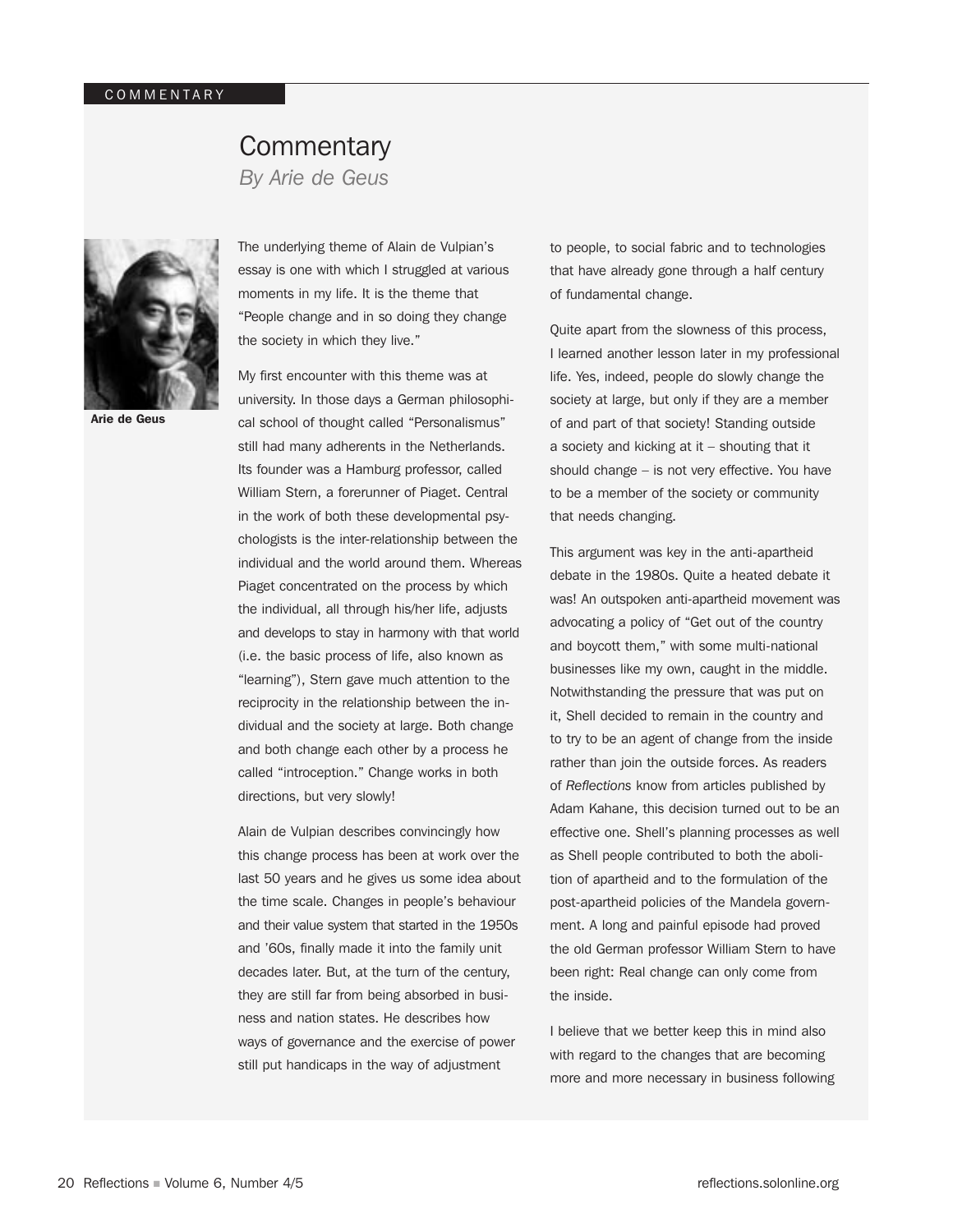the changes in people and social values that Alain de Vulpian is describing. Most businesses, he says, are out of step and out of line with their employees and with their customers. He mentions a number of reasons: excessive concentration on shareholder interests – new technologies used to tighten up organisations – use of computers to dehumanise communications with customers. Alain puts most of the blame at the feet of top management and directors: insensitive, blocked mental attitudes – "they need new glasses." Their way of governing needs changing. Less pyramidical hierarchy, less paternalism, less teaching and more learning – and, hopefully, the retention of their own people will improve and there will be less divorce between big business and the society of ordinary people.

In this debate, however, it is necessary to introduce the element of the origin of power and the way it is exercised in business. In our democratic societies, the source of power is embedded in the Law and any change in the power structure will have to wind its (slow) way through the legislative process. That is part of the slowness of societal adaptation. Slightly cynical, one could say that in democratic societies "Laws are today's write-up of yesterday's solution for the day-before-yesterday's situation." In that sense, the Company Law in most countries still describes the 19th century society of the business corporation-as-a-machine. Unfortunately, it is that Law that allocates to the shareholder the ultimate and supreme power (of hire, fire, sell and break-up and selfremuneration) in business corporations. Most of the time, it also spells out the obligations of management to serve that shareholder before anyone else. Until that Law is changed, it puts management between the rock of emancipated people "liberated from earlier social and moral

constraints" and the hard place of shareholder power, exercised by financial institutions-withshort-term financial goals. Two hundred years ago, the Nation-State went through a similar period of tension between a more mature people and an encrusted power base. The French Nation broke that tension with a revolution. Maybe we need a French revolution in the business world to prevent the possible confrontation between emancipated people and business as de Vulpian mentions.

Alain is not completely pessimistic. He has seen and observed new actors who could possibly help the system to switch to a new order. And, indeed, signs are visible that could be pointers towards adaptations of the business world to the new realities of its people. It is even quite possible to think that these adaptations could take place by evolution, rather than revolution. Firstly, some by-products of the historical development of industrial enterprise in the 19th century are coming in handy in today's situation. Notably, they allow business to avoid altogether the destructive influence of the predator/ shareholder. Examples are:

Cooperatives. The ultimate power in cooperatives is in the hands of their members. In some cooperatives the members are the employees, in others their customers. Whichever it is, the resulting system of distributed power leads to a closer alignment and adaptation between the business and their people or their customers. As in a democratic Nation-State, the decision taking becomes more open, slower and more frustrating. But implementation of the decisions and long-term stability is far superior and faster than in a pre-French Revolution power structure. Interesting examples of the success of these old forms of governance structure in today's

© 2005, Society for Organizational Learning. All Rights Reserved.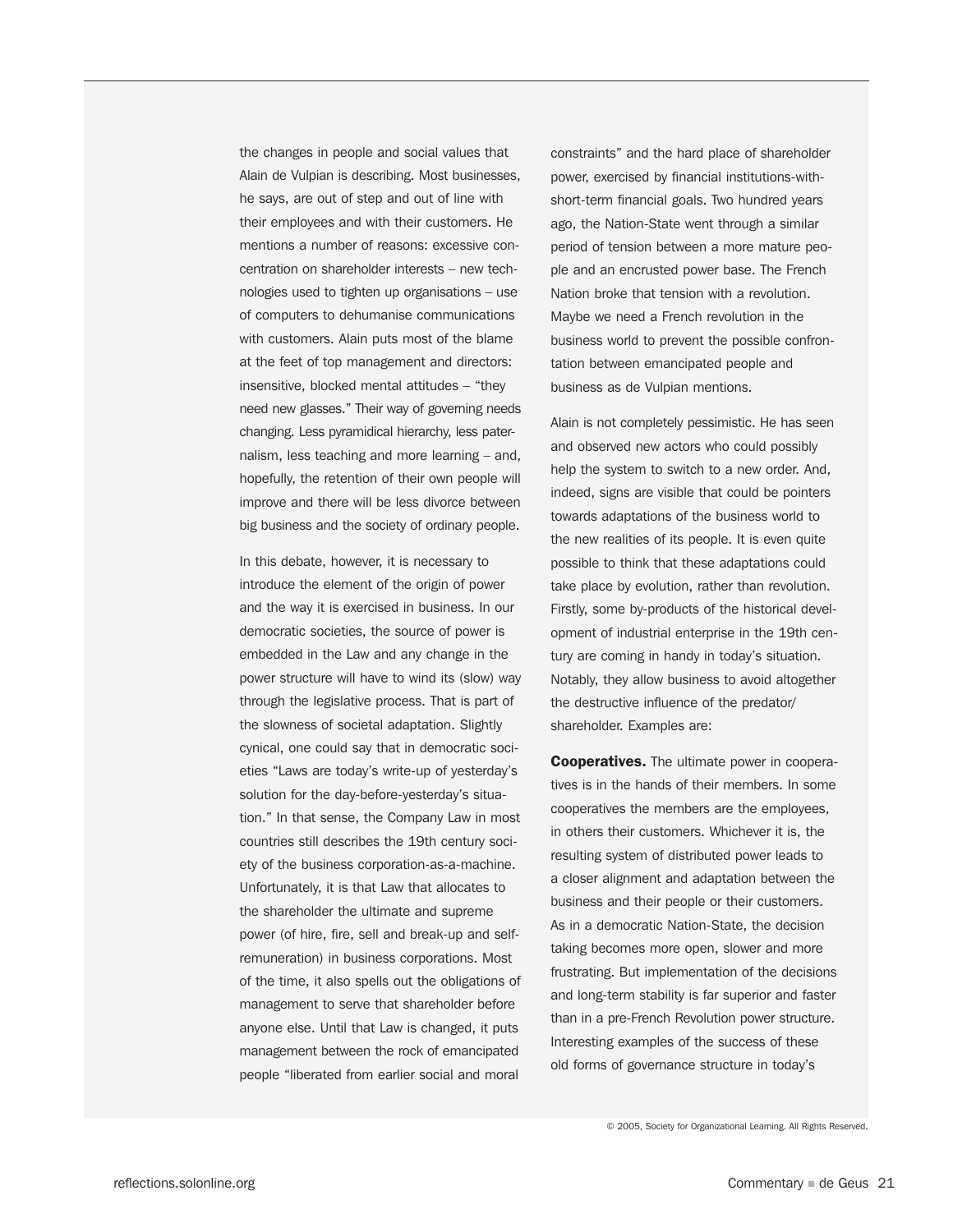world are: the RABO Bank (owned by its customers) in The Netherlands (the only financial institution in the world with a triple AAA rating) and Mondragon, a relatively young cooperative in Northern Spain of which the employees are the members and which is one of the most successful and fastest growing businesses in Western Europe.

Partnerships. In their original form they were organisational structures that were made-tomeasure for the old, authoritarian, male governance system. However, some far sighted and wise senior partners succeeded to switch to a system of (more) distributed power which, at the same time, made it impossible for one generation of partners to "rape the common" at the expense of future generations. Sometimes, this was done by setting up a Trust. Examples are the consultants McKinsey & Co, Booz-Allen & Hamilton, Inc. and the John Lewis Partnership (a UK retail business). Yet again, the examples are quite successful businesses.

Other signs point to a new order. Even without a change in the Company Law, members of the emancipated generation have begun to experiment with new organisational and power structures. One promising attempt is to give new business the structure of a "Club-with-Constitution," wherein the Constitution lays down the rules that prevent any party from grabbing absolute hierarchical power and, at the same time, creates better conditions for a heterarchic leadership and high levels of self-organization and self-regulation. Possibly, the most spectacular example is VISA International – by many measures the most successful business of the last 25 years. Born out of a loss-making credit card business, it has been growing for many years at rates of more

than 20% per year to become inside 25 years the business enterprise with likely the highest market value in the world. Members of the SoL community have the opportunity to experiment and play a role in the development of similar new organisational and power structures, ever since a chance meeting between Peter Senge and Dee Hock, the architect and honorary President of VISA International, led to the first blueprint of a world wide SoL organization. This blueprint is still evolving and SoL members can take part in its evolution and learn first hand about developing a modern multi-national structure.

Alain de Vulpian finishes his essay on a pessimistic note. The last words of the last paragraph are that the slow process of adapting society's structure to its new autonomous people "could bifurcate into disastrous directions." Indeed, notwithstanding the undeniable world class successes (old and new) of alternative organisational and leadership forms, the fact remains that many businesses are vulnerable to outside predators and internal governance disasters. It could bring high corporate death rates which are in nobody's interest, except perhaps some small groups of lawyers, bankers and financial consultants.

Business is important. It produces the material wealth we take for granted. A painful divorce between business and its emancipated people could have dire social and economic consequences for nation states and society at large.

Arie de Geus *ariedeg@aol.com*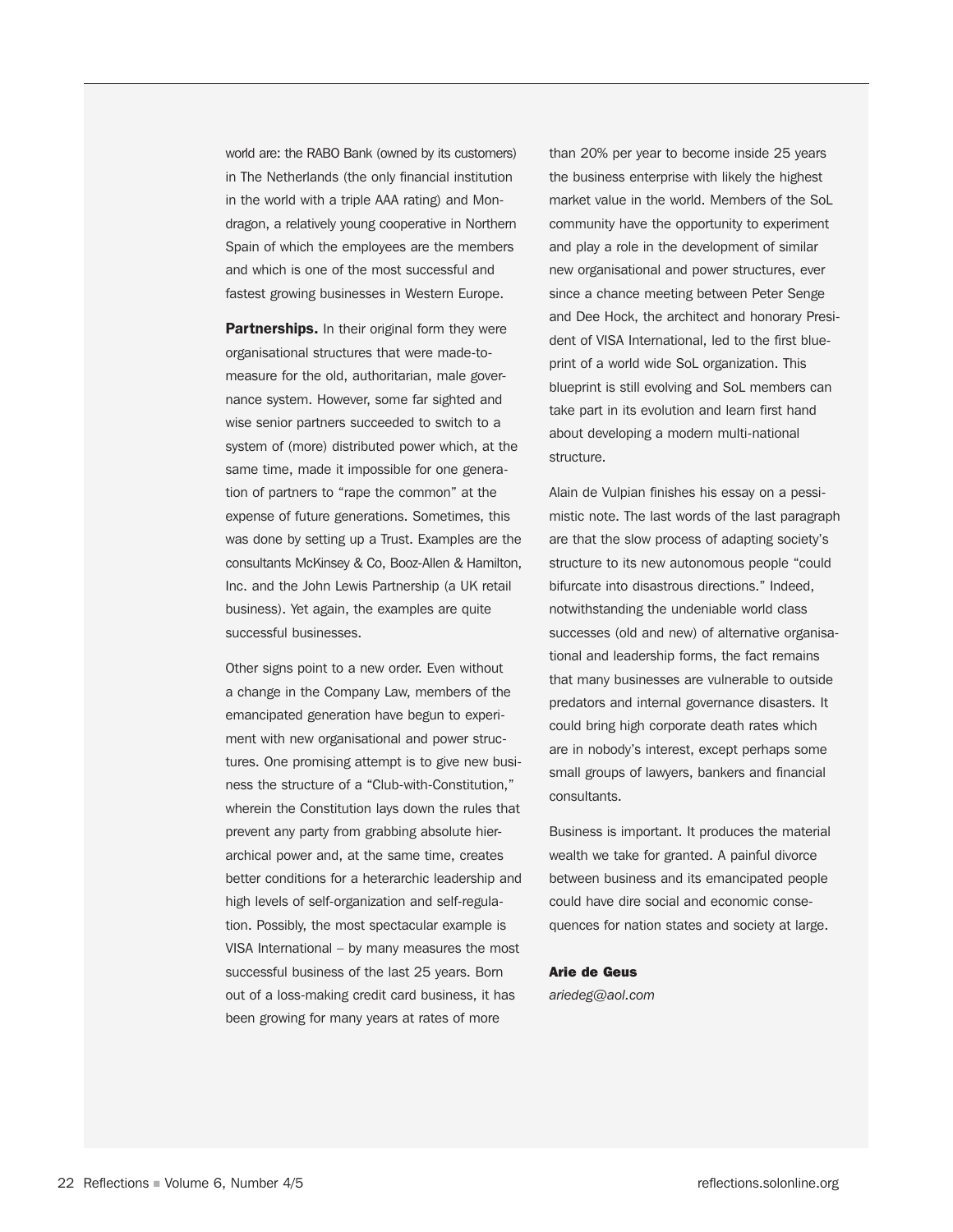# **Commentary**

*By Anne Murray Allen*



Anne Murray Allen

Without question, in writing "Listening to Ordinary People," Alain de Vulpian has provoked our thinking about the evolution of all our societal institutions over the last 50 years or more. As people living at this moment in time, we experience tremendous and growing complexity – at home, at work, around the world. Everything we thought we knew is either changing or being questioned. Just holding onto a social fabric that sustains us in these times seems incredibly challenging.

When I first read Alain's article I was struck by the forces and trends he describes. The fact that he has measured these over decades makes his premise impossible to dismiss or ignore. As I thought about my impending retirement from Hewlett-Packard, I could see the trends Alain describes over the 16 year period of my tenure.

When I first joined HP in 1989, I was delighted to become part of an informal, creative, relatively egalitarian social structure. Characteristics and things that human beings yearn for and described by Alain in his paper were very present in the work environment. Specifically these included a feeling of wellbeing, a sense of meaning, and moments of fulfillment at work. I would call it a very loving environment, where "love" is defined in Maturana's terms as being "legitimate in the eyes of another." Working in collaborative social systems within a decentralized company we had the luxury of autonomy and focus and tremendous results were accomplished.

And the world changed. The most noticeable force was the establishment and broad adoption of the internet. Change in technology and quick access to others around the globe meant new rules in an increasingly more complex and interconnected world. HP's response to increased competition was similar to that of most multi-national companies. The divisions were reigned in and the company began the journey of learning to be one clear presence to global customers. The idea was to reduce complexity to our customers and stakeholders but the cost was increased stress, complexity, and fatigue for employees. It became impossible to see the larger social system let alone know if each of us was having an impact. Governance of the business became more hierarchical and work lost meaning for most employees. Many people felt, "My job isn't hard, it is just hard to do my job." Paradoxically people became bored, underutilized, and their ideas less legitimate. Yet corporate success was increasingly and precariously measured on short-term profitability and the connection between long-term financial, social, and environmental well-being was overlooked.

If Alain's research and cautions for our future are correct, there are several ramifications for the corporation. First, in spite of the pleasant memories of a simpler time, there will be no going back. The interwoven nature of our world, as Alain so eloquently describes, is here to stay. Yet reverting to hierarchical governance that was also part of an earlier time is not the answer and is not sustainable. We do truly need to define new models. If we look at where some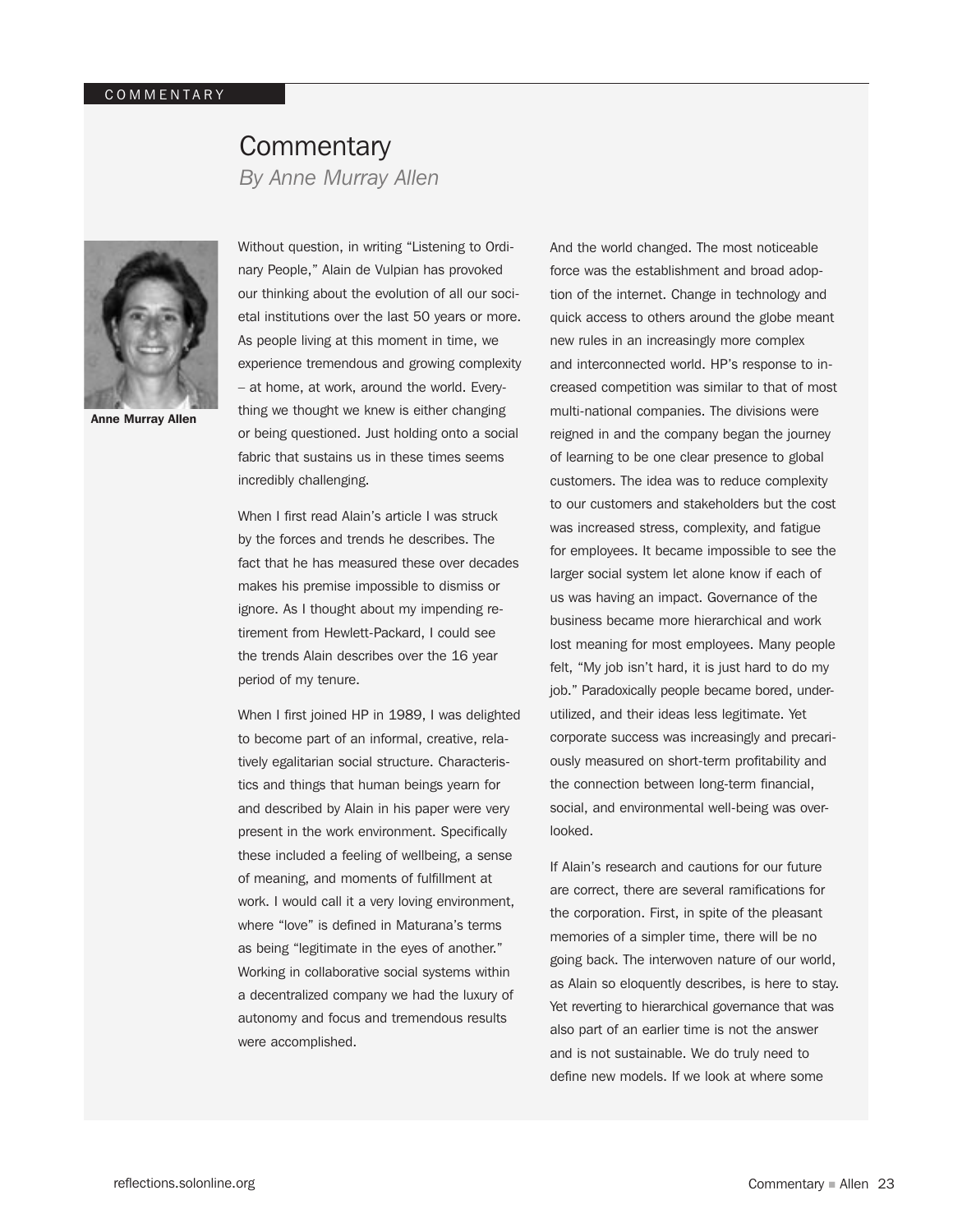of the most creative and breakthrough models for innovation and value are emerging today, we learn from enterprises like Linux and Wikipedia. They demonstrate that people are willing to do their best work for the sheer joy of making a contribution that is recognized by their peers. Regardless of societal shifts over time, humans remain social beings. Simply working for a corporation that pays a good salary is not and will not be enough. The best and the brightest want fulfillment, meaning, and an inspiring social structure. The corporations that succeed in the future will know how to offer that in addition to a paycheck. They will create governance and provide leadership that supports these things while demonstrating a moral backbone. This won't be hierarchical as we have known it, but rather something that enables people to find each other and access each other's knowledge and expertise without having to depend (and wait) on a small but

powerful hierarchy to broker this knowledge. Especially for organizations that are large, virtual, and global these models must emerge before it is too late.

Alain's caution is a good one. We cannot take the future for granted. By reminding ourselves that adaptation is not automatic, we must as he notes "get new glasses" if we are to see the possibilities as well as the problems. And to address these challenges enterprises will need leadership that supports the full engagement of people's hearts and minds. We will need this full engagement if we are to create a future that lives rather than becomes increasingly more turbulent and disenfranchised – with potentially disastrous results.

# Anne Murray Allen

*amallen@peak.org*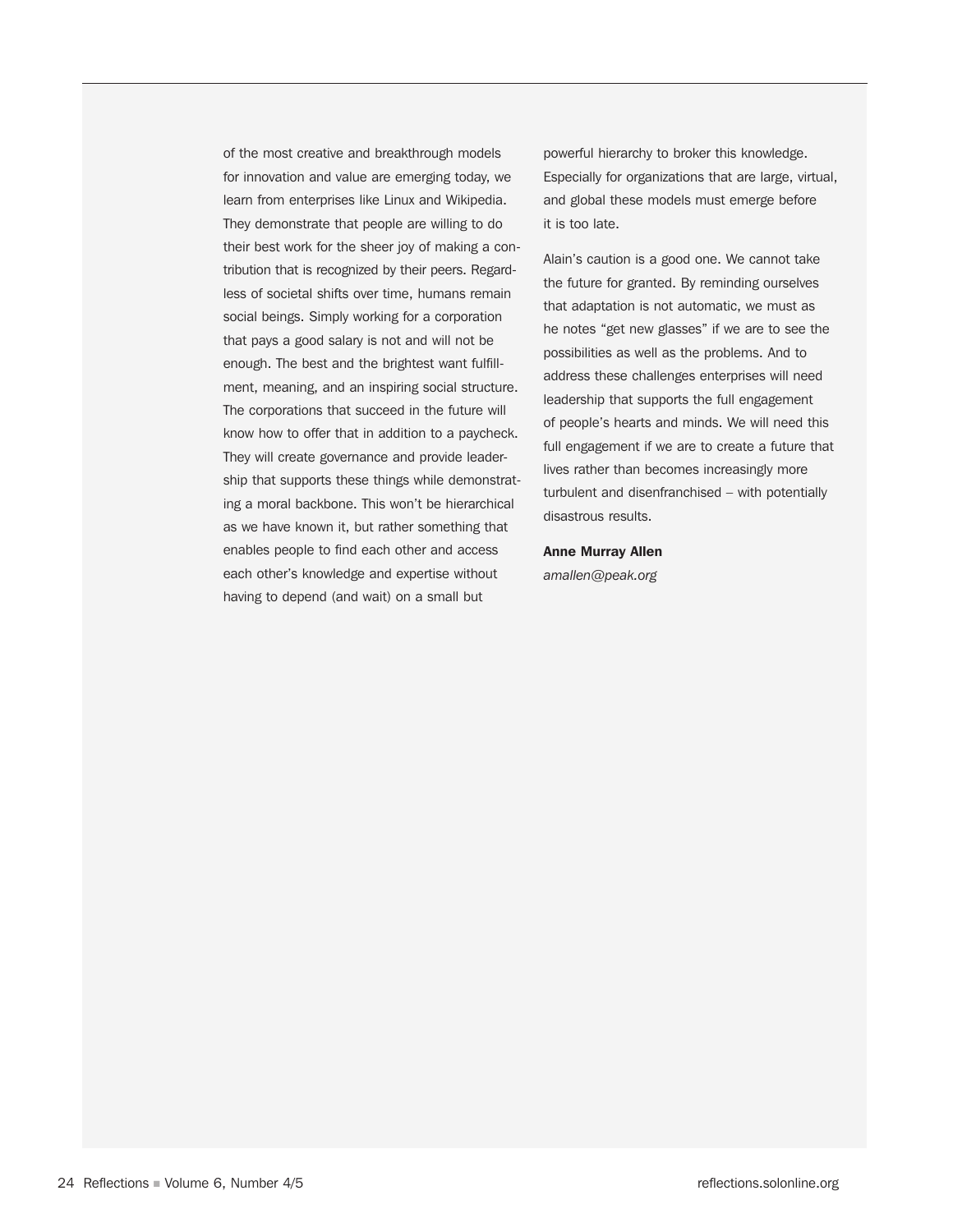# From Fragmentation to Aligning: Organizational Coaching and Ten Conversations for Organizing Knowledge Work

By Mark Addleson, Scott Brumburgh, and Raj Chawla



Mark Addleson



Scott Brumburgh



Raj Chawla

# What Can't We See?

*inda Nessman, director of administration for Anubiz Corp., is looking out of her office window. She has led the major reorganization Anubiz will launch today but has misgivings about it. Despite her team's best efforts, she feels that things aren't going to change. What bothers her is that AC's well-intentioned efforts during the past five years to empower teams, increase collaboration, and set up a knowledge portal haven't amounted to much. Even with process re-engineering efforts and training programs to improve communications and teamwork, things remain very much as they were.* L

*Chuck Garcia, her boss and the CEO, wanted her to take the lead in "getting people out of silos." She understands the practical, economic reasons for this. For continued growth, the company must increase productivity and overall efficiency while reducing costs. People have to work across organizational boundaries. There has been a good deal of talk about "fragmentation." The image this brings to mind is a weak structure: a center that isn't holding the organization together. But, so far, their efforts to deal with fragmentation have had little impact and she is equally unsure about this company-wide reorganization. "Apparently we aren't getting it. Something is missing. What can't we see?" she asks herself as she walks to the door and the formal launch of their reorganization.*

# The Issues

Though the restructuring of Anubiz Corp is fictional, this vignette highlights our experiences with a variety of organizations. Government departments and nonprofit organizations, as well as corporate and other business enterprises, are all restructuring because, according to the executives, the organizations need to be "adaptable" and "responsive." "Silos" developed as their organizations grew and what they have now is "fragmentation." What they are looking for is "integration" in order to "leverage intellectual capital" (i.e., employees' knowledge), "create better synergies," and "maintain flexibility." To achieve these goals they need to "streamline business processes," "downsize," and "create flatter structures" that will "reduce overhead" and "allow knowledge to flow more freely" through the organization.

This all sounds sensible and the actions seem appropriate. Organizations bring people together to get things done and dismantling redundant structures has to be worthwhile if that enables people to work more effectively and efficiently. Yet, in most cases, integration never happens. Is it an impossible goal? Are restructuring efforts misguided?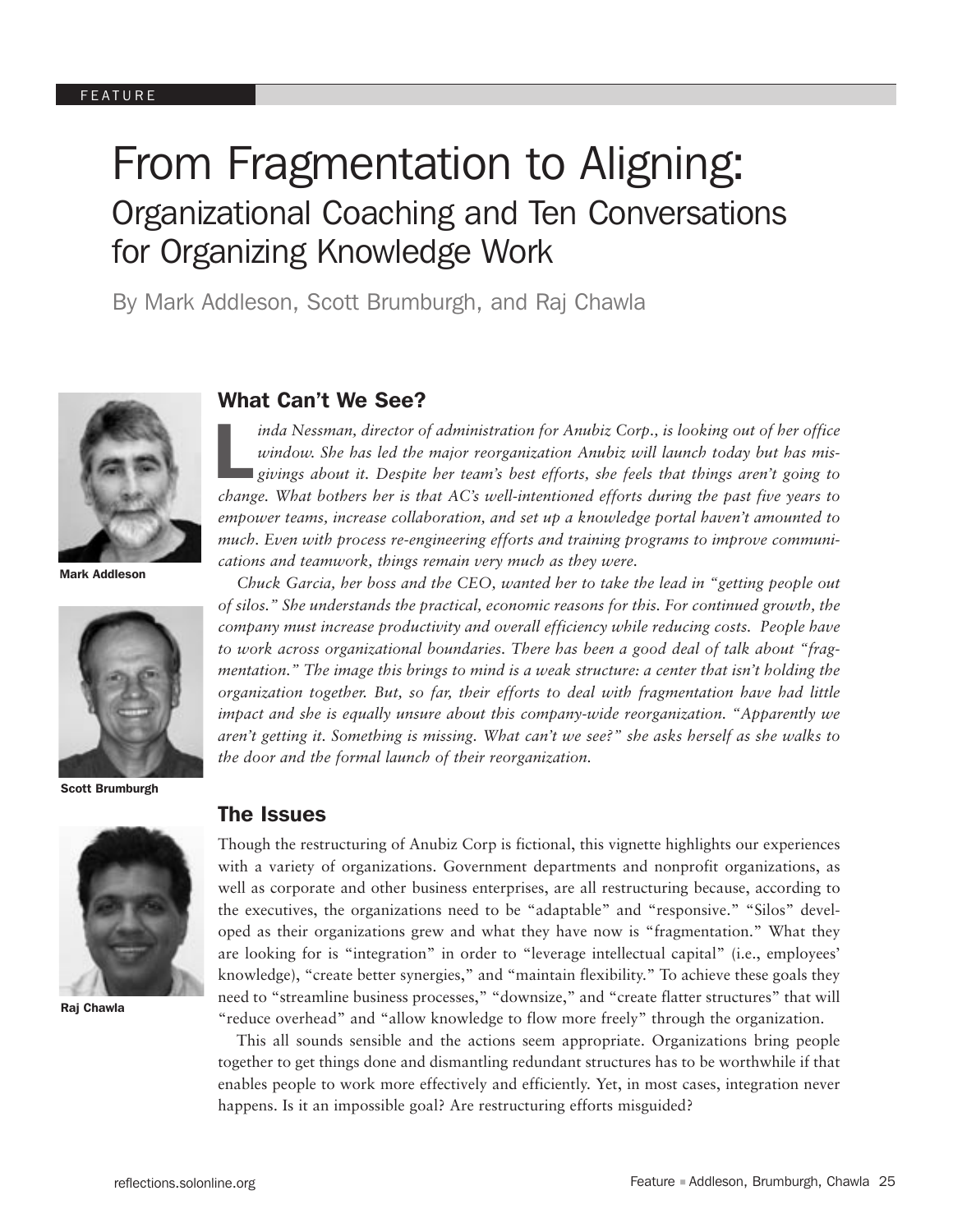Restructuring means redrawing the organization chart. Yet when people speak off the record about fragmentation that is not what they talk about. We hear them say, "We are not working effectively" and, "There ought to be a different way of doing things." And we hear questions such as:

- What does it take to connect, so we can work together effectively?
- Why are employees indifferent or worse to their work?
- How do we generate trust within this organization?
- Can we tackle the lack of accountability in this organization?
- Why is it so difficult for people to make mistakes, learn, and support each other?

Three things in particular strike us about these questions. People in many different organizations are asking the same questions; they seem to feel it is beyond their power to address them; and the questions refer to the culture, not the structure, of organizations, and to the practices of organizing, not the organization.

These questions and concerns have their roots deep in the "managerial culture" common to most organizations, especially large ones. In that culture, powerful obstacles to cooperation include separate and competing responsibilities; performance measures that reward individuals rather than groups; goals framed in terms of the quantity of work (in terms of inputs or outputs) rather than the quality; and an emphasis on compliance (i.e., following orders) rather than on people's accountability to one another for the work they are doing. Unfortunately, the sources of fragmentation and obstacles to cooperation are widely seen as cornerstones of efficient management. People argue that these cannot be touched without destroying what makes organizations successful.

This is a significant problem without easy answers. To appreciate this and to see what can be done about it, we should first consider why people have to "connect" in order to do their work, and then investigate why ordinary management practices prevent this. The final question is, "What does it take to organize work collaboratively?" Those three issues are the framework of this article.

# Why Fragmentation?

Words such as "silos," "stovepipes," "top," "bottom," "integration," and "fragmentation" are so common that people use them unthinkingly when talking about their organizations. Yet, this language confirms that they see organizations as *objects*, like buildings or machines, that consist of separate parts. In that view, one task of management is to coordinate and integrate the parts (Morgan 1986).

Of course, organizations are not objects that you can see or touch. It is important to acknowledge this, because the images people have and the language they use to talk about things are closely related, and both influence what people do (Abram 1997; Berger and Luckmann 1967; Eccles and Nohria 1992; Schrage 1995). Because language, images, and actions are related, the image of organizations as objects is the source of many problems. Where does this image come from and why is it so problematic?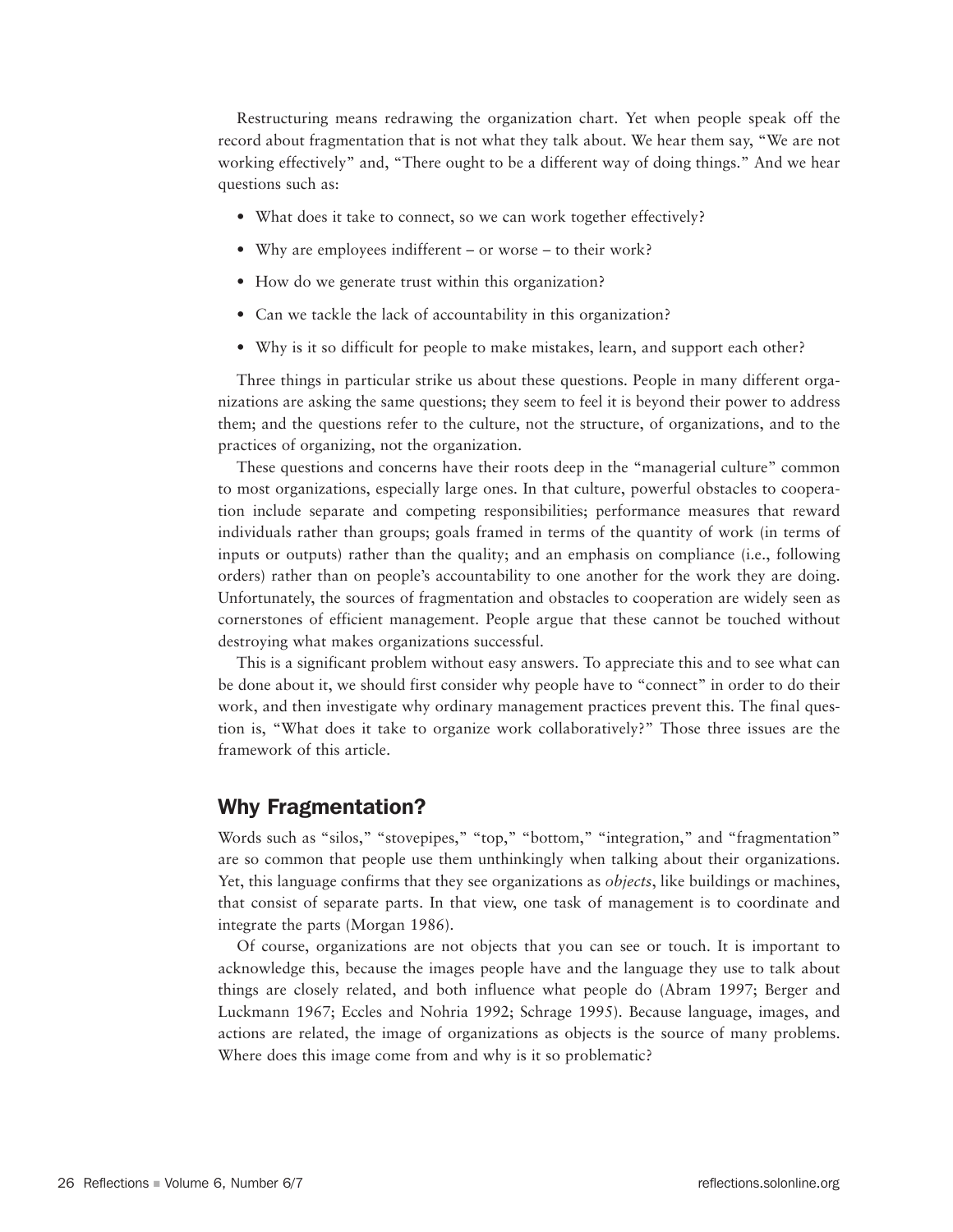#### *Fragmentation is built into conventional structures*

If you ask someone to draw her organization, the product usually is a version of the organization chart, as in Figure 1. The organization has an orderly triangular structure, with divisions and departments, a "top" that comprises senior managers, and a "bottom" consisting of

workers connected to the top by a "chain-ofcommand."

The image of a triangle is revealing. Its origins are not altogether clear (Hoskin and Macve 1994), but writers who formulated the principles of modern management many decades ago had a structure they thought was ideal. It looked like a triangle (see Henri Fayol 1916). The organizations they knew and wrote about, however, were manufacturing businesses, and the prominence of the triangle is one sign that organizations are still managed as if they are factories. Behind the triangular structure is the idea that a few people "in charge" think for everyone and tell everybody else what to do.

Factory work in the industrial age consisted mainly of routine, repetitive, physical activi-



ties and the work lives of managers and workers revolved around machines, assembly lines, and inputs and outputs of things you could see and measure (i.e., goods as opposed to services). "Efficiency and productivity" became a mantra of factory management. Ever since Adam Smith described the effects of the division of labor, the breaking down of a production process (into independent "stages" and into separate, smaller operations within units like departments and divisions) has been a recipe for improving efficiency.

Nowadays, most organizations provide services, or "intangibles," such as mortgages, convenience (e.g., retail businesses), and software code. Because it takes many people working together to provide services, they need to cooperate closely. What they do is not at all repetitive and routine but is creative and original. Much of their work is neither observable, nor measurable, nor supervisable, as factory work is, and they have to think, decide, and act on their own. The management principles and practices invented for factories are completely inappropriate in service organizations, yet they are run like factories. They are hierarchical and bureaucratic, divided into layers, divisions, departments, and areas; accounting procedures treat every unit as separate and independent; and people, often grouped by specialization or function, are divided by invisible boundaries. Add competition, and you have people treating one another as adversaries, and units fighting over their share of the budget, trying to prevent each other from getting contracts.

# Knowledge Work, Conversations, and Aligning<sup>1</sup>

What is going on in organizations to have dramatically altered the rules for managing them? The answer is "knowledge work" (Blackler 1995; Buckingham Shum 1996; Conklin 1996; Drucker 1994). Knowledge work is designing a computer game, managing an office,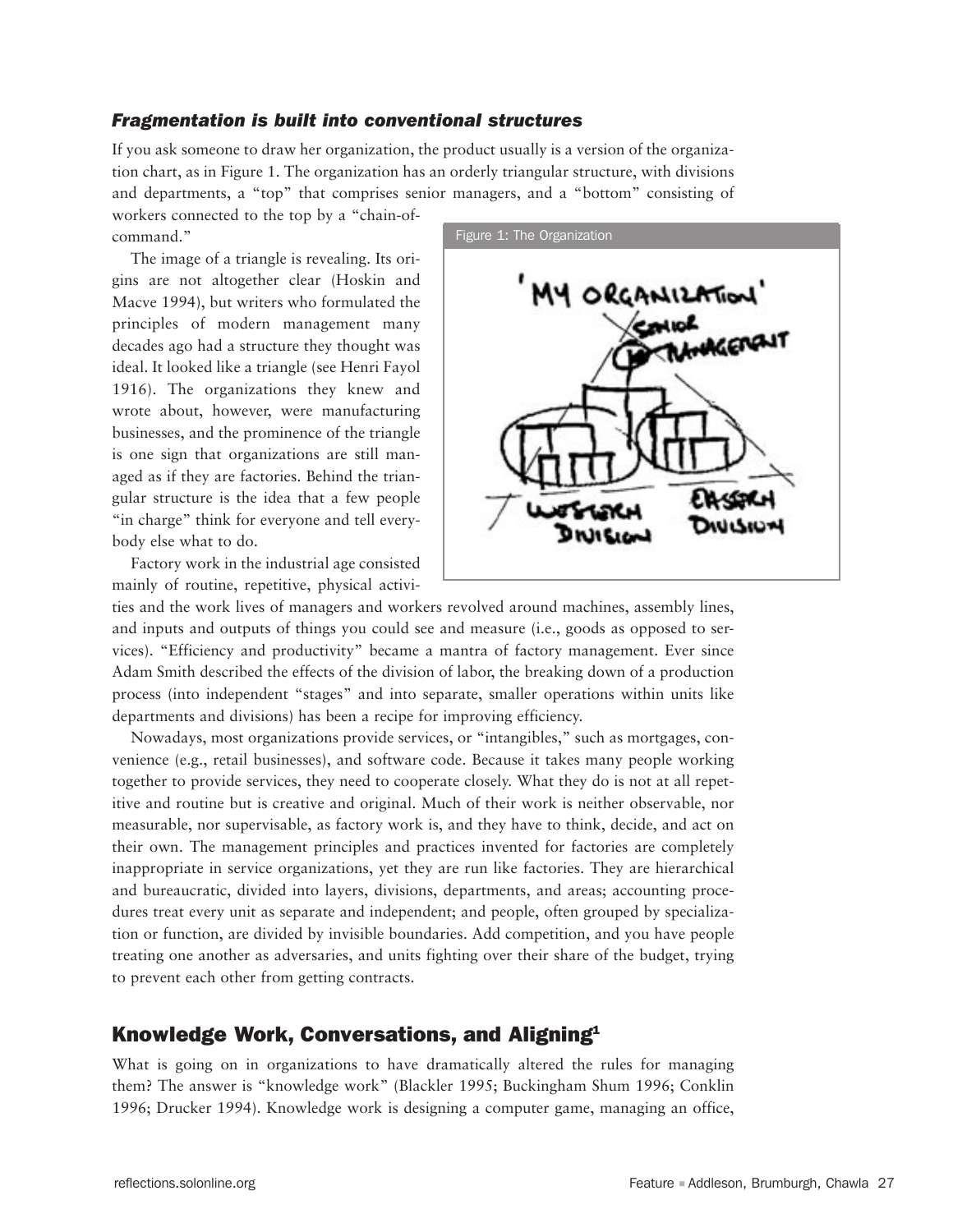performing a knee replacement, administering environmental policy, organizing shelter for homeless people, or putting together a marketing campaign. Nearly everyone does knowledge work. Compared to assembly-line workers, those who work as nurses, landscape designers, management consultants, IT support people, police, restaurateurs, and teachers deal with issues that are multifaceted and complex and not at all repetitive or routine. What matters is not people's manual skills, but what they know, think, believe, and feel (based on their experience). Knowledge work is never "individual." People have to work together, and their ability to interact and share their knowledge is crucial to their work.

The heart of all knowledge work is "meaning making*,*" or what Karl Weick calls "sensemaking" (Weick 1995; Wenger 1998). Making meaning is a uniquely human phenomenon.

*Working and organizing are one and the same, and are creative and social, framed by conversations.*

People make meaning when they discuss a task (i.e., when they identify a problem or issue and ask why it is a problem or whose problem it is), decide what to do, assign responsibilities, and set deadlines. They make meaning by getting together and talking. When they understand what others think or believe, they can begin to establish what is possible and practical and what they ought to do. "Sharing knowledge" means making meaning, always with a view to doing something.

Sharing knowledge is shorthand for human contacts and exchanges – collaborating, negotiating, conferring, consulting, and even squabbling and wrangling – in groups and one-on-one. Sharing knowledge happens in meet-

ings, on the telephone, via faxes and emails, face-to-face in corridors and offices, or online. When they share knowledge, people generate ideas and possibilities that lead to their taking action.2

People generate the possibilities for action in their conversations. Until they talk together, they have only vague ideas, general views, and possibly divergent expectations. In their conversations, they transform these into meaningful sets of opportunities or possibilities and eventually into offers and products or services. Without conversations in cafeterias and offices, in hallways and during smoke breaks, in elevators, on telephones, and by email, knowledge workers cannot express views, make commitments, learn from others, generate new ideas, and produce things they or their clients want.

Knowledge work has the following important characteristics. Working and organizing are one and the same, and are creative and social, framed by conversations. Both work and organizing consist of people thinking of possibilities or opportunities for action, discussing them, and doing something (e.g., pursuing a course of action). People organize as they work and vice versa. Every course of action is the result of people coming together. When they interact, they originate possibilities for action that reflect the unique circumstances (e.g. the time, place, situation, attitudes, and perspectives) of their coming together. So, both doing and organizing knowledge work are deeply social and creative. Every "product" is different, provided in response to someone's unique, specific request and requirements.

To do good knowledge work – from establishing what a client wants and what a vendor can provide, to deciding how to fulfill contractual obligations – people have to share knowledge. Providing others with access to data is a minor consideration. What really matters are their ideas, points of view, and beliefs. People "invent," or originate, opportunities for action because they come together and share their ideas, beliefs, and points of view. How well they do this depends on how, and how fully, they are able to engage each other in conversations.

If conversations are the seeds of knowledge work, the soil for those conversations is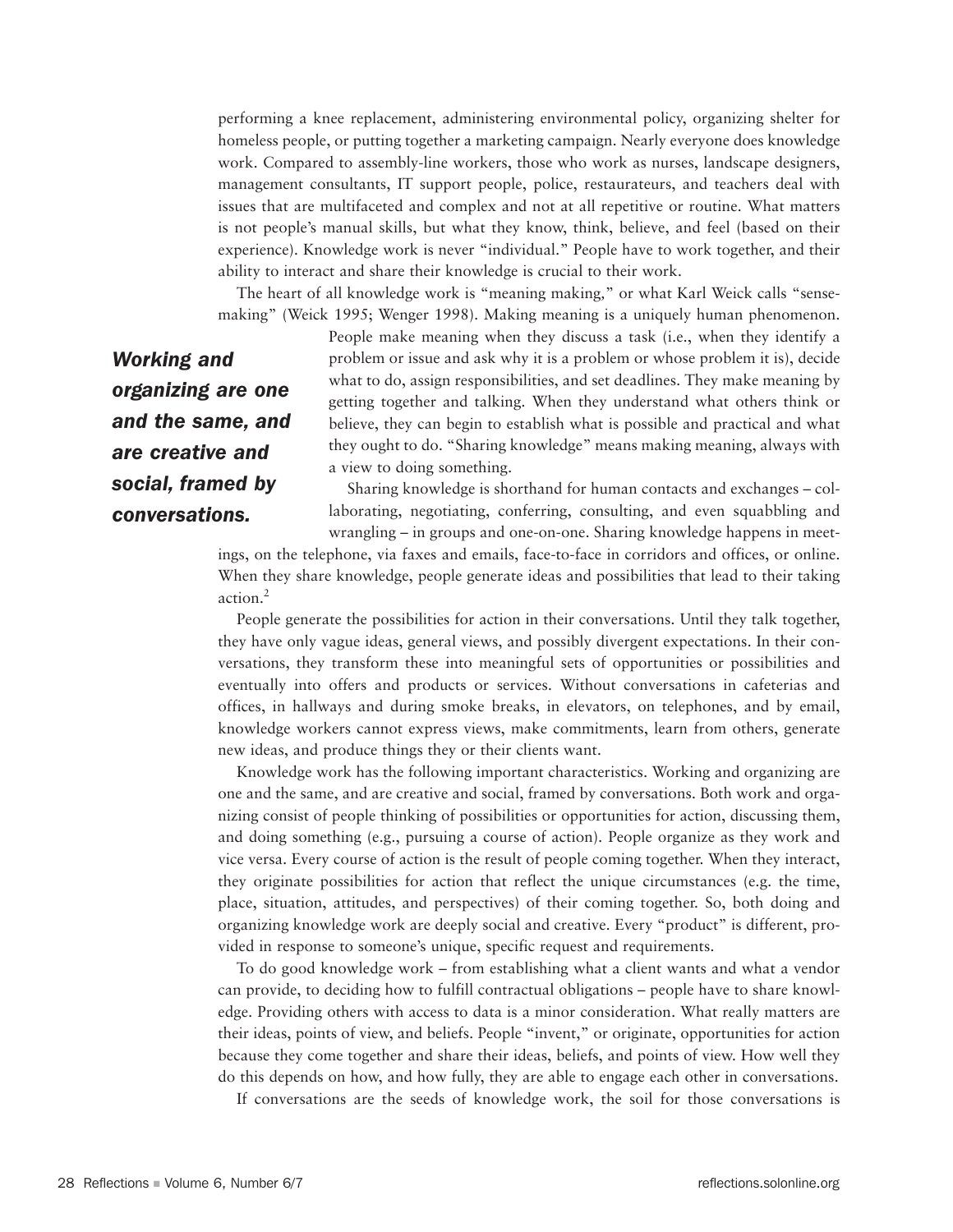"aligning." People align when they interact. *Aligning is a metaphor for forming relationships in a way that enables people to share knowledge and do their work effectively*. Aligning also describes people's attitudes, including their intentions toward one another. Their attitudes matter, because they affect their working relationships and the quality of their work. For example, people's abilities to be open, responsive, and frank, as opposed to secretive, uncooperative, and devious, will make an enormous difference in whether or not they can work together effectively. In the absence of aligning, there are organizational "breakdowns" such as unfulfilled commitments, and – put bluntly – bad work.

The "dirty secret" of knowledge organizations is their many unpublicized breakdowns. A prime example of these is expensive projects that fail, with nothing to show for the millions of dollars that may have been spent. Too-familiar versions of these breakdowns include:

- Time and again we hear that, after installation, a client could not use software that had taken months or years to develop. Because it was badly designed, it did not do what the client expected and required.<sup>3</sup>
- It can take years to bring an organization "up to speed" after installing a large-scale enterprise integration system. During that time, simple activities like printing reports may be extremely cumbersome. Employees become frustrated at having to change the way they do things because "that is what the system requires."
- A local government abandoned a project for restructuring its revenue collection after three years of work and countless hours of consultants' time because it was clear that they were not getting what they had specified in the contract.
- After money had been earmarked, a government project for reforestation was shelved because people living in the area, who had claims to the land, were overlooked in the impact study that dealt mainly with the physical ecology of the area.
- Nonprofit organizations undertake development projects that promise a great deal but deliver little, especially to people living in dire poverty. A tiny fraction of the vast cost of those projects could potentially bring enormous benefit to such people, but thousands of miles, different interests, and many "layers" of different organizations separate their lives from those of the project teams and administrators.

Project managers and consultants blame these problems on poor communication, fragmentation, or inadequate information, but their efforts to put things right are often unsuccessful. In the vignette that began this article, Linda Nessman, facing the issue of fragmentation, asks rhetorically, "Something is missing. What can't we see?" The answer is, "the realization that people cannot work without sharing knowledge, and they cannot share knowledge without aligning."

If Linda could see herself doing her work, she would recognize the irony that, as a knowledge worker, very little she does depends on the formal structures, processes, and directives designed and mandated by management to make the organization efficient. She just ignores them because they are largely irrelevant and, if she didn't, those systems would actually get in her way. Steeped in the ideology of her management training, she doesn't see the incongruity between the way she and her colleagues work, and the systems and structures she thinks are necessary. But, by describing how her team went about their work, we can learn a good deal about organizing knowledge work.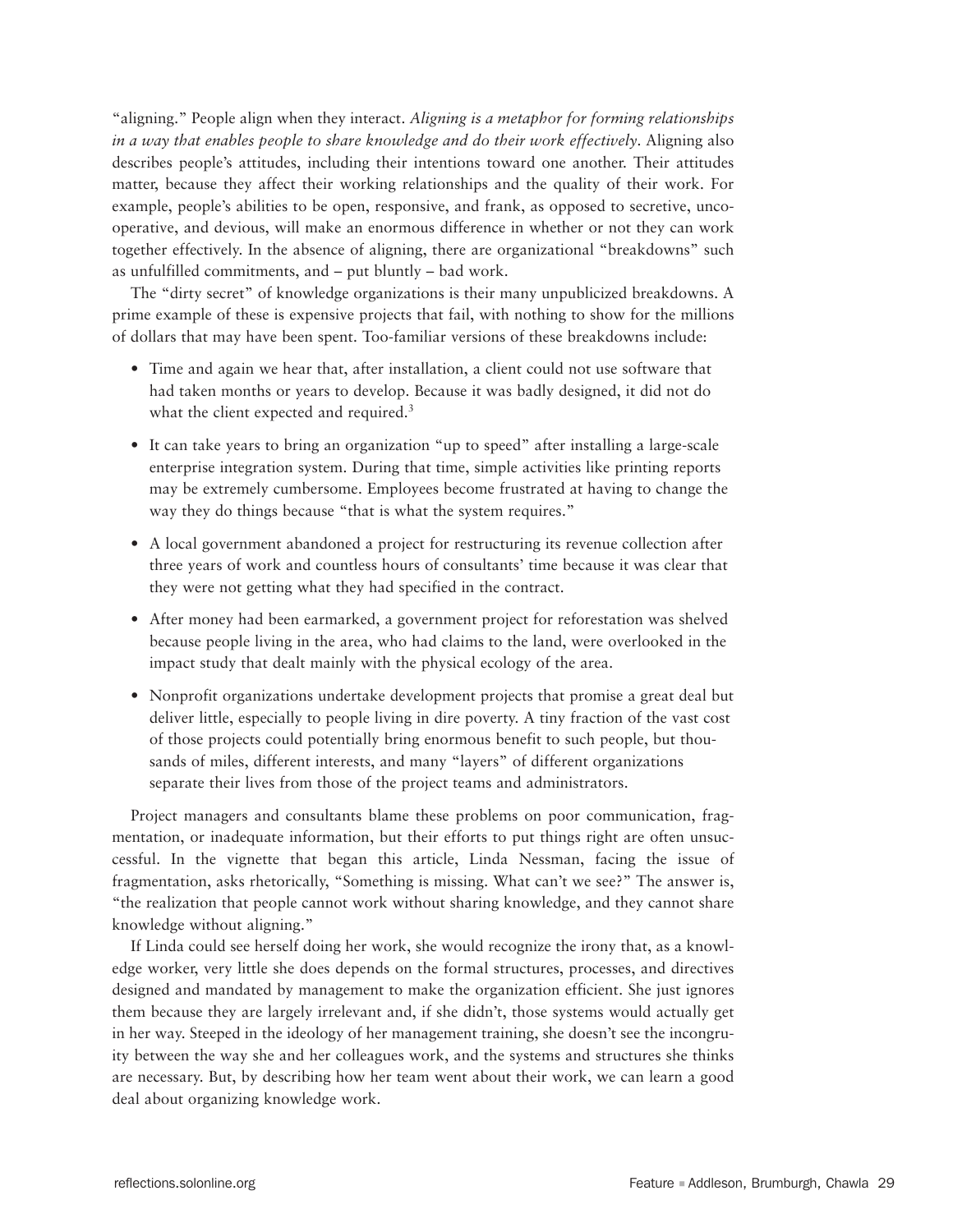#### *The work of Linda's team*

A group of people, handpicked for their experience and ideas, began by talking. At their first meeting they had nothing more than a table and chairs; writing pads, pens, and paper; a somewhat ambiguous request from Chuck, Linda's boss, to "get people out of their silos"; a flipchart and markers; a large pot of coffee; and a box of doughnuts. From then on, whenever they met and talked, they gave direction and substance to an evolving project, inventing and crafting their work, and devising a plan for reorganization along the way. Beginning with their discussion of Chuck's request, everything they did emerged as they talked, met, reflected, and interacted with various people inside and outside the organization. Conversations largely *are* their work (see Winograd 1987).

Everyone they spoke to and everything they did involved making meaning: establishing what they ought to do and reaching agreement on how to do it. To produce a suitable strategy they needed to "come up with ideas" about how to deal with fragmentation; "understand the problem" by making sense of what is going on; "see new possibilities" in terms of steps that could be taken to solve it; "get buy-in" from various stakeholder groups; "gain the confidence" of particular individuals and of each other; and "find a solution" that would meet the needs of the company and serve the disparate interests of different people.

The entire project was fluid, dynamic, and emergent. Nothing was predetermined. Each conversation or meeting influenced how they conceived their task, where they put their energies, and what eventually they would include in their proposal for reorganization. Knowledge work is "making meaning as you go" and "learning as you go." That is very different from the way people usually think about work when they talk about "job descriptions," "performance," and "training." These concepts belong in old-style factories where work is routine, repetitive, and measurable, and depends more on specific physical skills than on reasoning, ideas, judgment, and experience.

Members of the team continually shared knowledge – with each other, across the organization, and beyond it – until they declared the work they were doing together (e.g., the project) complete. By sharing knowledge, people continually envisage, create, and enact the possibilities for action. That is how they define, organize, and do their work.

# Structure in Relationships

Linda's team at work provides a picture that could hardly be more different from the way most people think of an organization. If we were to sketch it, it might look something like Figure 2.

This is a view of organi*zing*. Contrast it with Figure 1, which gives the impression that an organization is orderly, stable, and solid. Here, however, everything is ephemeral and disjointed, or fragmented. Figure 2 suggests disorganization, even chaos. How can managers possibly control this? What are they supposed to coordinate? When managers ask these questions, they generally do not get answers. It is important to appreciate that, because we are dealing with knowledge work, such questions are misleading and largely irrelevant. Knowledge work does not fit a definite structure or well-defined boundaries. The whole process of organizing is "emergent." People organize by talking to one another. One set of conversations leads to others, with different participants, new relationships, and new issues, perspectives, and ideas. The questions to ask are: "Are people willing and able to cooperate? How are they aligning?"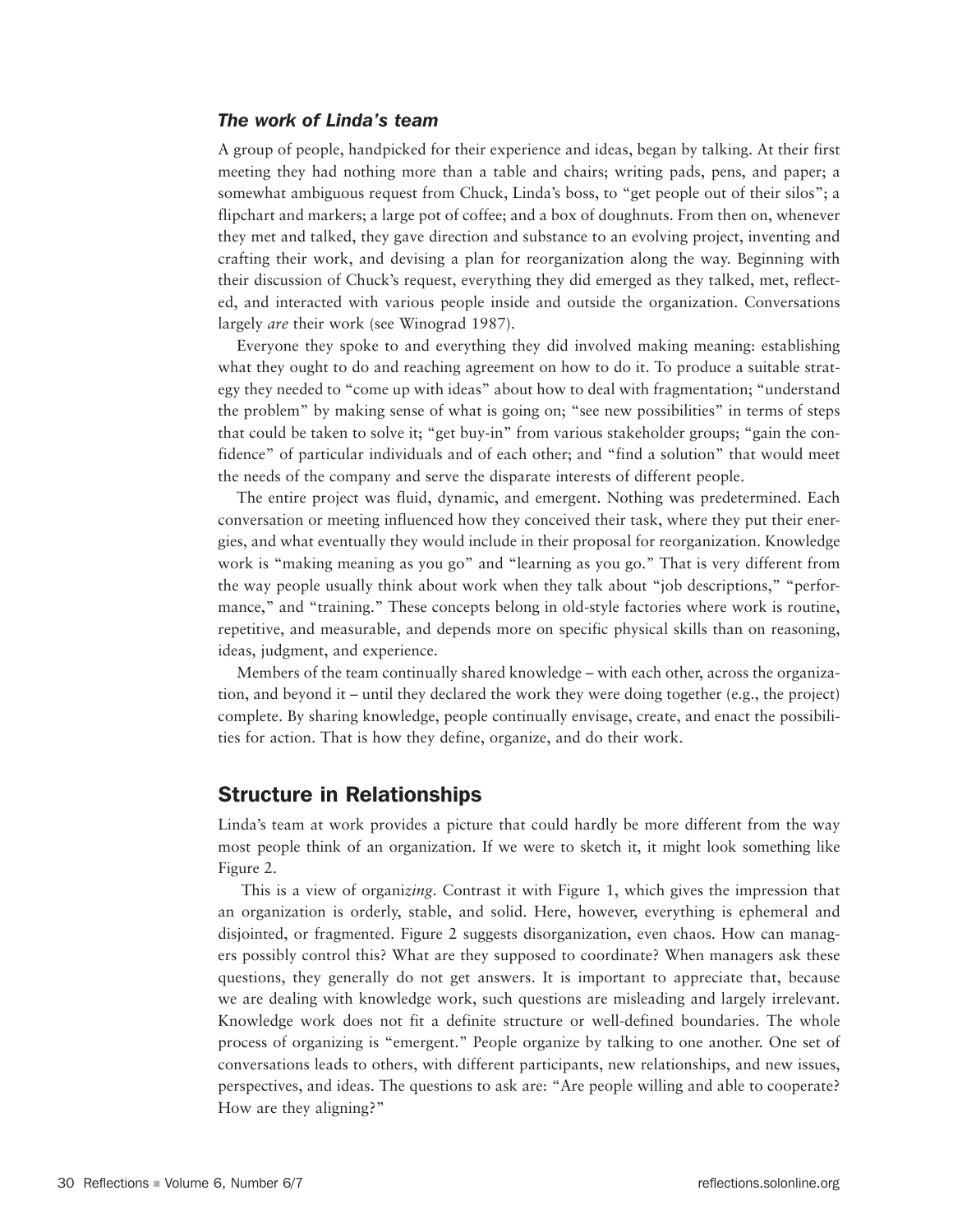Figure 2 is really about relationships. Figure 2: Linda's Team at Work Relationships are the "structure" for organizing knowledge work (see Schrage 1995, 148), but are invisible. If we try to show relationships among the people planning the reorganization – most of whom are not members of Linda's team – we end up identifying a few connections in "networks." Those are not the same as relationships. Social networks (Lipnack and Stamps 1994; Cross and Parker 2004) identify who interacts with whom. Relationships are about people's attitudes and about their feelings toward one another: duty, responsibility, confidence, commitment, trust, reliance, accountability, and even love (or the absence of these, such as distrust, lack of confidence, irresponsibility). How can these be



drawn [ in two dimensions on a piece of paper]?

Even though relationships cannot be measured or shown on a chart, people *know* that they are vital for getting their work done. Their relationships influence their ability to do their work and the quality of their work. Relationships are the essence of humanity and the basis of people's ability to organize.<sup>4</sup> Their relationships are probably more real to people than "the organization" itself (Spretnak 1998).

# Organizations Discourage Cooperation

If organizations bring people together to work together, why is cooperation so difficult and fragmentation so common? One reason is that cooperation was hardly an issue on old-style production lines, where today's principles of management originated. Unfortunately, those principles are still in effect in most organizations where top management attempts to control the entire organization like a machine. To regulate costs, revenues, and profits, managers focus on measuring things and making adjustments based on the results. People are parts of the machine. The mindset is "observe, record, and monitor individual performances to ensure they are productive." What matters are how many hours workers bill, how many forms they process, how many customers they contact, how many lines of code they write, and so on. There isn't a need for relationships if conversations are "idle chatter" that wastes time.

To understand this point of view, we revisit the ideas of the French mathematician-philosopher René Descartes, whose writing in the first half of the seventeenth century was seminal to the thinking and discourse of the "Enlightenment. He and some of his contemporaries saw the separation of scholarship and science from theology as a way of freeing scientist-scholars from the hegemony of Catholic Church teachings. His method of effecting that separation was to articulate a philosophy that argued for the separation of mind and body. His ideas contributed to a major schism in Western thought – between subjective beliefs (e.g., feelings, perceptions, ideologies) and objective science (e.g., data, observations, facts) – that exerts a powerful influence on Western attitudes. That "split" explains why organizations shun the "personal" and "social" aspects of life and why it is so difficult to change this.

The Cartesian split separated knowledge into two domains: the mind, the domain of rea-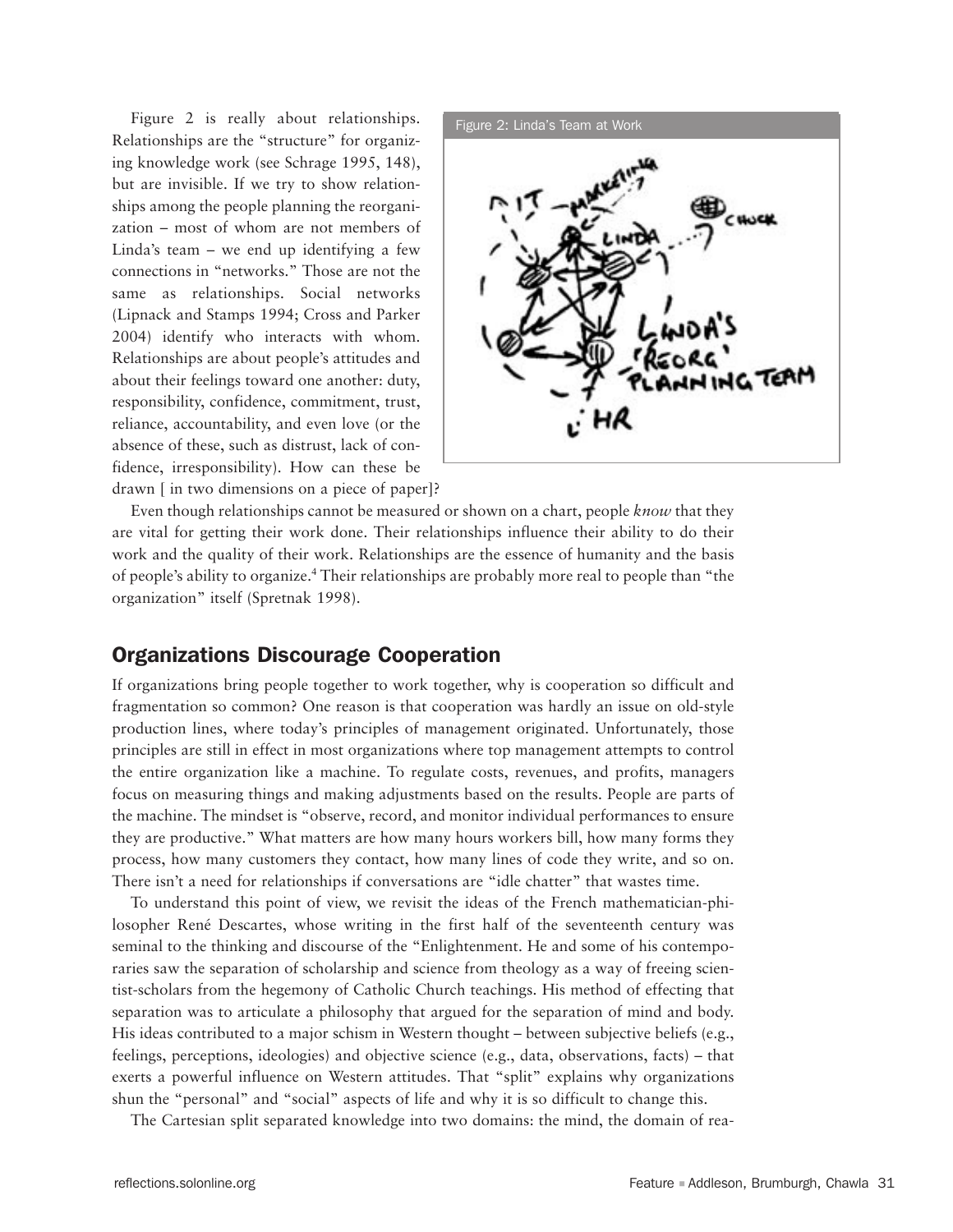son, including physical entities that can be measured and studied using the methods of empirical science; and the body, the domain of heart and religion, or spirit, including phenomena such as feelings and relationships, which are not amenable to empirical testing. Over time, in the West, one component of this split came to dominate the way scholars think.



Scientific knowledge came to be seen as "objective" and valued as truth, while knowledge associated with the body, including feelings, beliefs, emotions, and intuition, was scorned as unscientific and disparaged as being "subjective."

 Figure 3 presents the dualism of the Cartesian split in a way that might help us understand organizations and work life today. The diagram is impressionistic. It is simply a way of evoking the spirit of the Cartesian split and is neither a description of the world nor of Descartes' own ideas.

 "Scientific management" brought the results of the Cartesian split to organizations in the late nineteenth century (Kanigel 1997; Taylor, 1916). Today, when people learn management, they learn that only those things associated with the right-hand side belong in organizations. There is ample evidence of this in "management speak," the language of managerial culture. Management

speak is scientific management brought up to date: a language about strategy, outcomes, plans, performance, competition, structure, efficiency, costs, billable hours, schedules, incentives, productivity, numbers, goals, and so on. Anyone who has worked in an organization recognizes it.

Management speak turns organizations into mechanical systems with problems that demand technical solutions. There is no room for human qualities such as feelings, attitudes, beliefs, intentions, relationships, and values. Managers learn that if something is wrong they ought to look to work-process maps and the structure (e.g., the organizational chart) for a solution (Mintzberg and Van der Heyden 1999). Here is the crux of why managers find they are incapable of solving the problem of fragmentation. Organizing is about people interacting. *People actually organize around relationships, the "white spaces" of the charts and maps* (see Figure 2). As this is invisible to management,<sup>5</sup> organizations are not paying attention to what matters most: how people interact and how well they share knowledge. Steeped as they are in a language that describes the right-hand side of the Cartesian split, managers cannot see the difficulties people have in sharing knowledge, which are a source of major breakdowns in organizations.

# *Why sharing knowledge is difficult*

Organizing knowledge work, in which people share knowledge (i.e., interact and make meaning together), is complex and demanding in a way that old-style factory work is not. Organizing knowledge work is what Adam Kahane calls a "tough problem" (Kahane 2004).<sup>6</sup> Dealing with tough problems takes able negotiators and facilitators as well as dedication and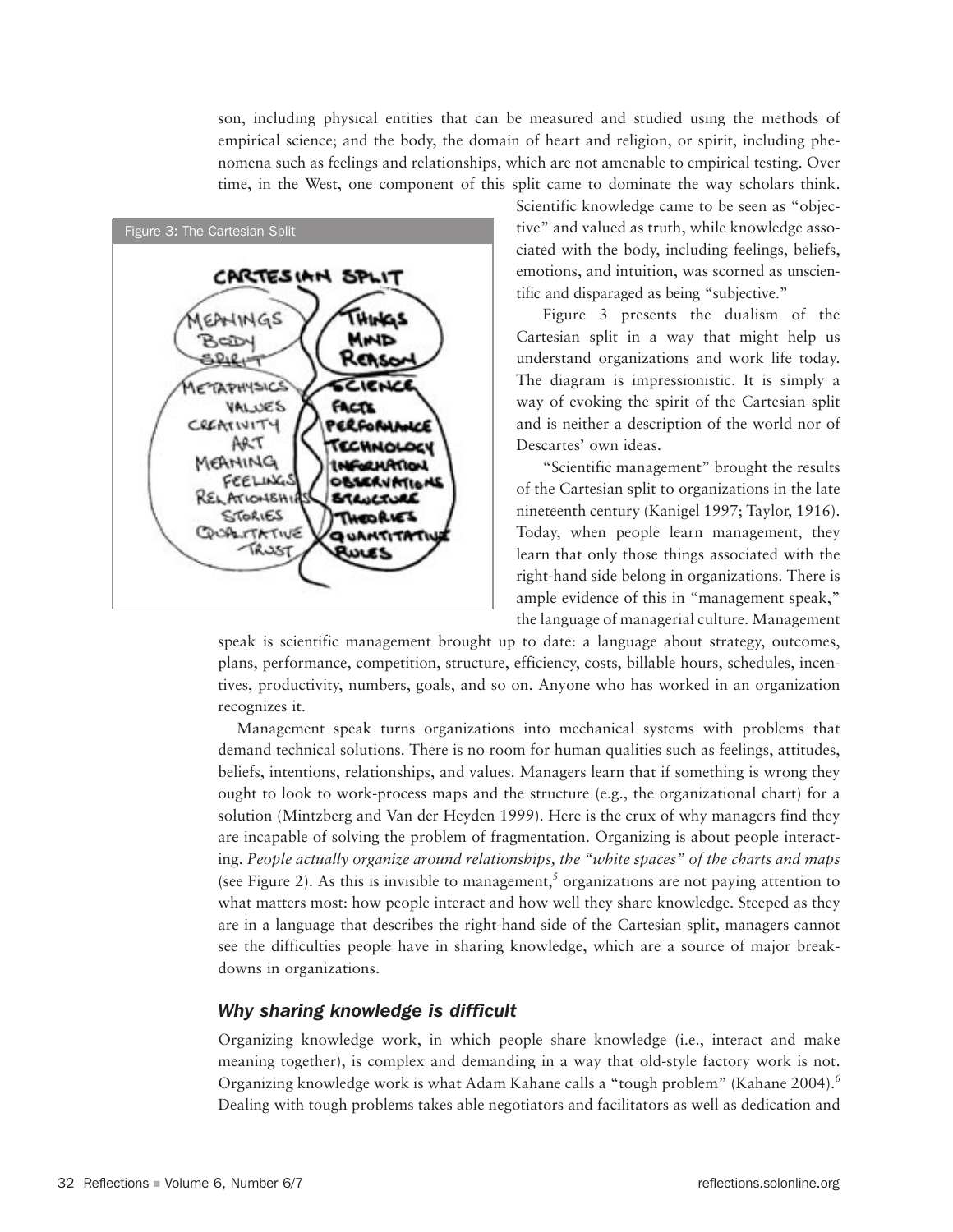openness on the part of the people involved. Just figuring out what to do can be difficult enough but, when many people are involved, the difficulties multiply. Their tasks, objectives, opportunities, and priorities shift and change as they work. And, to do their work well, meet deadlines, and produce good results, they need to keep one another abreast of what is going on, what they are doing, who is involved, and what their clients expect. Doing good knowledge work depends on everyone involved being committed to what they

are doing and accountable to each other for what they do.

Here is the fundamental paradox and tension in organizations today. Organizing knowledge work requires cooperation and aligning, but management practices, which began in old-style factories, sponsor fragmentation. As a result, at the start of a new project, for example, people work with others (from different parts of the organization or from other organizations) whom they know vaguely, if at all, or with whom they may be competing on a contract bid or for promotion. Although they must work together to organize, they have different technical backgrounds, different

*Top-down control has long outlived its usefulness. Now it is an obstacle to organizing knowledge work.*

interests, and different reporting structures, and they probably do not share expectations or norms. Equally important, when there is a need to take action, permission to do so often comes from a superior who knows little about what is going on beyond his own level and outside his department, and has no intimate knowledge of the project.

What does it take to share knowledge and work together? People have to become intentional about aligning, and must encourage and honor collaboration, including supporting collaboration at an institutional level. At the very least, that means removing obstacles to build-ing good working relationships. There are obstacles in every direction and we can now appreciate why the Cartesian split matters so much. Managers see and talk about work through the lens of the right-hand side of the split. When it comes to understanding and removing obstacles, their authority, responsibilities, and actions are limited to the structure of organizations, observable work processes, and measurable outcomes. Because they don't see the "white spaces" where people come together to organize, or the relationships that fill those spaces, managers cannot act in ways that are appropriate to dealing with fragmentation.

Top-down control has long outlived its usefulness. Now it is an obstacle to organizing knowledge work. The solution to fragmentation is a "*dis*-solution," as Kofman and Senge put it (Kofman and Senge, n.d.): dissolving the managerial mindset or (re)-integrating the two halves of the split. When people can again "see" interpersonal relationships and the nuances and complexities of people's interactions, they can appreciate how important relationships are in organizing, recognize the importance of the "white spaces" of organizing, and understand what goes on there. Only then do they have the capacity to organize knowledge work effectively: to engage each other fully as human beings, share knowledge, and create possibilities together with commitment and accountability to each other.

Any discussion about dissolving managerial culture needs to come with a very large warning label: "There is no instant solution or miracle cure. Do not look for one." The managerial mindset is gradually disappearing in organizations because as people are talking about teams, social networks, and communities of practice, they are, in the same breath, challenging, dissecting, and undermining the status quo. In the course of time, everything people now believe about managing will change. But this shift in worldview – from top-down management to a model that acknowledges the primacy of sense-making – is the most fundamental change imaginable. It involves people's identities, their sources of power, their attitudes to one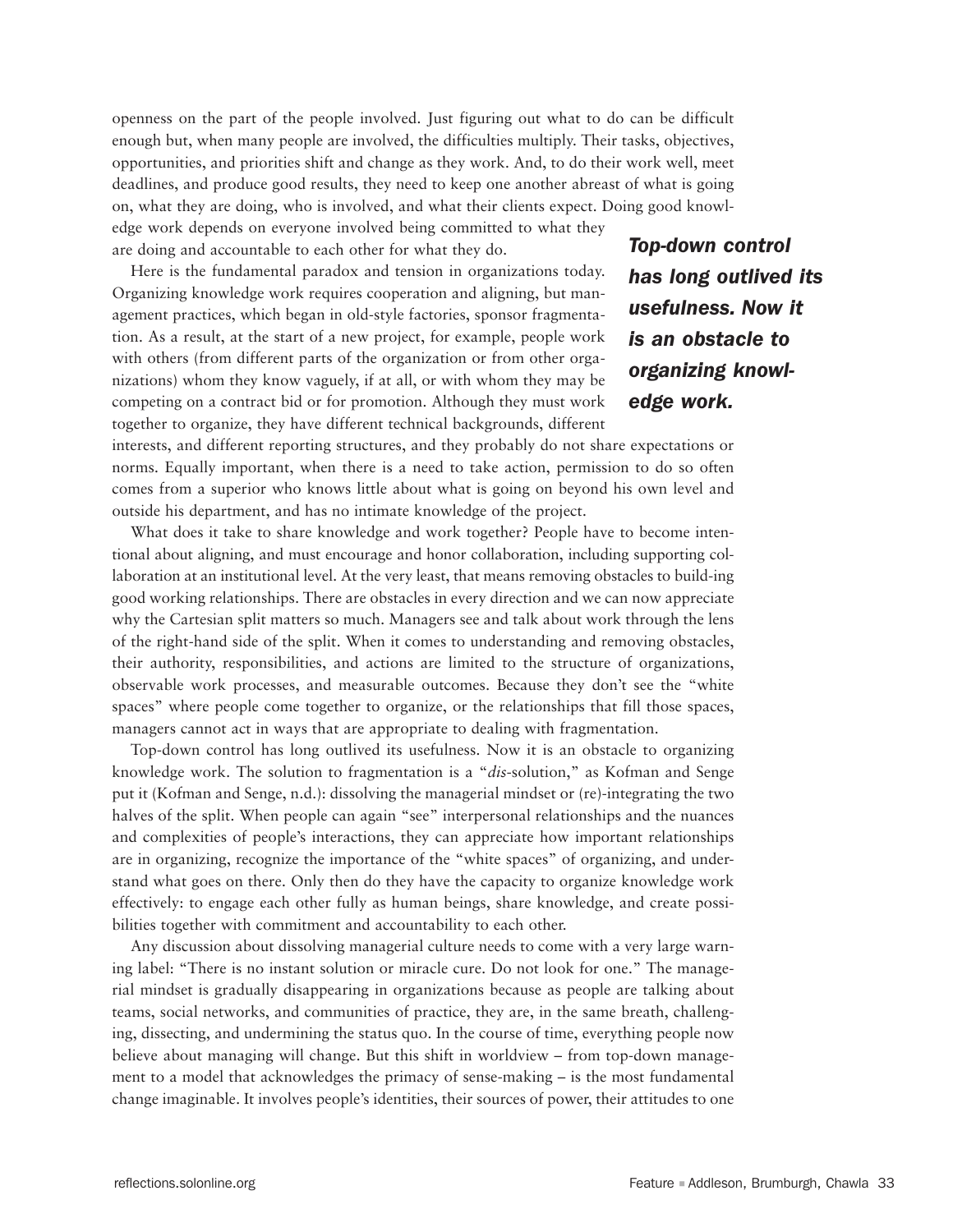another (which show up in their work practices), and their remuneration. Fundamental change is neither quick nor easy. Just as we don't expect people with positional power simply to relinquish it, there is no reason to believe that this kind of change can or will come from the top, or even gain a foothold there.

Yet, while managerialism remains, that mindset limits people's ability to work creatively and responsibly. So how can we serve the process of change in a practical way? What can you and I do to work together more effectively, to address the issue of accountability, to support one another, and to tackle the problem of fragmentation that people are talking about? How do we get from fragmentation to aligning?

# Organizational Coaching and Conversations

The first thing to note is that organizational change initiatives typically take entirely the wrong approach to dealing with fragmentation. They focus on the organization (e.g., mission, vision, restructuring), on individuals (e.g., cross-cultural training), or on both. That is because they are top-down actions, influenced by the Cartesian split. To deal with fragmentation the emphasis has to shift to where fragmentation occurs: in interactions and relationships.

No one has meaningful, organization-wide relationships, and work relationships transcend the boundaries of organizations. So, when dealing with fragmentation, the organization is irrelevant and becomes a distraction. We need to be thinking about *how people organize*. Ask where and to whom fragmentation, breakdowns, and aligning matter and the answer is working groups, such as project teams. People share knowledge relationship-byrelationship, conversation-by-conversation, group-by-group – one set of relationships and one conversation at a time.

Responding to fragmentation is a two-step process. It begins with "seeing" the causes of fragmentation, which, because of the Cartesian split, are normally invisible. People can be intentional about "building" good working relationships when they treat their relationships as central to organizing (i.e., in their teams or project groups). The second, and vitally important, piece is aligning: having the capacity to build effective relationships. These two steps describe the purpose and process of organizational coaching.

#### *Organizational coaching*

The object of organizational coaching is to enable people first to see new possibilities for action, especially in terms of how they work and how they work together, and then to initiate conversations that generate aligning. The only people who can change the way they work are the ones doing the work, as they continually form the relationships that are essential to knowledge work. Organizational coaching encourages people to recognize their capacity (or personal power) to influence how they work, and offers a way of doing just that. As a "movement for change," organizational coaching turns conventional thinking on its head. Change is not the responsibility or prerogative of top management (which, in any case, is not interested in the nitty-gritty of this or that project). The power of change lies squarely in the hands of people who work and organize together.

The idea behind organizational coaching is a simple one. When people talk to one another about their relationships, about what they can expect to accomplish together, and about what they expect from each other – conversations which they don't usually have because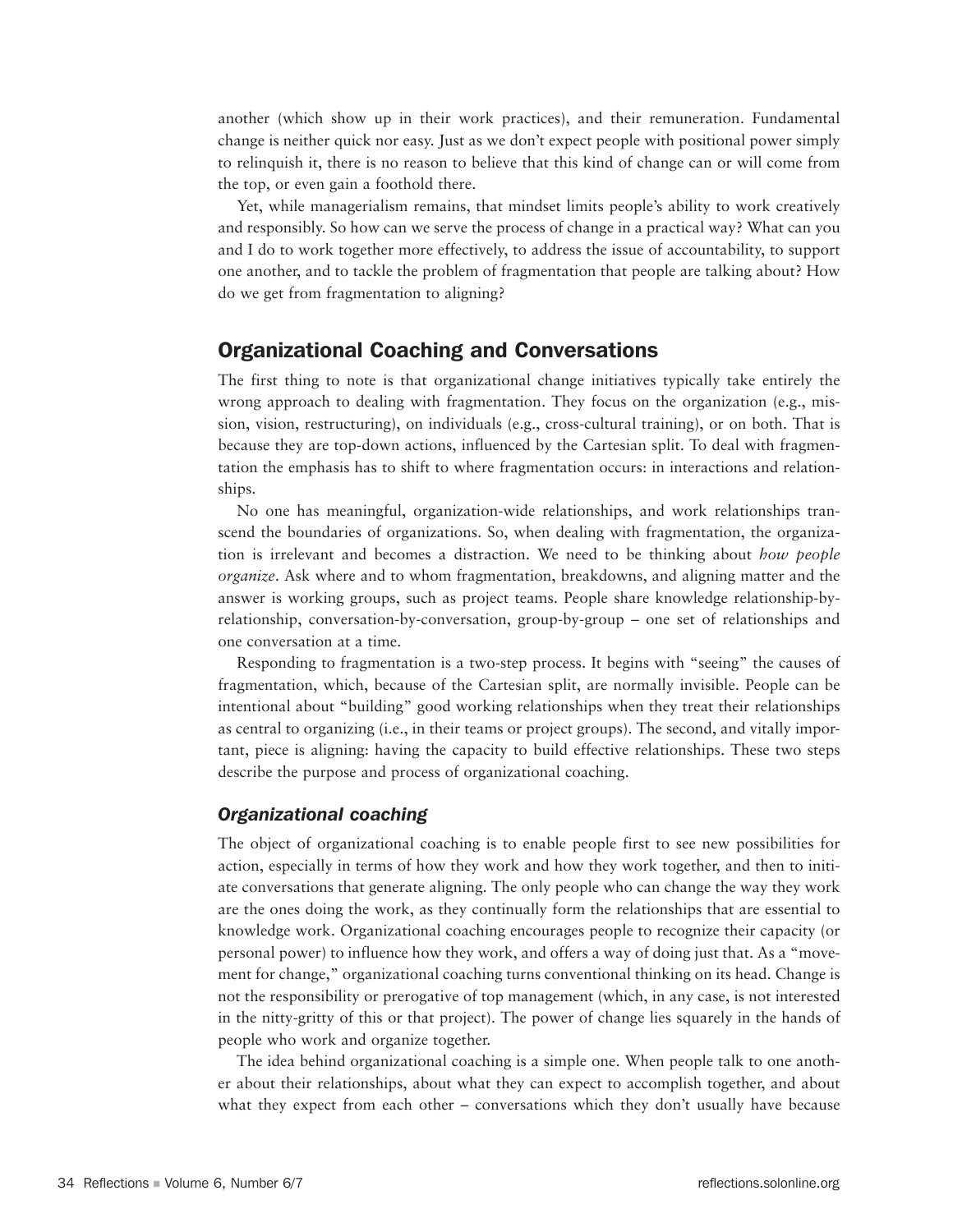these are not part of the managerial culture – they approach their work differently, with a sense of intentionality, commitment, and accountability to one another. When they do this regularly, when those conversations become an integral (and invisible) part of their organizing, the commitments they engender establish a participative culture. The work people do together is more effective, more creative, and more rewarding for them.

The practice of coaching rests on the intimate connection between what people understand or see (their "mental models') and how they act, or between how they make meaning and what they do. Organizational coaching brings that connection to the activities of organizing work, in order to address the breakdowns described as "fragmentation."

People come to appreciate that their ways of working and their work relationships are rooted in their way of seeing things (i.e., the worldview associated with managerial culture) and to understand the connections between their views, the assessments they make, and their actions. As "new observers," however, with different views, new actions become open to them – in this case, different ways of working and being together.

A coach typically works with individuals, one on one. Through their conversations, coach and coachee explore the latter's views, assessments, and actions, and discuss other ways of seeing things and hence, possibilities for new or different actions. An organizational coach works with a group of people who themselves are working to accomplish something

*The only people who can change the way they work are the ones doing the work, as they continually form the relationships that are essential to knowledge work.*

together (e.g., a project team or leadership group). The coach and the group use coaching principles and practices to explore the breakdowns in their organizing and to develop cooperative work practices that enable aligning.

In organizational coaching, there are two facets of learning. One has to do with the underpinnings of social constructionism about views (ways of seeing) and action: how what we speak about in our conversations is tied to both what we see and what we do. The other learning encompasses new conversations. The object is to have a group of people who work together engage *each other* in conversations that help them to align whenever they work together.

The purpose and delight of organizational coaching are found in this: when conversations for aligning become a habit, people continually, but largely unintentionally, become organizational coaches, coaching each other about the way they work together. When they do, they practice aligning in their everyday interactions at work. When they engage in conversations for aligning intentionally, talking to one another about what they are doing, asking what they want to accomplish, discussing what problems they face, and so on, they accomplish two things. They build relationships (and accountability, trust, and cooperation) that are essential for doing knowledge work. They also share and "create" knowledge about the project, their interests, their intentions, the obstacles they are up against, and so on. In both cases, they lay the ground for collaboration, good work, and good results. Conversations for aligning are *both* means (building relationships) and ends (sharing knowledge) of doing knowledge work.

#### *Conversations for aligning*

Each of the following is an example of a conversation that supports people's ability to do their knowledge work. All are "missing" in managerial organizations.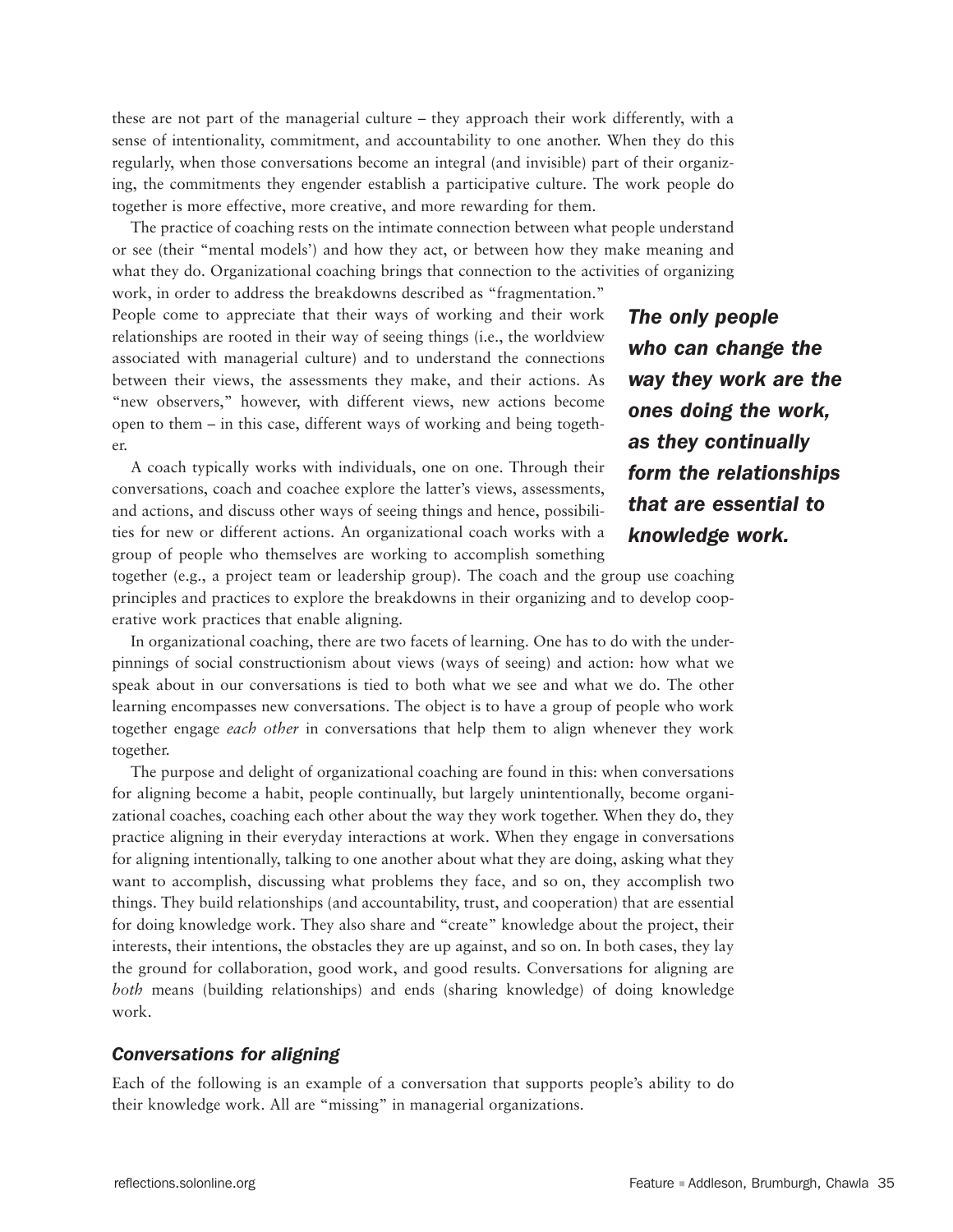# 10 Conversation for Aligning

Personal Power If you could move forward on your own. what would you do? What prevents you from exercising your personal power?

**Meaning** What are we supposed to be doing? What do you make of the client's request? Who are the experts here who can help us understand the problem?

Relationships I'm not happy about our commitment and I think there is an issue of trust. Can we talk about it?

Possibility What are the different options we have so far? Where do you think we will get the most leverage?

**Success** What do we need to do to declare a successful outcome to this project? What will satisfy you?

Accountability What are the consequences for each of us if we don't meet the deadline? What are we going to do to support one another?

**Promises and Commitments** What has each of us said we will do? Let's look at what those commitments involve.

Action We appear to have created a good framework. Now, what is the next step and who is going to take the lead here?

Results What outcome do we want to see? Is this bottom line reasonable? What does our customer expect?

Reflection What just happened? What did we learn? What should we do next time?

When they engage in conversations around any of these 10 themes, people make meaning together about aspects of their work that, ordinarily, they ignore or avoid. Each conversation produces a deeper understanding of what is happening. When the conversations are part of people's everyday work repertoire, the potential for aligning opens the way to meaningful, productive, and effective work. The conversations bring to light knowledge (about their work and about the group, including people's attitudes and commitments) that is vital to sustaining their relationships and their work. The key to aligning is people recognizing that one or more conversations is "missing" and subsequently engaging each other in the missing conversations.

 It is strange that people who are working together for the first time, or who are working on a new project, in a new field, and with unknown challenges, do not pause, reflect, and ask questions such as the following: What are we actually supposed to be doing?" (meaning); "What does each of us (in this group) see as a successful outcome of this project?" (success); or "Who is going to be responsible for each phase we have identified and what does that responsibility entail?" (accountability). Yet, we

know all too well that people do not ask these questions. The production-line mentality discourages them from doing so.

#### *Why organizational coaching?*

"Why," you may ask, "do people need an organizational coach to help them have conversations and share knowledge at work? Aren't conversations a normal human activity? Is organizational coaching a thinly disguised effort to make money by creating another 'technology' for something that is entirely natural and spontaneous?" Talking might be the quintessential human social activity. Sadly, however, open conversations at work about work and work relationships are anything but natural, because once organizations fell under the spell of scientism and the Cartesian split they became antihuman, antisocial, and anticonversational.

It ought to be easy for people to have conversations for aligning, but we know that they don't have them and almost everything about managerial culture works against their doing so. Hierarchy and bureaucracy separate people by function and position. The physical layout of work spaces (e.g., cubicles) keeps them apart. The emphasis on "billable hours" is one symptom of a culture in which people aren't allowed to talk and don't have the time to do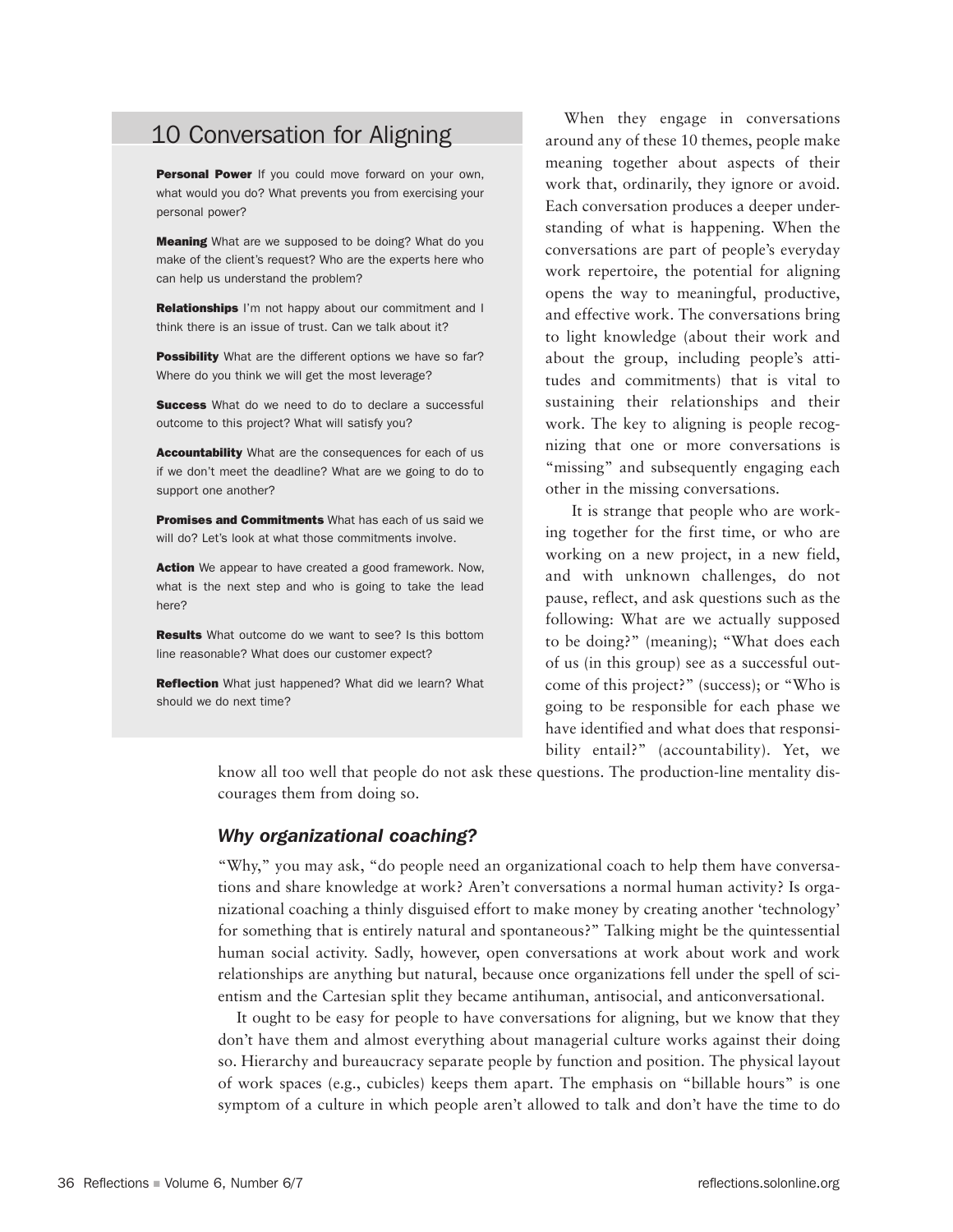so. Hyper-competition pits one person against the next, so why would they talk? People have been trained and ought to know what to do, so saying "I don't know" or asking for someone's help reveals incompetence. Asking questions wastes time and is "unproductive." No one dares to talk about issues – like power, trust, or accountability – that hang over their relationships and their work like the sword of Damocles. Yet, without those conversations, they cannot organize or do their work effectively. Is it surprising that there are fragmentation and breakdowns?

The work of knowledge workers is in ideas and meaning. It takes collaboration and collaboration is generative. When people organize they need to allow for the emergence of new ideas and for spontaneous action. On top of this, it takes an ever-changing cast to get the work done. That includes clients; their contacts, lawyers, and superiors; your superiors; your own administration, IT, and marketing people; your suppliers; their designers; and so on. For all these reasons, organizing takes time, energy, and effort. Aligning is not a goal but a reflection of people's desire to work together effectively and creatively. That, too, takes time and energy, for there is never an end to aligning.

Management practices constantly try, but can never succeed, in turning organizing into something routine and even monotonous. Because the rules and regulations that underpin the culture of compliance in organizations don't allow for the work and time that go into organizing properly, people often do a bad job. Changing that mentality is extraordinarily difficult. People look for all sorts of reasons why things "went wrong," but they hardly ever talk about how they work, organize, and interact with one another. Organizational coaching encourages them to do just that.

If people are willing and able to engage in new conversations, they can organize differently and do their work differently. When they do, they begin to change their workplace culture. There is wonderful symmetry in people using conversations to change the way they work. People need to talk to one another to organize, share knowledge, and do their work well. So, encourage them to talk together in new conversations. If they do that whenever they come together, they create a "learning space" with each other.

People simply cannot work without conversations, and good work requires good conversations. Conversations are the means of aligning, and much more: they are actually the *context, processes, and practices for change*. When people talk about the things that are missing from their work conversations – meaning, success, possibilities, relationships, results – *together they become the change*. They build relationships based on commitment, accountability, and trust. Then, possibilities that were not available before – including ways of working and new perspectives on what they are doing – become open to them.

#### Endnotes

- 1 Other authors write about "fragmentation" and "alignment." They include Block (1993), Conklin (undated), and Kofman and Senge (undated), who speak about 'fragmentation,' and Wenger (1998), who talks about 'alignment.'
- 2 The work of John Seely Brown and Paul Duguid explores knowledge-creation as a social process. See, for example, Brown and Duguid (1991, 2000).
- 3 For a fine example, see "New FBI Software May be Unusable," *Los Angeles Times,* January 13 available at: *http://www.latimes.com/news/printedition/la-na-fbi13jan13,1,4910746.story?ctrack= 3&cset=true*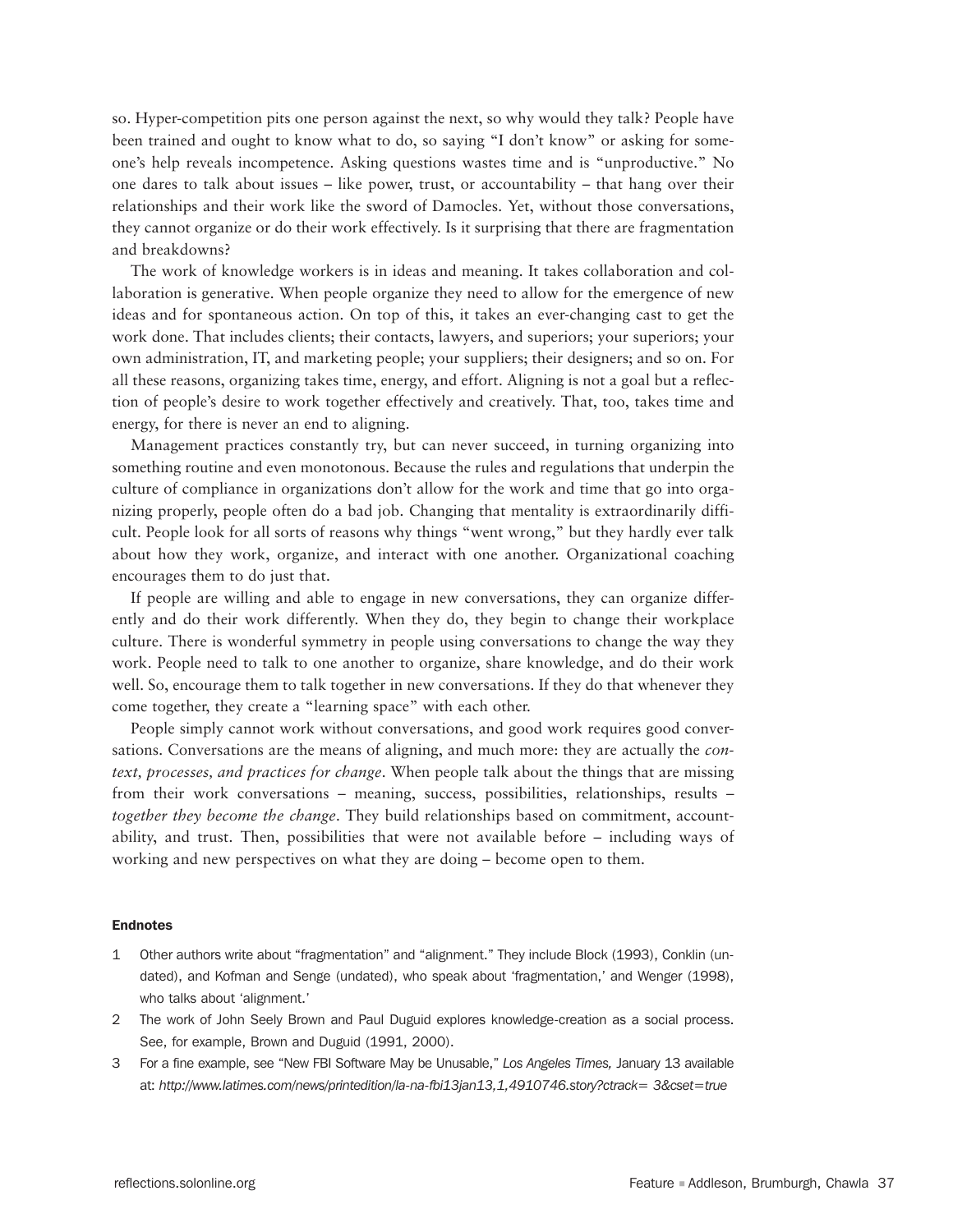- 4 There is an expression in the Inguni languages of South Africa known by the contraction *ubuntu*, which speaks to the socialness (i.e., relational nature) of human existence. The phrase means "people are people through other people."
- 5 The socialness of organizing is central to Etienne Wenger's work on "communities of practice" (Wenger, 1998) and is essential for understanding why organizing is in the "white spaces" of organization charts, invisible to standard management practices.
- 6 In a classic article, Horst Rittel and Melvin Webber (1973) draw a distinction between "wicked" and "tame" problems. The latter are mainly technical and have clear-cut solutions, while wicked problems are problems of meaning. Using their terminology, all the problems of knowledge work are wicked, though the tools and techniques of management are designed for tame problems.

#### **References**

- Abram, D. 1997. *The Spell of the Sensuous: Language and Perception in a More-Than-Human World.*  New York: Vintage Books.
- Allee, V. 2003. *The Future of Knowledge: Increasing Prosperity Through Value Networks.* Burlington, MA: Butterworth-Heinemann.
- Berger, P. and T. Luckmann. 1967. *The Social Construction of Reality.* London: Allen Lane.
- Blackler, F. 1995. Knowledge Work and Organizations: An Overview and Interpretation. *Organization Studies* 16(6): 1021–1046.
- Block, P. 1993. *Stewardship: Choosing Service over Self-Interest.* San Francisco: Berrett-Koehler Publishers.
- Brown, J. S. and P. Duguid. 1991. Organizational Learning and Communities-of-Practice: Toward a Unified View of Working, Learning, and Innovation. *Organization Science* 2(1/February): 40–57.
- –––––. 2000. *The Social Life of Information.* Cambridge, MA: Harvard Business School Press.
- Buckingham Shum, S. 1996. *Negotiating the Construction of Organisational Memory Using Hypermedia Argument Spaces.* 1st International Conference on Practical Aspects of Knowledge Management, Basel, Switzerland, 30–31 October 1996. (http://kmi.open.ac.uk/~simonb/org-knowledge/ pakm96/negotiating/ negotiating.html)
- Conklin, J. 1996. The Age of Design. Paragon Coaching, LLC. (http://cognexus.org/ageofdesign.pdf) –––––. 2006. Wicked Problems and Social Complexity. In *Dialogue Mapping: Building Shared Understanding of Wicked Problems,* J. Conklin. John Wiley & Sons (forthcoming). *(http://cognexus.org/ wpf/wickedproblems.pdf)*
- Cross, R. and A. Parker. 2004. *The Hidden Power of Social Networks: Understanding How Work Really Gets Done in Organizations.* Boston: Harvard Business School Press.
- Drucker, P. 1994. The Age of Social Transformation. *The Atlantic Monthly* (November).
- Eccles, R. G. and N. Nohria. 1992. *Beyond the Hype: Rediscovering the Essence of Management.*  Boston: Harvard Business School Press.
- Fayol, H. [1916] 1949. *General and Industrial Management.* Trans. C. Storrs. London: Pitman Publishing Ltd.
- Hoskin, K. and R. Macve. 1994. Writing, Examining, Disciplining: The Genesis of Accounting's Modern Power. In *Accounting as Social and Institutional Practice,* A.G. Hopwood and P. Millers, eds., 67–97. New York: Cambridge University Press.
- Kahane, A. 2004. *Solving Tough Problems: An Open Way of Talking, Listening, and Creating New Realities.* San Francisco: Berrett-Koehler Publishers.
- Kanigel, R. 1997. The One Best Way: Fredrick Winslow Taylor and the Enigma of Efficiency. New York: Viking Press.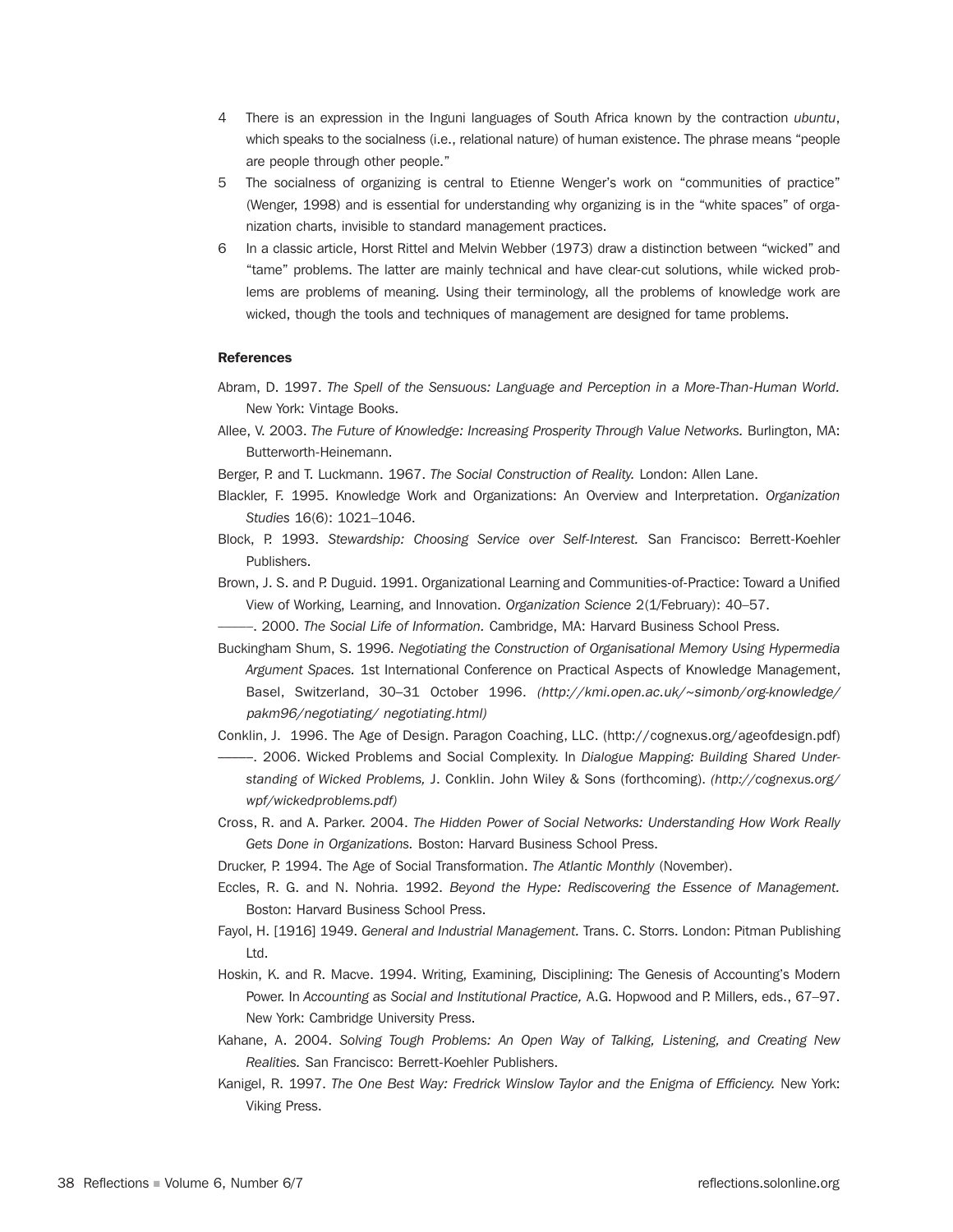- Kofman, F. and P. Senge. n.d, 1995. "Communities of Commitment: The Heart of a Learning Organization," in Chawla & Renesch's (ed.) *Learning Organizations: Developing Cultures for Tomorrow's Workplace*  Portland, Oregon: Productivity Press, pp. 14-43.
- Lipnack, J. and J. Stamps. 1994. *The Age of the Network: Organizing Principles for the 21st Century.*  New York: John Wiley and Sons, Inc..
- Mintzberg, H. and L. Van der Heyden. 1999. Organigraphs: Drawing How Companies Really Work. *Harvard Business Review* (September-October): 87–94.

Morgan, G. 1986*. Images of Organization.* Newbury Park, CA: SAGE Publications.

Nonaka, I. and N. Konno. 1998. The Concept of "Ba": Building a Foundation for Knowledge Creation. *California Management Review* 40 (1/Spring Special Issue on "Knowledge and the Firm"): 40–54.

Rittel, H. and M. Webber. 1973. Dilemmas in a General Theory of Planning. *Policy Sciences* (4): 155–169.

- Schrage, M. 1995. *No More Teams: Mastering the Dynamics of Creative Collaboration.* New York: Currency Doubleday.
- Solomon, R. C. and F. Flores. 2001. *Building Trust: In Business, Politics, Relationships, and Life.* New York: Oxford University Press.
- Spretnak, C. 1997. *The Resurgence of the Real: Body, Nature, and Place in a Hypermodern World.*  Addison-Wesley Publishing Co., Inc.
- Taylor, F. 1916. The Principles of Scientific Management. *Bulletin of the Taylor Society* (December). Reprinted in Shafritz, J.M. and J.S. Ott, *Classics of Organization Theory,* 4th ed., (Belmont, CA: Wadsworth Publishing Company, 1996), 66–79.
- Von Krogh, G., K. Ichijo and I. Nonaka. 2000. *Enabling Knowledge Creation: How to Unlock the Mystery*  of Tacit Knowledge and Release the Power of Innovation. New York: Oxford University Press.
- Weick, K. 1995. *Sensemaking in Organizations.* Thousand Oaks, CA: SAGE Publications.
- Wenger, E. 1998. *Communities of Practice: Learning, Meaning, and Identity.* New York: Cambridge University Press.
- Winograd, T. 1987/8. A Language/Action Perspective on the Design of Cooperative Work. *Human-Computer Interaction* 3(1): 3–30.

#### **ABOUT THE AUTHOR**

The authors are consultants, teachers, and coaches who have many years of experience in and with businesses, government, and nonprofits, both in the U.S and abroad. Hailing from South Africa, Mark Addleson is on the faculty of George Mason University, where he directed the Organizational Learning Masters program for a decade. Scott Brumburgh is an OD consultant and master coach whose work takes him to Africa and the Middle East. He worked in government in environmental management for many years. Raj Chawla has also worked in government, and is now a consultant and certified coach with a particular interest in coalition building and organizational transformation. He is active in community work and regularly works on the Indian subcontinent. Kindly address correspondence to Mark Addleson.

#### *maddleso@gmu.edu*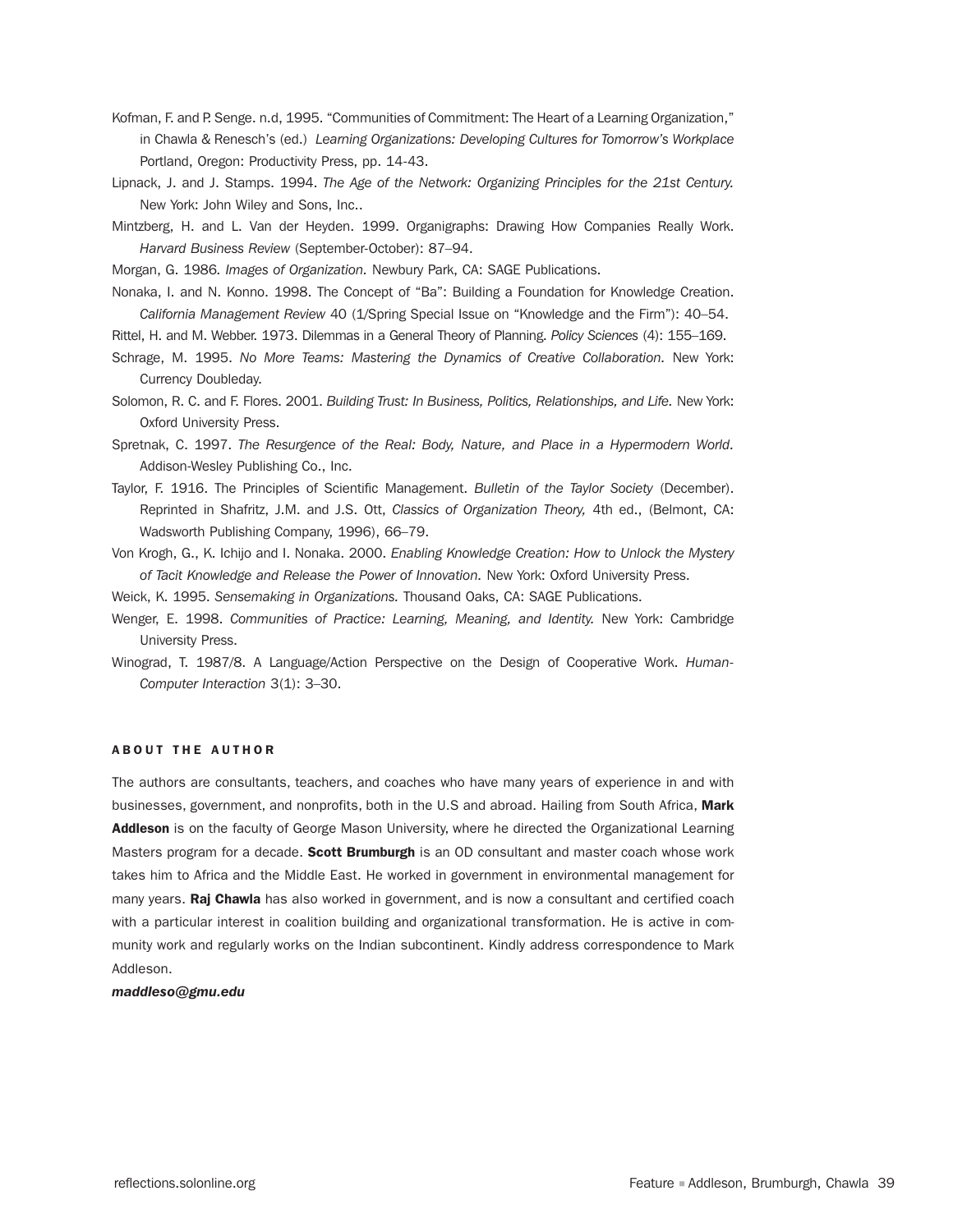# The Connected Company

Peter Gumpert



Peter Gumpert

In 1997 Arie de Geus<sup>1</sup> published a set of case studies describing the characteristics of some 40 companies that had prospered for 200 years or more. He contrasted them with the majority of large companies worldwide, which tended to have

a far shorter life span – 40 years or fewer. In 1996 the New York Stock Exchange celebrated its 100<sup>th</sup> birthday. Only one of its listed companies (General Electric) had survived as long.

The first characteristic described by de Geus is that long-lived companies are sensitive to their environments; despite obstacles, such as slow means of communication, they have remained aware of and in harmony with the world around them. The second characteristic of these companies is that they are internally cohesive, with a strong sense of identity. No matter how diversified they are, their employees – and even their suppliers in some cases – feel they are part of one entity, one community.

Companies that are 200 years old or more have survived enormous changes: political, economic, technological, demographic, leadership, and market fluctuations. Such transitions now occur more rapidly and are felt much sooner than was the case in the eighteenth and nineteenth centuries – and they may be even more difficult to predict or manage. We live in an era of accelerated change and complexity, sometimes verging on chaos.

How can today's companies survive and prosper in such challenging times? I believe that, like de Geus's long-lived companies, today's companies survive in part through their connectedness – through strong internal connections and trusted relationships with customers, suppliers, business allies, and people in the broader community. 2

Connectedness is a property of the relationships that exist between coworkers inside an organization, including relationships with cooperators outside. The term also refers to the organizations in which these relationships exist. At the individual relationship level, connectedness refers to the degree to which people engage in exchanges of information, ideas, influence, and approaches to their work. At the organizational level, connectedness refers to the degree of idea and influence exchange available in individual relationships, and the proportion of relationships in which connected exchanges occur.

Connected organizations receive support internally and from their environments. The benefits of this support include:

- *Earlier identification of challenges*. Companies with strong external as well as internal connections have the means to see problems sooner, and may therefore have more time to prepare for them and/or adapt to them.
- *Broader bases for making and implementing decisions*. Detecting and understanding marketplace changes, for example, can require a broad set of "sensors" both within the company and without. Likewise, reliable feedback about the effects of policy decisions is valuable.
- *Innovation*. A clear understanding of customer needs, wishes, and problems helps set company goals. In software companies, for example, there is a recurring conflict between forces that favor dedicating resources to the next release of an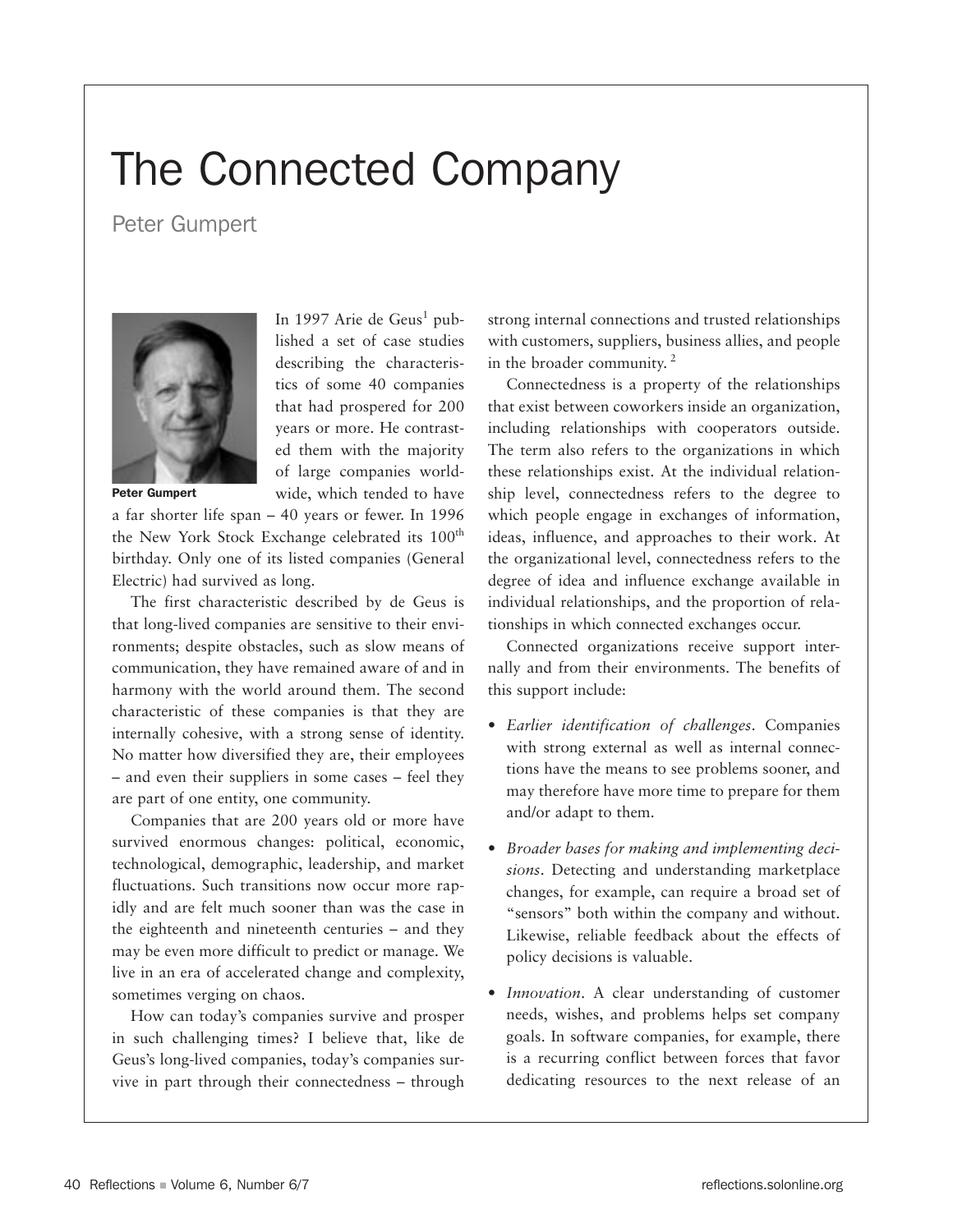older product and forces that favor development of a broader, novel technology.

• *Timely availability of resources*. There are times when sympathetic assistance from banks and extensions of credit by suppliers are needed; likewise, customer loyalty is particularly important when a product is commoditized and price competition escalates.

Thus connectedness can lead to improvements in both agile adaptation to change and resilience when environmental changes present unusual challenges and difficulties.

Some local businesses in smaller communities become involved in community affairs. Their owners serve on town committees, contribute to education and the arts, and take other actions that involve them in the community. These actions are frequently explained as indirect attempts to market, gain visibility, curry favor, obtain influence, and the like. While such "exchange" motives may be involved, they tell far less than the whole story. The small town and its businesses are interdependent, and often act on that recognition. Each preserves the other. In the same way, the members of these businesses are involved in each others' lives, and often help and support one another during difficult periods.

The relationships among people within a company, and between the company and significant stakeholders, should be considered an important company asset, independent of the individuals involved. If we could obtain indicators of the degree of connectedness of a company, both internally and with its external environment, the indicators would be strong predictors of the company's adaptability, effectiveness, and long-term viability.

The related idea of "social capital" has been examined on a larger scale by sociologists, economists, and administrators of social policy.<sup>3</sup> This notion of social capital refers to the measurable value created by social networks, and the inclinations that these networks generate for people to do things for each other. The term suggests that a variety of quite specific benefits flow from the trust,

reciprocity, information, and cooperation associated with social networks. Social capital works through information flows, norms of reciprocity (mutual aid), bonding networks that connect people who are similar, and bridging and linking networks that connect individuals and groups diverse in geography, interests, and other characteristics. The 2002 report on social connectedness by the New Zealand Ministry of Social Development<sup>4</sup> suggests that social connectedness in communities is associated with higher income, better health, greater educational achievements, and longevity. In general, the report suggests, the more linkages the better, two-way relationships are better than one-way relationships, and linkages that are regularly updated are better than those that are only historically embedded.<sup>5</sup>

Connectedness has also been discussed on a global level. Thomas P.M. Barnett's work, for example, emphasizes the opportunity costs and other major costs associated with the existence of a set of nations throughout the world that are more or less disconnected from the "functioning core" of nations that are actively integrating their economies into a global economy.6

# What Inhibits Connectedness in Companies?

Many larger businesses do not recognize their interdependence with their social environments and act as if they function in isolation. What accounts for this?

# *The Effect of Broad Cultural Values*

American culture, and perhaps American male culture in particular<sup>7</sup>, values individual responsibility, independence, and individual action, and is reluctant to acknowledge the positive aspects of dependency or interdependence. The success of a business or project tends to be attributed to its most visible leader. The working groups of people that actually accomplish tasks are seldom recognized (except in speeches by an appropriately humble executive). People speak as if the president of the country is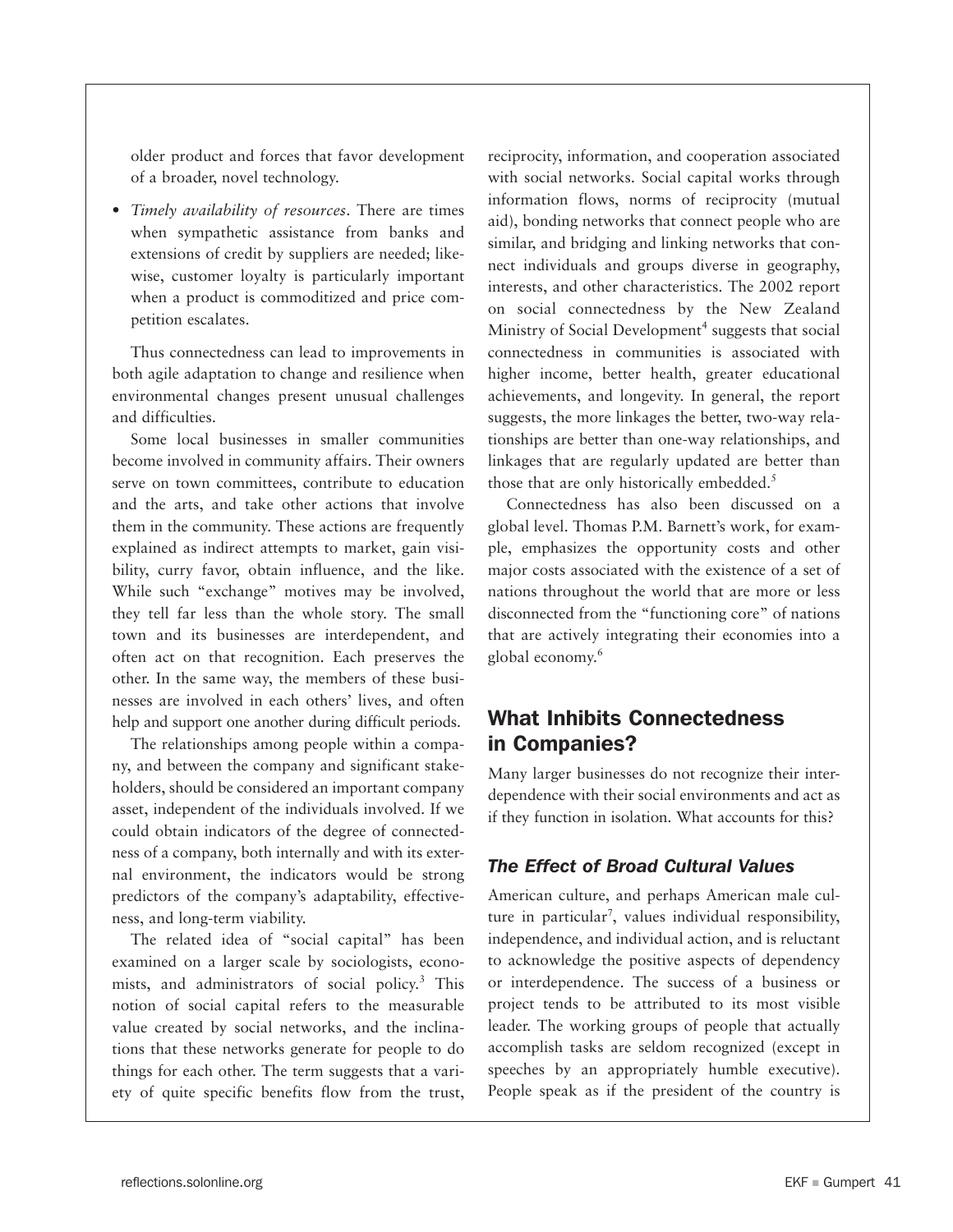responsible for the nation's decisions, judgments, actions, and outcomes. Even the success of sports teams is often attributed to their star performers. If something does not go well, we try first to look for the particular person responsible for the failure. We seldom even wonder about the human system that is always involved; that issue will be discussed further later in this article.

Our culture also tends to assume that people are motivated by *individual* rewards, mainly material ones such as personal advancement in status, wealth, security, benefits, or power. Except in family relationships, we tend to be skeptical and suspicious of the "softer" motives and principles of distributive justice (such as the equality or caring principles).<sup>8</sup>

A particular aspect of Darwin's early theory of evolution has also caught on as a social truism: his doctrine of "natural selection" or "survival of the fittest" has often been used as if it were a scientific justification for the individualist and competitive values we tacitly or explicitly accept as normal and desirable. This notion (which has been challenged by modern evolutionary scientists) $\frac{9}{1}$  fits with both nineteenth century Calvinism and the traditional American value system, assigning virtue to individual "winners" and those who accumulate wealth – and fundamental inferiority to "losers." The most valued businesses, like the most valued sports teams, are those that win through sheer strength, and defeat their competition.

Our larger companies are widely dispersed, and may not particularly identify with a single place. It may be hard for them to recognize the aspects of the environment with which they are interdependent. Larger, more geographically distributed companies often speak the language of "social responsibility" and act as if they were isolated from others, as if they do not depend on them. In some cases, companies treat their end-use customers and suppliers with suspicion, arrogance, or even contempt.

Thus some larger companies act as if people (employees, customers, suppliers) are replaceable commodities. In one company familiar to us, employees are informally referred to as "heads," which can be "cut" as needed to manage near-term costs. Decision makers do not fully recognize that every time they lay off an employee they disrupt a number of relationships, lose knowledge and experience, and incur the hidden and often substantial costs involved in the downstream replacement of that person. It takes time and effort to train, build new relationships, establish trust, and recreate lost synergy. Similarly, it is usually much more expensive to replace a lost customer than to keep an old one.

#### *What External Pressures Prevent Connectedness?*

*The demands of securities markets.* Many larger companies have accepted two ideas. First, they accept the idea that they must continually grow in size and revenue or risk being consumed or relegated to a backwater role. Second, they accept the notion that quarterly profit figures can determine the company's fate in the securities marketplace. These ideas, which come from stock market analysts and brokers, are internalized by companies and have strong consequences: constant worry about the company's growth path, and constant worry about profit-related performance. Thus companies try their best to manage these factors, and pay less attention to maintaining and strengthening the relationships that really contribute to their long term viability.

These pressures exert particular force on the company's executive team – the people who occupy "C" positions (Chief Operating Officer, Chief Executive Officer, et al.). People in those positions feel keen personal accountability for what they think of as important results, often acting as if profit and growth are more important than product/service success, market share, or other aspects of the longerterm future. Since they worry about being blamed for what the market considers failures, they can become tightly focused on financials, which amounts to steering the boat by watching its wake.<sup>10</sup> Relationships and long-term viability are not a primary focus if your job is on the line this very quarter.

The internal consequences of such external pres-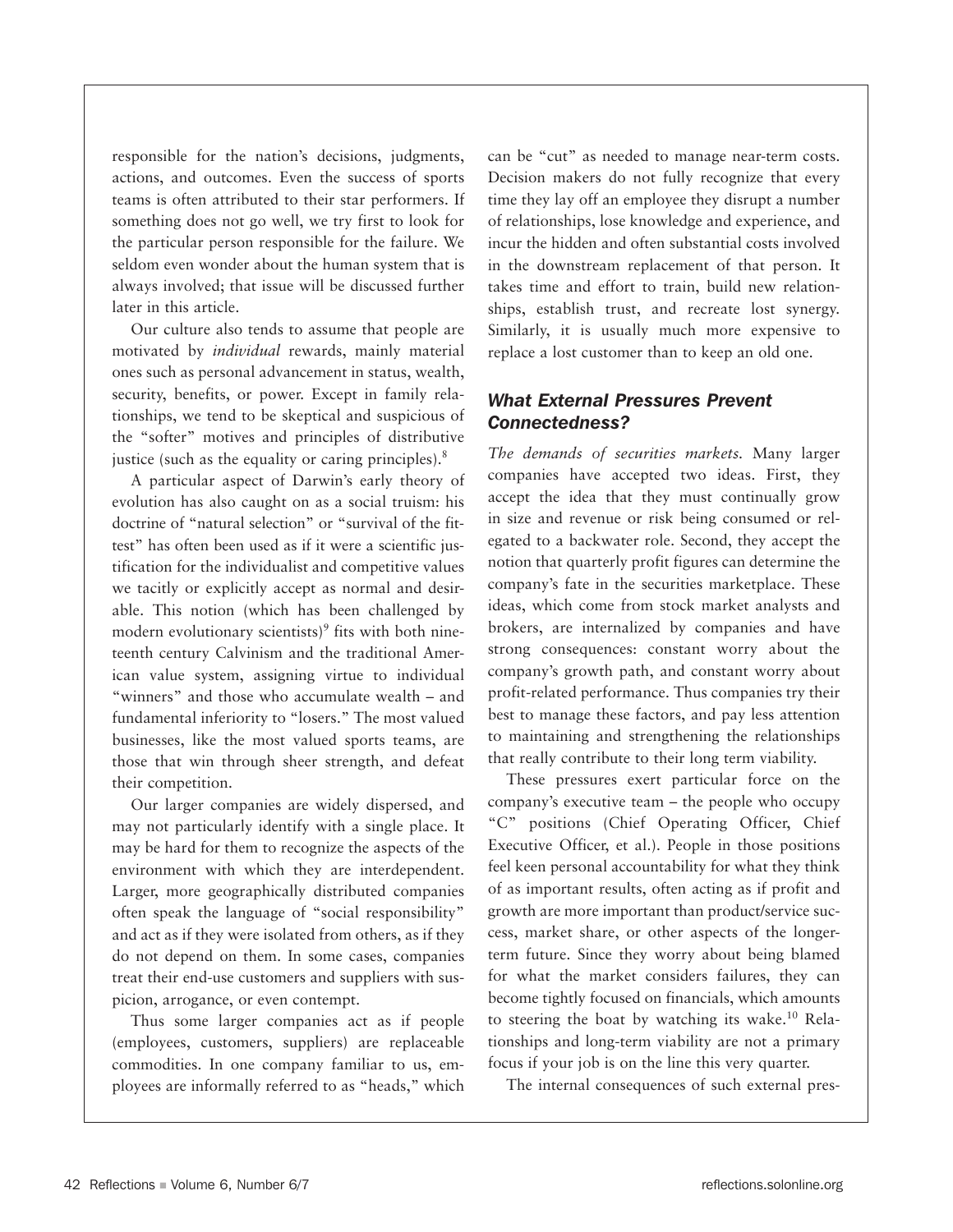sures are more subtle, and hard to recognize. The insidious problem of managing for the short term and under-attending to long-term viability can be exacerbated by short-term success. If a company succeeds in increasing its revenue/profit for several quarters, its executives are more likely to continue using the methods they see as having led to their successes. As one example, the business process re-engineering movement of the late 1980s and early 1990s was often used primarily to lower personnel costs, and led many companies into unanticipated difficulty.

*Electronic communication and the span of attention.* One of the unintended consequences of rapid electronic communication methods is that people in organizations are often overwhelmed by the sheer volume of what they are asked to attend to. Executives and others complain about the extraordinary amount of time it takes to manage or even cope with the dozens or hundreds of communications and demands for response they receive each day, and by the staggering amount of information they are exposed to. They are forced to manage priorities carefully, dealing first with urgent matters; prob-

lems that may have long-term consequences are easier to push out of awareness. Little wonder that the company's internal or external connectedness is not high on the priority list.

*Impersonal* e*lectronic devices as substitutes for direct connection.* Johnson and Bröms (see above) showed a remarkable contrast between the Toyota manufacturing system, which relies heavily on direct communication among production workers, and American automobile production systems, which tend to use elaborate "information factories" such as MRP systems to make decisions about the timing of manufacturing processes. MRP and ERP systems have had many difficulties (such as people working hard to get around them), and they also have the



unintended consequence of cutting workers off from direct contact with one another. People who work together, talk together, and solve problems together often invent and maintain better ways of doing things.

#### *How Internal Pressures Are Involved*

*Organizational "stovepipes."* In the quest for functional efficiency, companies often drift toward creating functional groups that act as if they were organizational "stovepipes" or "silos" with poor or minimal connections with one another. Employees in such stovepipes are encouraged to focus their attention primarily or exclusively on the task of their group. Often they are also implicitly encouraged to restrict their communication to people in their own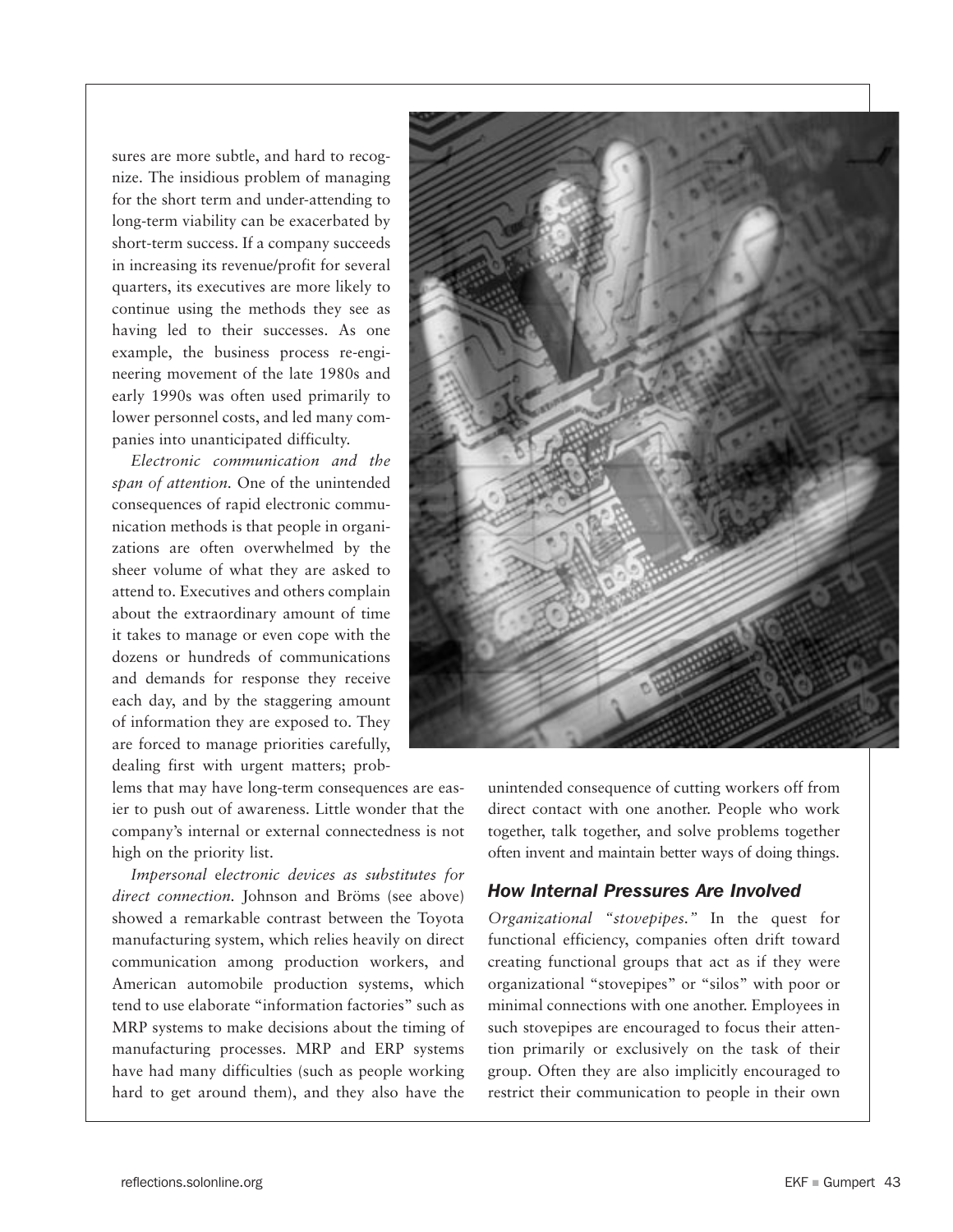departments, leaving cross-departmental communication to senior managers. In some cases, these silos protect the reputations and the internal fiefdoms of their managers; the people in them are enjoined from sharing with "outsiders" what their problems or difficulties might be. Each group can then blame others for problems, which may provoke defensive or retaliatory responses and the further tightening of each group's borders.

*Restricting communication tasks to particular people*. Communication with suppliers, customers, or others outside the organization may be restricted to people whose explicit responsibility includes working with those groups. Customers become the exclusive province of sales, marketing, and customer service people; suppliers are the province of materials management, purchasing, or the occasional engineer. There are many examples in manufacturing of production workers who experience problems with internally-made parts that don't work properly for them. They are instructed to take the problem to a supervisor, who takes it to a superintendent, who communicates with the supplier's superintendent, who communicates with the supplier's supervisor; that person may find fault with production workers who may have made an error or misunderstood requirements. Communication is often distorted, and undermines trust. People do whatever they can to avoid blame, and the original problem can take a long time to correct. In contrast, when line workers are encouraged to make direct connections with their supplier counterparts, problems are resolved more effectively, with attendant cost reductions.

*The difficulties involved in systems thinking.* As mentioned earlier, many people are prone to making what social psychologists call "the fundamental attributional error."<sup>11</sup> We tend to attribute motivation, progress, success, failure, etc. to the stable personal characteristics of individual persons. In most cases, an understanding of the systemic forces and counter-forces that may be involved is a far better predictor of events; the social system tends to have stronger and more durable impact on the direction of events than does any individual actor.<sup>12</sup> Systems thinking takes into account complex and uncertain social forces that are often not directly visible, so systems thinking is not natural to or comfortable for many people. It is easier to assume that "Frank behaved that way because that's the kind of person he is" than to consider the many forces that may have been acting on Frank when he decided to take the action in question. Many people seem prone to assuming that the CEO is the cause of major company events or trends. It is far more difficult to figure out the interactive contributions of various parts of the system and its environment. The less visible executives in the leadership group, the architects of new technologies and products, the managers who coordinate people's efforts, the line workers responsible for product or service quality, and the culture of the company are all integral, and often ignored.

T*he tendency to undervalue collaboration.* We tend to ignore or undervalue collaboration as a source of innovation and effectiveness, and are inclined to settle for simple coordination of effort, or basic cooperation. James Watson and Francis Crick, the biologists who in 1951 proposed the "double helix" model of DNA, have both agreed that neither could have solved this difficult, resistant problem without the other; their collaboration was critical to the achievement.<sup>13</sup> Indeed, many difficult problems are solved through collaboration, which requires agreed-to goals, focused attention on an agreed-to problem, repeated, persistent communication, and mutual trust and respect – in short, the connections among people that truly makes the whole greater than the sum of its parts.

# Toward Measures of Connectedness

Connectedness between particular people can be viewed as a matter of degree. One could, for example, define the connective *bandwidth* between any two people as wider when more of the following components are included:

1. The availability and use of *bi-directional* communication, such as email or phone messages con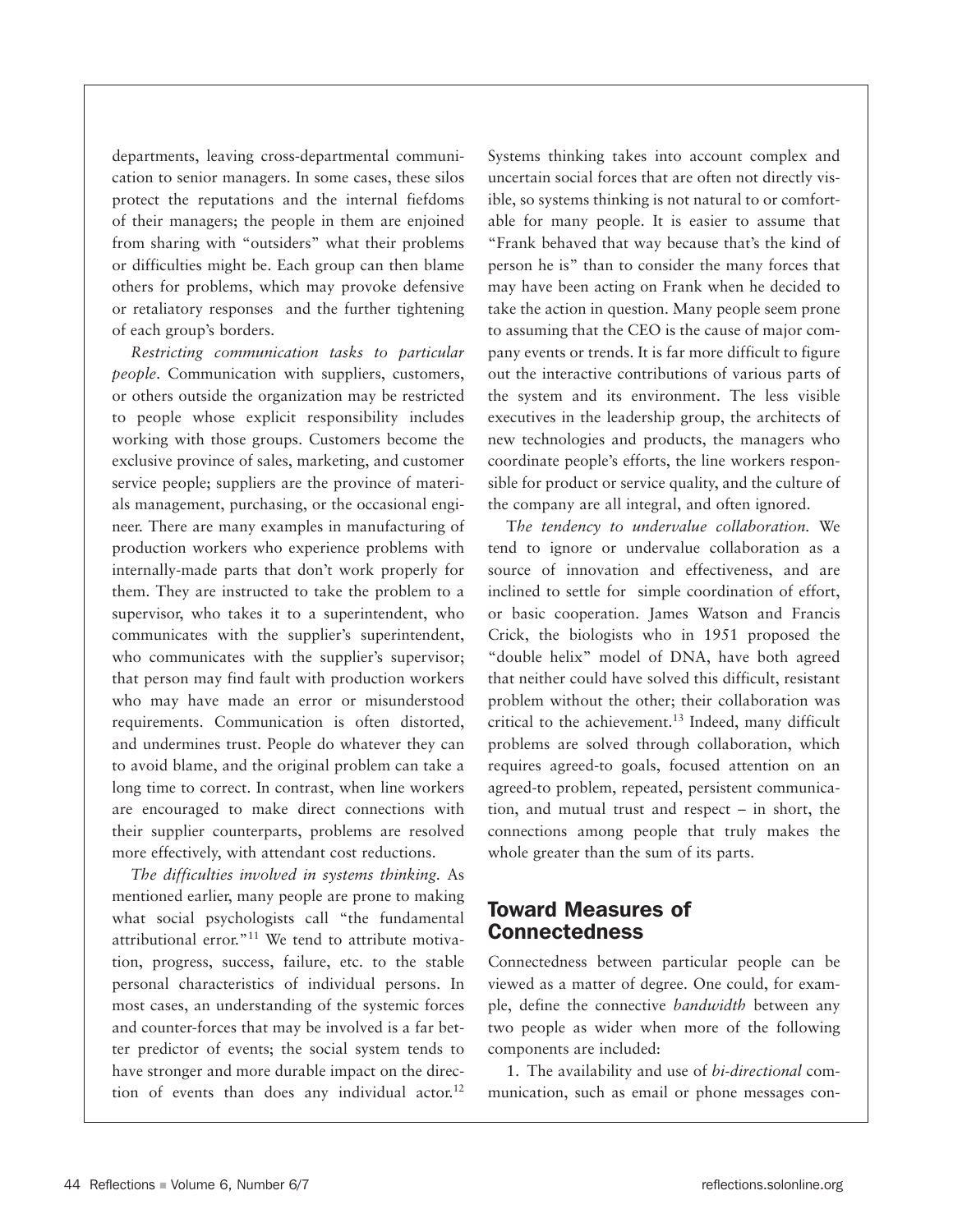taining useful information. Routine "broadcast" informational email or newsletters from managers or executives to employees, while useful, probably should be weighted very lightly as indicators of connectedness. It may also be useful to distinguish between people who are primarily users of information and those who also contribute.

2. Availability *and use* of face-to-face communication between people (informal or formal meetings, video conferencing, etc.).

3. A history of truthful, unguarded information and knowledge transfer between people in response to needs or requests.

4. Evident willingness to persuade the other and

to genuinely consider conflicting opinions and perspectives – evidence of dialogue.

5. Expressed willingness to work together on a problem or to provide support.

6. High perceived value of the connection to the person.

The order of these indicators of connective bandwidth moves from lower to higher degrees of connection; people whose connections with others include the latter indicators also make use of the earlier ones in the list. A system of weights would have to be devised, therefore, to evaluate the bandwidth of a particular relationship, with numbers 3 through 6 having higher weight. Indicators 3 through 6 above

#### Table 1: Example of a Sociometric Measure of Connectedness Bandwidth

You have been selected by a random process to participate in a study of the connections we make inside our company and beyond its borders. The tables that follow ask you to help us by writing down the names of people with whom you are in contact, and the characteristics of that contact.

In the first column, please write the names of 1-10 people inside your own department or project, and 1-10 people inside your company *but outside your department or project*, that you communicate with. For each contact, answer the questions in the columns to the right of the name. For the questions that require a rating, please use the following scale:

1=seldom; 2=occasionally; 3=sometimes; 4=frequently.

*People inside our company with whom you communicate:* 

| <b>Person's Name</b> | Is this per-<br>son in my<br>department<br>or project<br>or outside<br>it? If<br>outside,<br>where is<br>he or she<br>located? | <b>Does</b><br>one of us<br>report to<br>the other?<br>Yes<br>No | Do we<br>communi-<br>cate back<br>and forth<br>by email or<br>voicemail?<br>$(rating 1-4)$ | Do we<br>talk face<br>to face in<br>meetings,<br>and/or<br>informal<br>occasions?<br>$(rating 1-4)$ | Do we ask<br>each other<br>$for - and$<br>$provide -$<br>knowledge<br>and/or<br>useful<br>informa-<br>tion?<br>$(rating 1-4)$ | Do we<br>exchange<br>views in a<br>context of<br>mutual<br>respect?<br>$(rating 1-4)$ | Do we<br>work on<br>problems<br>together,<br>or provide<br>support or<br>help to<br>each other?<br>$(rating 1-4)$ | <b>How often</b><br>do think<br>of this<br>connection<br>as valuable<br>to you?<br>$(rating 1-4)$ |
|----------------------|--------------------------------------------------------------------------------------------------------------------------------|------------------------------------------------------------------|--------------------------------------------------------------------------------------------|-----------------------------------------------------------------------------------------------------|-------------------------------------------------------------------------------------------------------------------------------|---------------------------------------------------------------------------------------|-------------------------------------------------------------------------------------------------------------------|---------------------------------------------------------------------------------------------------|
|                      |                                                                                                                                |                                                                  |                                                                                            |                                                                                                     |                                                                                                                               |                                                                                       |                                                                                                                   |                                                                                                   |
|                      |                                                                                                                                |                                                                  |                                                                                            |                                                                                                     |                                                                                                                               |                                                                                       |                                                                                                                   |                                                                                                   |
|                      |                                                                                                                                |                                                                  |                                                                                            |                                                                                                     |                                                                                                                               |                                                                                       |                                                                                                                   |                                                                                                   |
|                      |                                                                                                                                |                                                                  |                                                                                            |                                                                                                     |                                                                                                                               |                                                                                       |                                                                                                                   |                                                                                                   |
|                      |                                                                                                                                |                                                                  |                                                                                            |                                                                                                     |                                                                                                                               |                                                                                       |                                                                                                                   |                                                                                                   |
|                      |                                                                                                                                |                                                                  |                                                                                            |                                                                                                     |                                                                                                                               |                                                                                       |                                                                                                                   |                                                                                                   |
|                      |                                                                                                                                |                                                                  |                                                                                            |                                                                                                     |                                                                                                                               |                                                                                       |                                                                                                                   |                                                                                                   |
|                      |                                                                                                                                |                                                                  |                                                                                            |                                                                                                     |                                                                                                                               |                                                                                       |                                                                                                                   |                                                                                                   |
|                      |                                                                                                                                |                                                                  |                                                                                            |                                                                                                     |                                                                                                                               |                                                                                       |                                                                                                                   |                                                                                                   |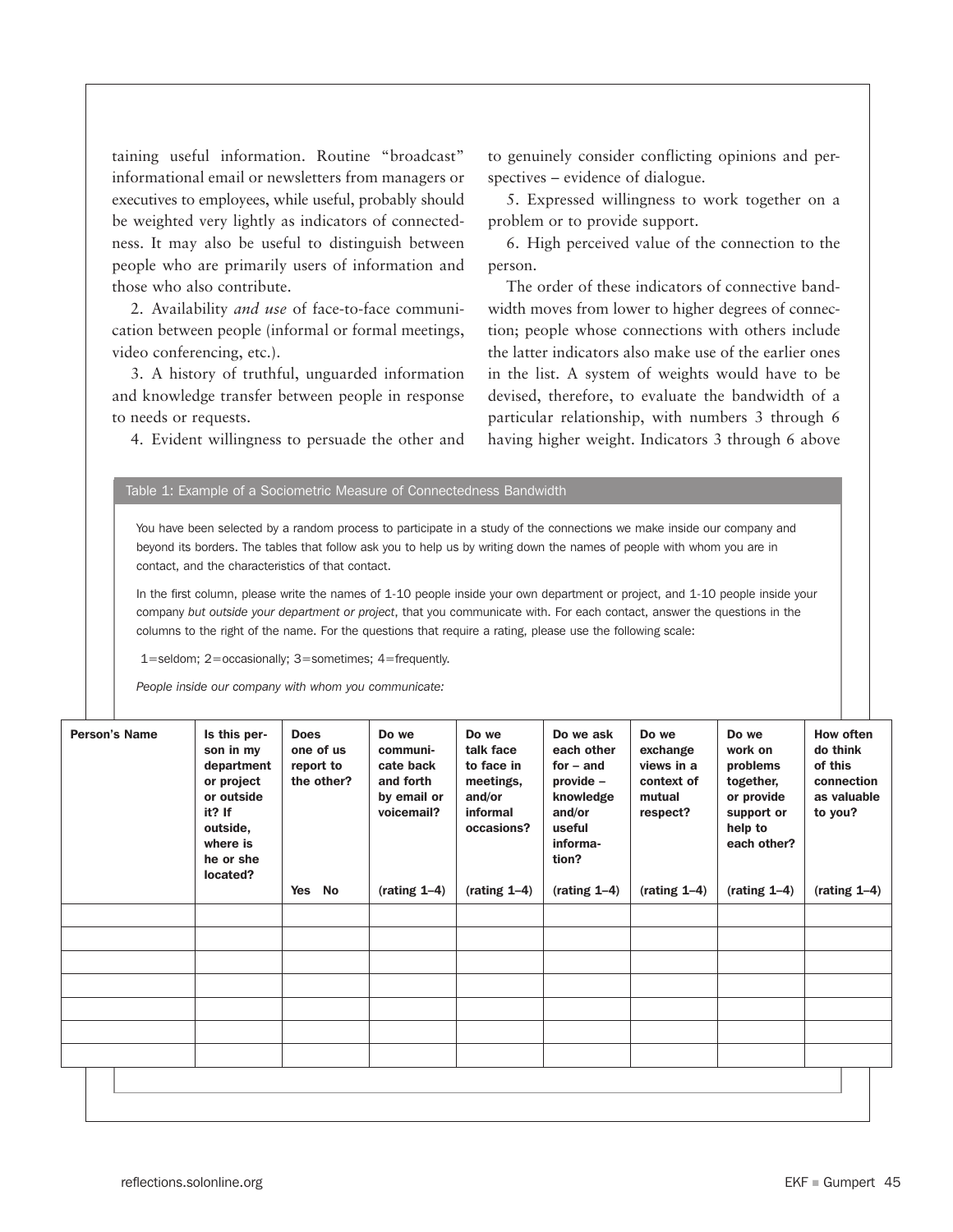Table 1: Example of a Sociometric Measure of Connectedness Bandwidth (CONTINUED)

*People outside our company with whom you communicate:*

Please name 1-10 people outside our company that you communicate with about matters of concern to our company. Write You have been selected by a random process to participate in a study of the connections we make inside our company and the names in Column 1, and answer the questions in each column for each contact. For the questions that require a rating, please use the following scale:

 $1 =$  seldom; 2=occasionally; 3=sometimes; 4=frequently

| <b>Person's Name</b> | Is this<br>person a<br>customer,<br>a supplier,<br>in an allied<br>company,<br>or in<br>another<br>role?<br>(please | Do we<br>communi-<br>cate back<br>and forth<br>by email or<br>voicemail? | Do we talk<br>face to<br>face in<br>meetings,<br>and/or<br>informal<br>occasions? | Do we ask<br>each other<br>for $-$ and<br>$provide -$<br>knowledge<br>and/or<br>useful<br>informa-<br>tion? | Do we<br>exchange<br>views in<br>a context<br>of mutual<br>respect? | Do we<br>work on<br>problems<br>together,<br>or provide<br>support/<br>help to<br>each other? | <b>How often</b><br>do think<br>of this<br>connection<br>as valuable<br>to you? |
|----------------------|---------------------------------------------------------------------------------------------------------------------|--------------------------------------------------------------------------|-----------------------------------------------------------------------------------|-------------------------------------------------------------------------------------------------------------|---------------------------------------------------------------------|-----------------------------------------------------------------------------------------------|---------------------------------------------------------------------------------|
|                      | specify)                                                                                                            | $(rating 1-4)$                                                           | $(rating 1-4)$                                                                    | $(rating 1-4)$                                                                                              | $(rating 1-4)$                                                      | $(rating 1-4)$                                                                                | $(rating 1-4)$                                                                  |
|                      |                                                                                                                     |                                                                          |                                                                                   |                                                                                                             |                                                                     |                                                                                               |                                                                                 |
|                      |                                                                                                                     |                                                                          |                                                                                   |                                                                                                             |                                                                     |                                                                                               |                                                                                 |
|                      |                                                                                                                     |                                                                          |                                                                                   |                                                                                                             |                                                                     |                                                                                               |                                                                                 |
|                      |                                                                                                                     |                                                                          |                                                                                   |                                                                                                             |                                                                     |                                                                                               |                                                                                 |
|                      |                                                                                                                     |                                                                          |                                                                                   |                                                                                                             |                                                                     |                                                                                               |                                                                                 |
|                      |                                                                                                                     |                                                                          |                                                                                   |                                                                                                             |                                                                     |                                                                                               |                                                                                 |
|                      |                                                                                                                     |                                                                          |                                                                                   |                                                                                                             |                                                                     |                                                                                               |                                                                                 |
|                      |                                                                                                                     |                                                                          |                                                                                   |                                                                                                             |                                                                     |                                                                                               |                                                                                 |

are not easily counted; they are likely to require subjective measures (Table 1 provides a sociometric example).

The bandwidth required for a particular connection among people to be successful over time depends on the purpose of the connection. Tasks that involve coordination of effort or simple problem solving, for example, may require less bandwidth than tasks that require substantial innovation.

The *density* of connectedness *within and across* organizational boundaries and with external stakeholders is a function of the number of people who are connected in the ways described above, with each connection at least roughly weighted. People inside an organization can be connected by reporting relationships, geography, function, professional discipline, joint responsibility for a project or outcome,

the need to obtain information about or deal with local or broader problems, and the need for support in times of difficulty or unusual stress. Density that transcends traditional hierarchy and propinquity is particularly worth measuring.

The degree of connectedness can be defined as a joint function of *density* and *bandwidth*. It can be roughly measured both inside the organization's boundaries and beyond them, through worker surveys, examination of bidirectional communication and influence patterns, and the like (Table 1). Separate indexes of connectedness would have to be developed for each significant internal group, and each important external stakeholder group.

If it is true that connectedness leads to more successful adaptation to change and thus to longer-term survival, it becomes particularly important to under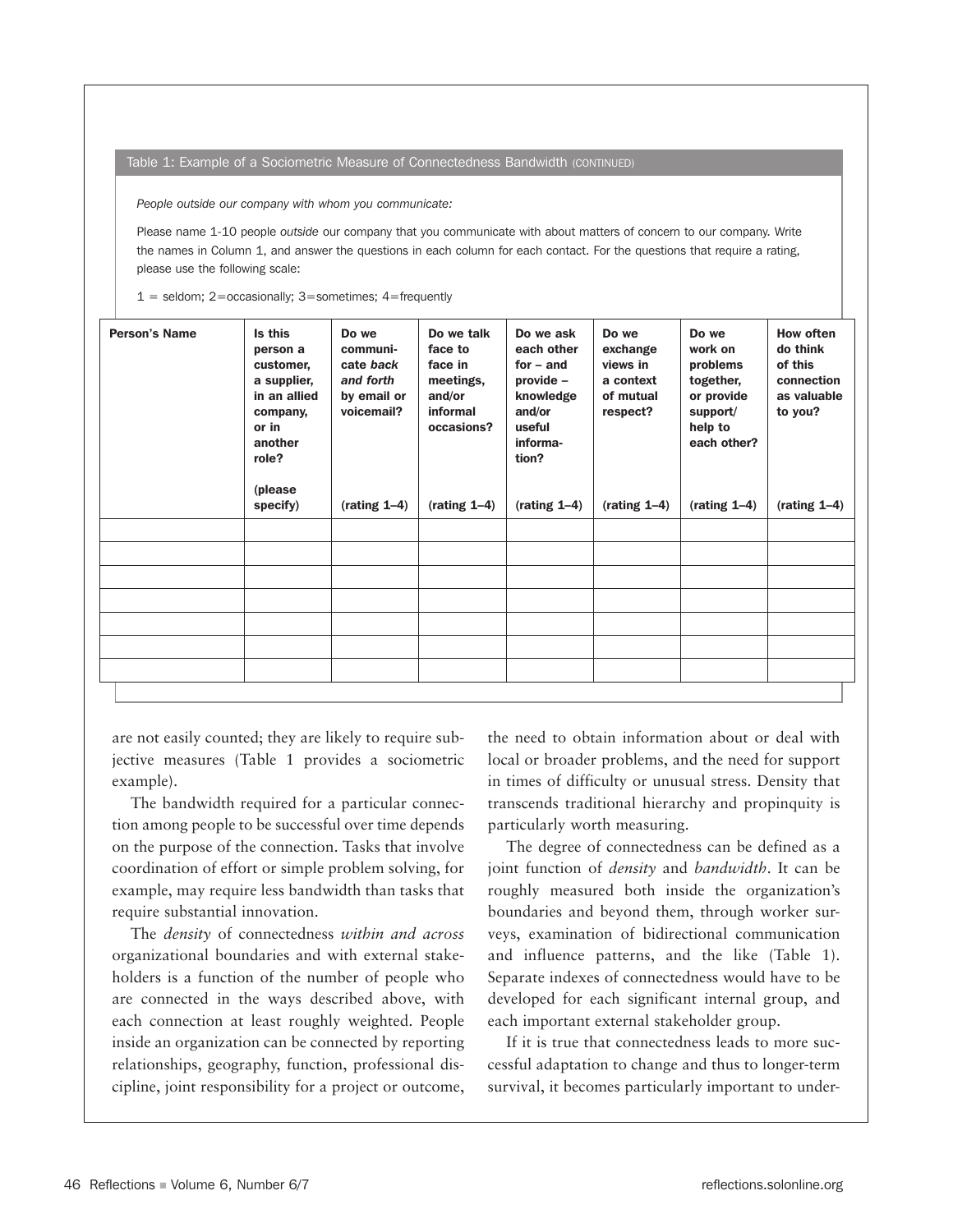stand it, make serious attempts to measure it, relate it to outcome variables, and encourage it. Indexes of internal and external connectedness in a project, department, or functional group can be related to achievement of the goals of the group; indexes of company connectedness can be related to achievement of measurable company goals. It is possible that one major function of future senior executives will be to understand and promote both internal and cross-boundary connectedness as an important company asset.

# How to Become More Fully **Connected**

I have argued that connectedness should be thought of as an important *potential* asset of a company. In many companies, this potential is untapped, and is therefore virtually invisible. We must pay attention, therefore, not only to measurement, but to methods of identifying these potential assets, and strengthening the important connections inside the company and beyond its boundaries.

Each company must determine what areas of connectedness are important to its future, and the extent to which additional emphasis should be given to each area. Figure 1 suggests a beginning approach to this question, using Treacy and Wiersema's distinction among the central "value disciplines" adopted by companies.14 Some companies choose to emphasize product leadership (best product), some empha-

size operational excellence (low cost), and some depend on customer intimacy for their success (providing deep understanding and total solutions to their customers). The connectedness emphasis that should be considered by companies in each category is suggested in Figure 1. Operational efficiency and product leadership companies, for example, may be particularly dependent on suppliers, and would emphasize connectedness with them. Companies that depend on customer intimacy must establish a greater degree of connectedness with customers than companies in the other two categories. Figure 1 also suggests that companies in each category would profit from high internal connectedness, both within and between departments. While the purpose of establishing strong internal connectedness varies across company types, the importance of internal connectedness is high in all companies.

# *General Principles*

Most of the time, building and maintaining connectedness requires attention to the same set of tasks:

- Demonstrations of competence and reliability (non-competent or unreliable cooperators are not particularly desirable);
- Development and maintenance of trust, through
	- Open, lively, consistently truthful bidirectional communication
	- Mutual understanding of needs and operating methods

| <b>Company type</b><br><b>Connectedness</b> | <b>Operational Efficiency</b><br><b>Companies</b> | <b>Product Leadership</b><br><b>Companies</b> | <b>Customer Intimacy</b><br><b>Companies</b> |
|---------------------------------------------|---------------------------------------------------|-----------------------------------------------|----------------------------------------------|
| Internal (within department/project         | High                                              | High                                          | High                                         |
| Internal (cross-department/project)         | High                                              | High                                          | High                                         |
| <b>Customers</b>                            | Lower                                             | Moderate                                      | High                                         |
| <b>Allies</b>                               | Lower                                             | Moderate                                      | Moderate                                     |
| <b>Suppliers</b>                            | High                                              | High                                          | Moderate                                     |

Figure 1: Connectedness Emphasis in Three Company Types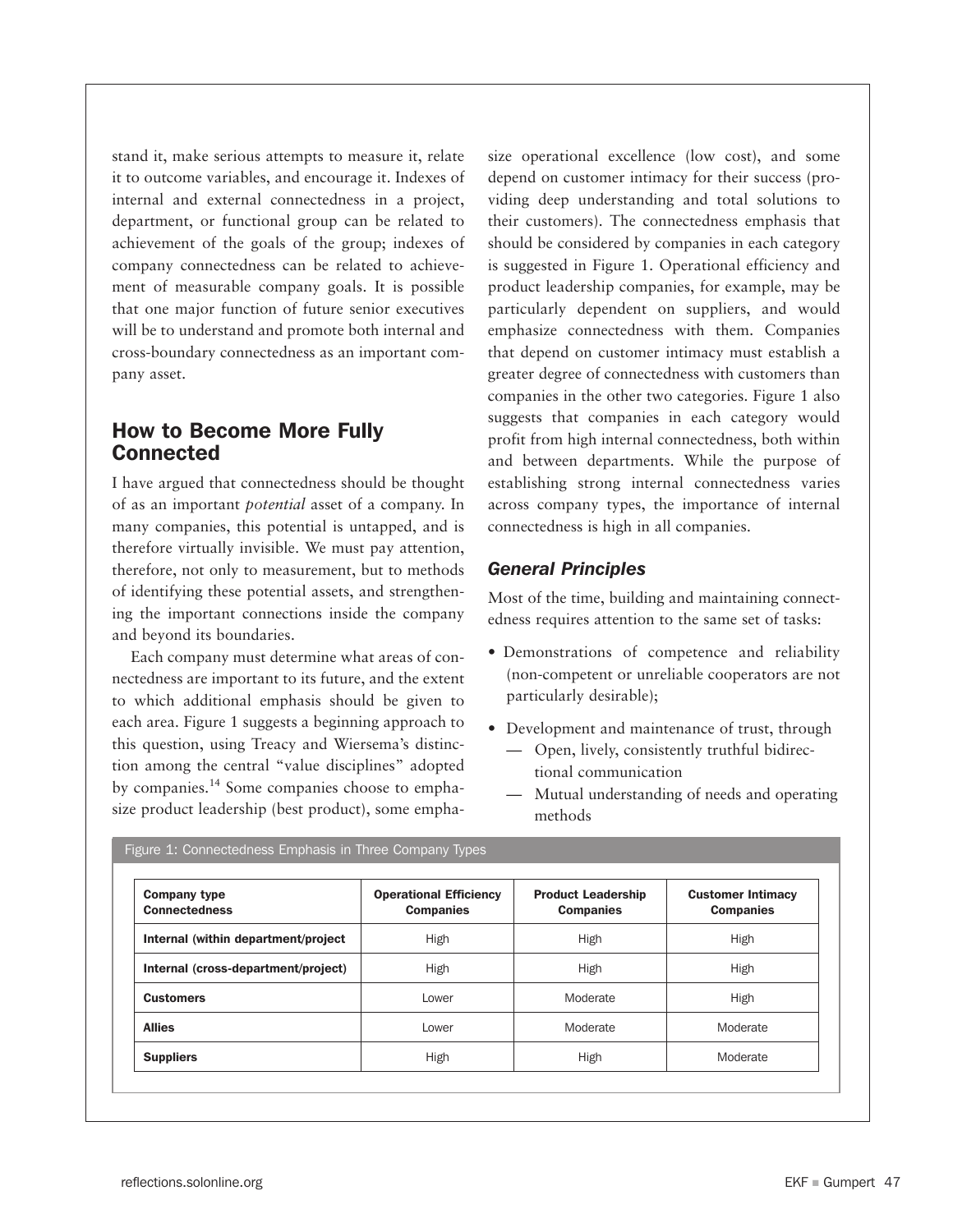- Accepting accountability, and keeping agreements
- Sensitivity to common interests and common values;
- Readiness to respond to the others' expressed needs;
- Productive management of conflicts of interest;
- Keeping track of and recognizing collaborative successes and mutual benefits.

Relationships involving trust are, at the beginning, highly personal, and always begin with two (or a few) people. As they become stronger, they can be extended to include others and eventually transcend the movement of the particular individuals involved in creating them. Their initial creation, however, requires substantial interpersonal sensitivity and skill, and careful attention to the factors listed above.

Connected relationships require periodic maintenance – a certain amount of care and feeding. All such relationships are best considered fragile, particularly during difficult or changing times. Responsibility for them should be distributed to people at various organizational levels, and should not be the exclusive province of a few designated people, or a few executives and managers.

# *The importance of starting with internal connectedness, and the concept of "parallel process"*

Companies that are only sparsely connected internally have greater difficulty creating and maintaining external connectedness. If people in the company are under-connected with others inside their own boundaries, they will be less likely to connect with people across those boundaries. If people don't know how, or are constrained from, relying on people across departmental or project boundaries inside their own organization, they will have greater difficulty creating and maintaining connections with people and groups outside the organization. This idea is an extension of the organizational principle of "isomorphism," which some people refer to as "parallel process." As applied to organizations, the principle roughly states that an interpersonal process that typically goes on in one part of an organization is also likely to be seen in other parts of the organization.

Apart from this assumption about the relationship between internal connectedness and connectedness with extra-organizational stakeholders, why should we improve connectedness *inside* the organization?

- Knowledge transfer is far more effective when it involves personal contact, even if there are electronic means for knowledge transfer. Being able to call an experienced person and talk with her or him about the specifics of a situation is likely to be enormously helpful in deciding on the applicability of the more abstract knowledge that might have been stored in a knowledge management database.
- If people in the organization don't connect with one another, they don't find out what the others know, and what they know how to do. Thus company resources remain untapped and underutilized.
- Fresh eyes on a difficult problem can be important to developing a useful solution. Likewise, innovation and invention are facilitated by collaborative work. Collaboration and dialogue, the art of active inquiry, can provide important keys to success; collaborators in the company often learn much from each other.
- Many problems and tasks extend across organizational boundaries. An IT department that is trying to develop new or improved information systems, for example, must rely on its internal customers to provide information and expertise about the needs and requirements of each department. Often the departmental managers know less about what's needed than the people who work with the older systems on a daily basis.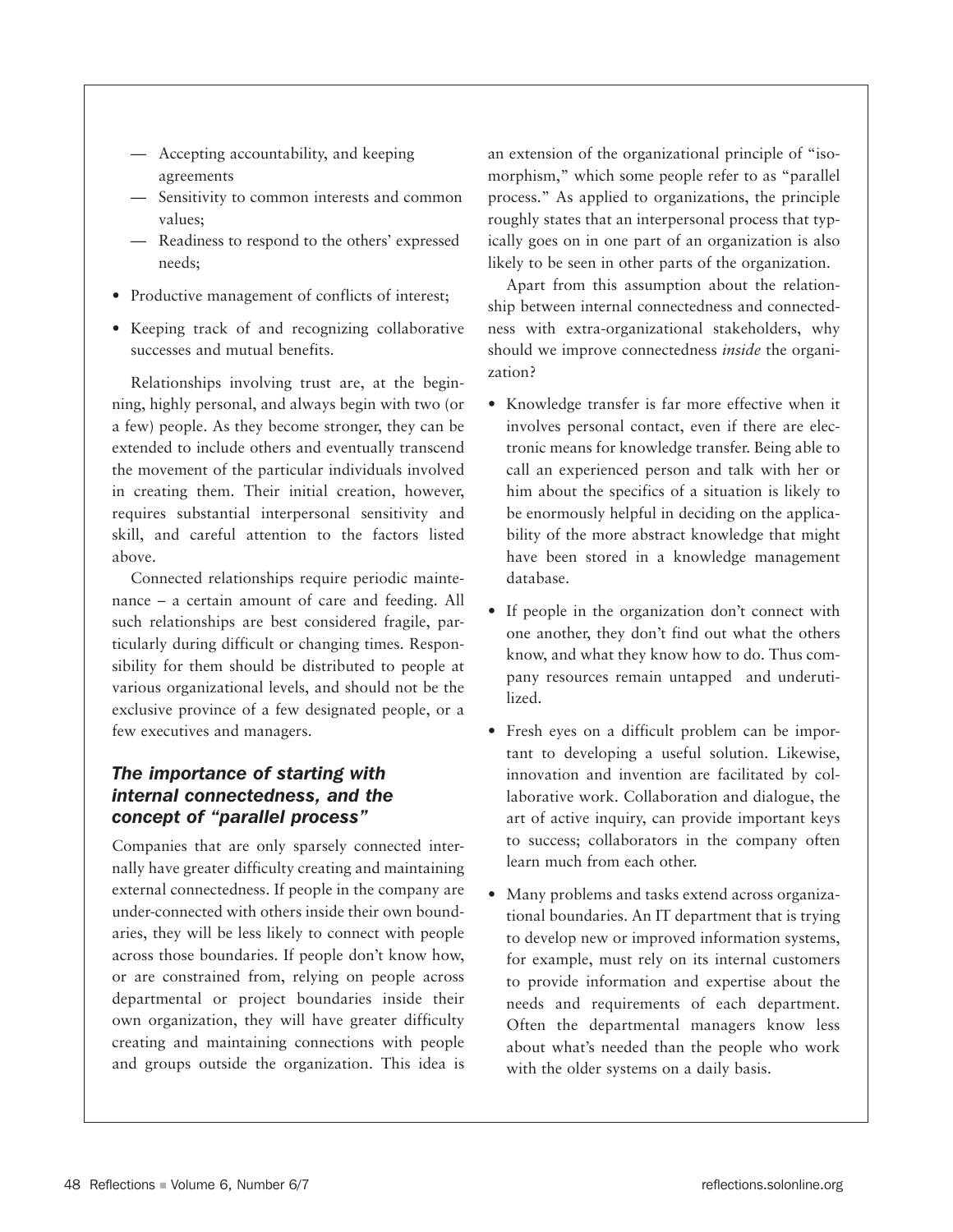- Decisions about how to design and build a new product or service should include input from builders, users, people close to the customer community, etc.
- It is important to keep abreast of events outside the company. Employees provide many eyes and ears that can help everyone detect emerging change and enhance the company's fund of peripheral vision.

The company can enhance its internal connectedness by providing structures that facilitate it, and by advocating for it. The strengthening of internal connectedness is most effectively begun at the top of the company, emphasizing dialogue and genuine collaboration. If executives demonstrate in a public way that they can and do work collaboratively together, their subordinates will get the message. Further, executives who learn to value genuine collaboration in their work with each other are more likely to create connectedness below them, such as by forming cross-functional groups and holding the groups accountable for the cross-departmental goals that employees can contribute to. Employees at all levels can also be brought together in other ways – through interest groups, educational forums, professional discussion groups, and peer consultation groups. A company working on a number of demanding systems engineering projects found that staff members in each project group were isolated from staff members in other, related groups. The company established an engineering council of senior engineers who could act in a consulting capacity to project engineers facing either local problems or issues that were likely to require a broad view. Project staff members were encouraged to bring their concerns and suggested solutions to the council for discussion. A database of problems and solutions was created, and an agenda for each weekly council meeting was widely published. The council was exceptionally successful as an integrative device and as a connector of people to one another. The company responded by enlarging the council's scope to include work that was being done for all of its customers.

# *Connecting with the Customer Community*

The question of who in the company should establish connections with the company's customers is an interesting one. A manufacturing company, for example, may have several "levels" of customers: wholesalers, retailers or dealers, repair facilities, and end-users. Each group is important to the manufacturer in a different way. The end user provides invaluable information about needs and desires, satisfaction and potential problems, durability of the product, and other matters of great interest. The end user's loyalty is to the product and its manufacturer – provided the product is properly supported and maintained. If the end-user customer is satisfied with the product and service or support, the retailer is strengthened. If the retailer is well-supported by the wholesaler and the service network, the wholesaler is more stable. If the end-use customer is well-supported by the retailer, the entire system is strengthened. So it is in the best interests of all concerned to strengthen the network of connections involved. It may be important for some people in the manufacturing company itself (such as engineers, designers, and even line workers) to have direct connection with end users and to avoid relying entirely on the information provided by retailers.

The immediate customers of the publisher of a fictional high-end home magazine include both its readers and its advertisers. One of the functions of the magazine is to connect the community of highend home buyers and owners with the architects, contractors, designers, furniture makers, and artists they may decide to employ. The publishing company could think of itself as a connector between two communities that may have difficulty reaching one another. The magazine's designers and writers could learn about the needs and capabilities of advertisers by accompanying salespeople on sales calls. The company could hold informative seminars and workshops (without a sales agenda) for homeowners and homebuyers. Such events lead the publisher's staff to understand more about, and be more respon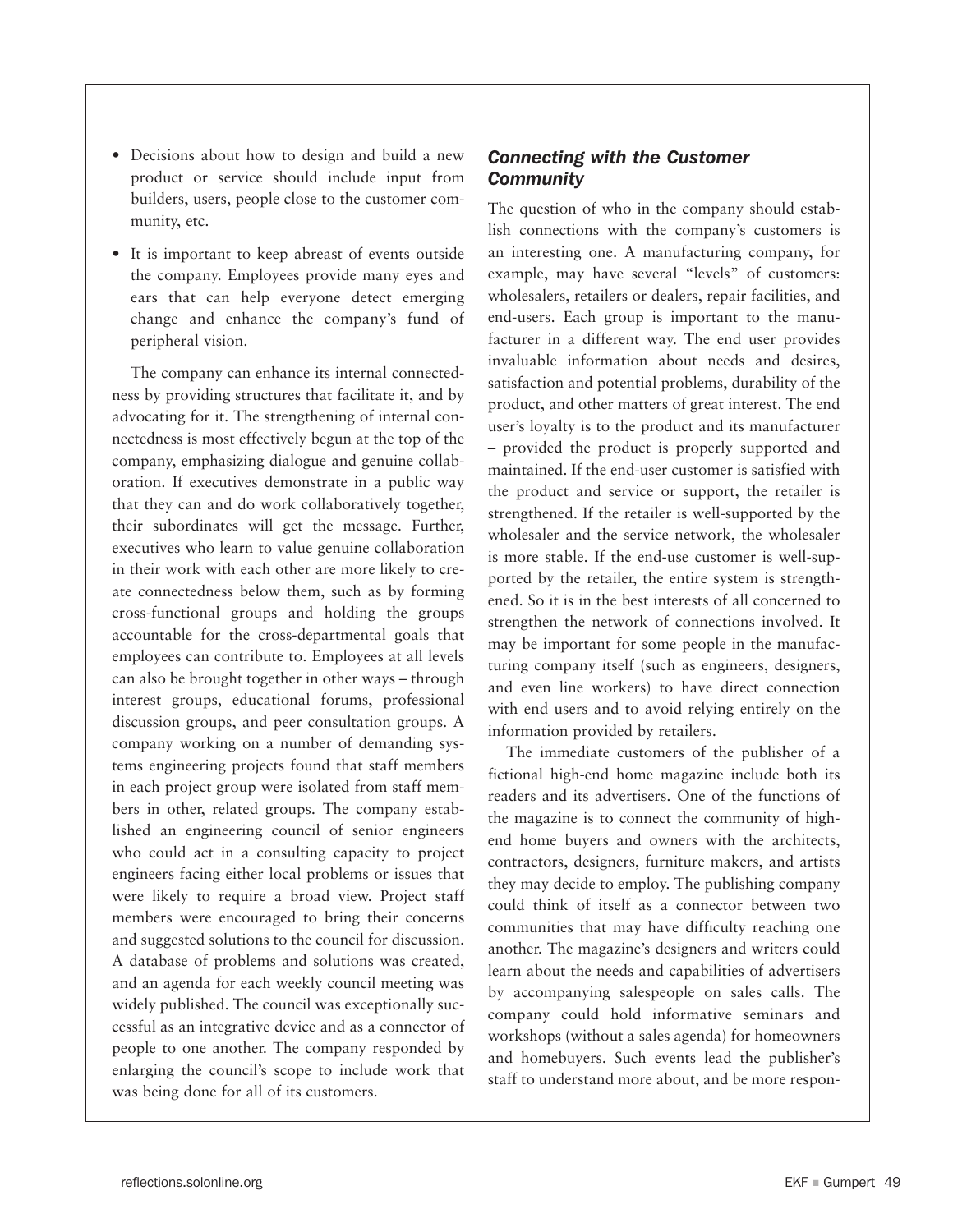sive to, the needs of the magazine's buyers.

Service companies tend to do better when they remain in close connection with their customers<sup>1</sup>6, and find ways of contributing actively to their customers' success. The MITRE Corporation, for example, is a public service corporation that operates Federally Funded Research and Development Centers (FFRDCs), which are created to provide technical assistance to sponsoring government agencies. MITRE works explicitly to move toward and maintain "mission partnership" relationships with its government sponsors; MITRE measures its success in terms of its impact on its sponsors' success, and in terms of the state of its relationships with sponsors. Likewise certain retailers, such as L. L. Bean and the Container Company have developed a strong and valuable reputation for an unusual level of support to customers.

#### *Connecting with Businesses – Allies and Potential Adversaries*

Companies building strategic alliances with other companies can build connectedness between themselves and their allies at several organizational levels. Their connections are strengthened to the extent that they emphasize their common goals, share important knowledge, engage in joint problem-solving, communicate often and thoroughly, and so on. Such efforts can include short-duration employee exchanges that result in both parties having more intimate knowledge of each other's culture and capabilities.

*Alliances that include conflicting goals.* Sometimes companies create alliances that involve conflicts of interest as well as some goals in common, such as in the joint work that competing software companies choose to do to develop standards that improve the interoperability of their products. Allies can build a mutual understanding of the potential areas of conflict, and can devise productive ways to manage those conflicts. One example that comes to mind does not involve business alliances in the usual sense of the term. The MITRE Corporation often assists government agencies with the acquisition of new capabilities in which commercial contractors are

principal players. In such instances, MITRE and the commercial contractor have a common interest in making the government agency successful, but may find themselves with opposing interests in respect to how the job is accomplished, or how the contract between the government and the contractor is written or implemented. When MITRE staff members and the contractor's staff members work in a climate of strong mutual understanding, the contractor does better in terms of eventual revenue as well as in other ways. If the relationship becomes adversarial, however, all parties (including the government) can suffer. It is therefore in the interest of MITRE and government contractors to build and maintain relationships based on full mutual understanding that end up being productive for all concerned. Since the government typically works with a relatively few major commercial contractors, it should be possible for useful relationships to be built with many of them. If such relationships are built at senior levels only, however, they can break down at the local level in any instance. Attention therefore has to be paid to transferring the relationship from the executive level to the program level, and to maintaining that relationship through trying times.

#### *Connecting with Suppliers*

It can be expensive and difficult for companies to change important suppliers. A company's major suppliers come to know their customers' requirements and preferences. Much time and effort has usually been invested in developing knowledge about what works in the exchange, and what doesn't work. If the connection between the customer and the supplier is strong, areas of dissatisfaction or conflict between them can be discussed and often resolved to everyone's satisfaction. If the connection is not strong, it is easier to terminate the customer-supplier relationship – but a substitute has to be found, and experience, knowledge, and trust has to be painstakingly built. The task of developing durable connections with suppliers requires the same steps or tasks that are required in the development of other collaborative relationships.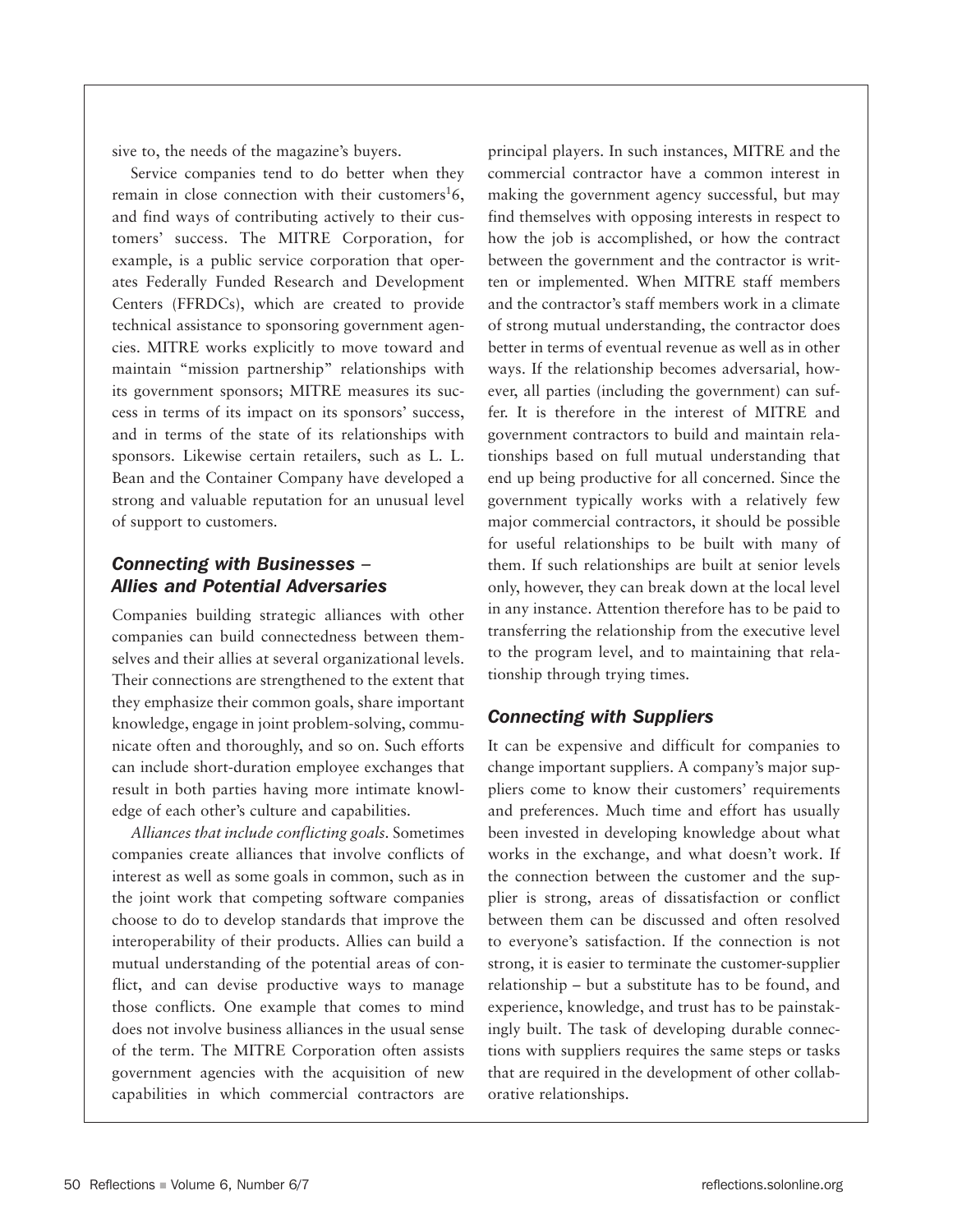#### *Connecting with the Other Supportive Entities*

This is the most difficult category to consider, because the important connections are not immediately obvious. We can begin by asking the following questions:

- What groups is our company dependent on for its resources, environmental sensing, infrastructure, and other supports?
- Where does our company get its employees, and who educates them? Where do most of them live? What community functions and services do they depend on for their families and themselves?
- What industries and industry groups are durably important to our company?
- What gives us the visibility and reputation we find useful?
- What groups or entities depend on us?

A company may discover, for example, that its employees are located mainly in one or two communities, and that the quality of schools in those communities is important to them. They may wish to contribute time or effort to those schools, or to the arts, music, and culture of the communities in question. They might also discover that many key employees have come from a particular university, and may decide to become involved in supporting research or accepting internships from students at that school. The company may wish to build a relationship with a newspaper that reaches people in its area. In considering the taxes the company pays to a city or county, they may wish to cultivate relationships with a local government entity, offering assistance with problems, helping with infrastructure projects, and so on.

Much of the time required for the building of such community connections can be donated by the company's employees; it does not have to be costly, or require that people be hired specifically to manage those relationships.

# The Need for Balance

The notion that building and maintaining connectedness requires attention, energy, thought, and periodic maintenance should alert us to the possibility that if too many resources are consumed by this set of tasks, enough may not be available for other essential activities, such as the ordinary daily tasks of the company, solitary work, and even creative idleness. Furthermore, it is conceivable that a narrow focus on a particular set of connections with people could impede as well as enhance the peripheral vision that is essential to detecting potential changes, problems, and opportunities. It may be, then, that there are points of diminishing returns in connectedness, and that past those points the costs of connectedness with any particular set of stakeholders could exceed its rewards. Thus a degree of "creative tension" between advocates of connectedness and advocates of other activities is important for an organization to assist in maintaining an appropriate balance among activities. I suspect, however, that many organizations are very far away from the optimal balance points.

#### **ABOUT THE AUTHOR**

Peter Gumpert, Ph.D. is a cofounder and principal of GLS Consulting, Inc. He has more than twenty-five years of experience working in private and public sector organizations. Prior to joining GLS, Dr. Gumpert was a professor of psychology at Columbia University and Boston University. A member of SoL, he continues to teach at the Boston Institute for Psychotherapy.

*pgumpert@glsconsulting.com*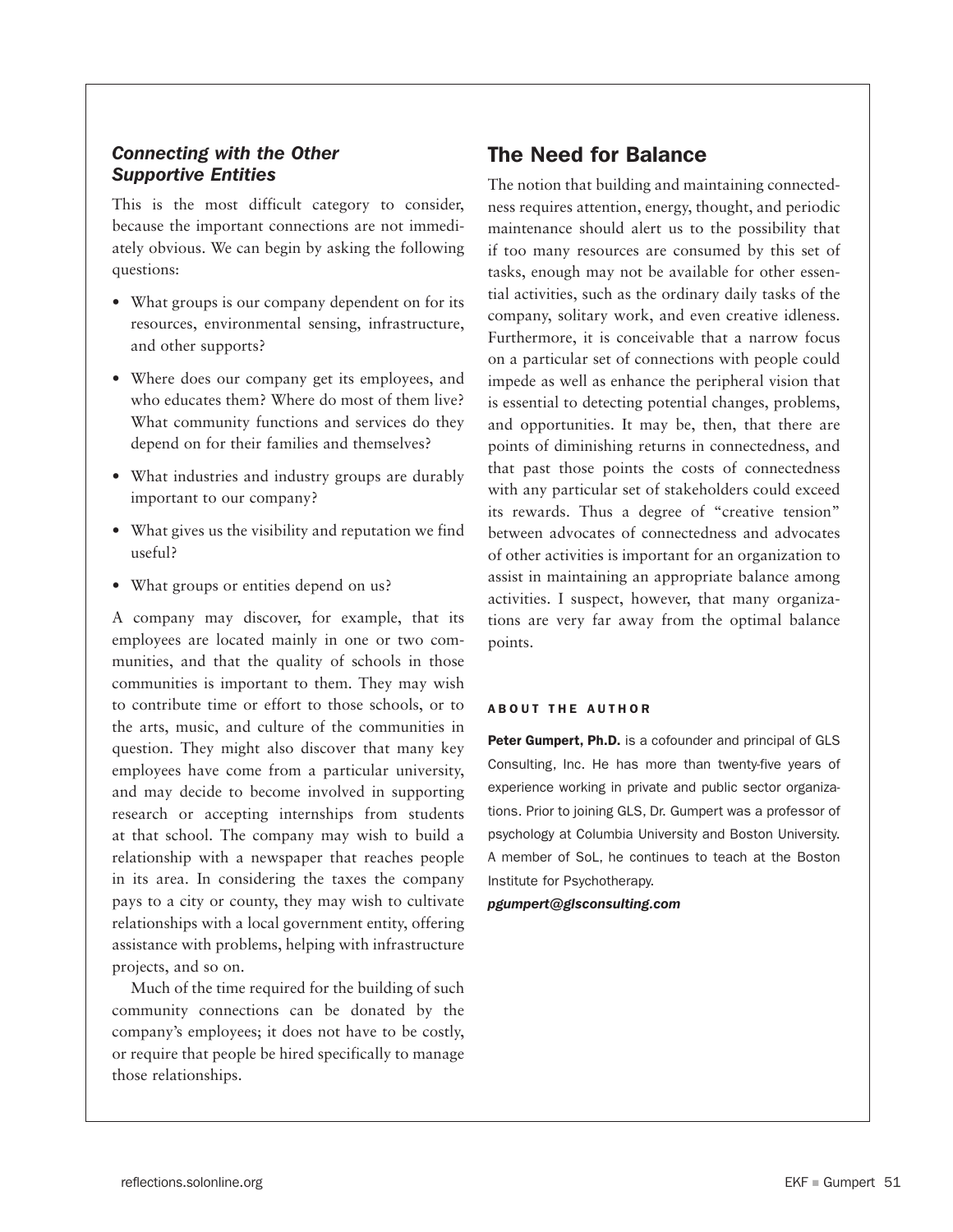#### Endnotes

- 1 Arie De Geus, *The Living Company: Habits for Survival in a Turbulent Business Environment* (Cambridge, MA: Harvard Business School Press, 1997, 2002)
- 2 The 17th century poet John Donne's meditation XVII seems appropriate here: "No man is an island, entire of itself...any man's death diminishes me, because I am involved in mankind; and therefore never send to know for whom the bell tolls; it tolls for thee."
- 3 R. D. Putnam, *Bowling Alone: The Collapse and Revival of American Community* (Princeton, N.J.: Princeton University Press, 2000)
- Social Report on Social Connectedness of the New Zealand Ministry of Social Development, 2002 *http:/ /socialreport.msd.govt.nz/2002/social-connectedness/ social-connectedness.shtml.*
- 5 *Social network theory* makes use of maps of the ways people are connected; research on this topic suggests that social networks play an important role in problem solving, and the degree to which individuals succeed in achieving goals. See, for example, R. Guimera, B. Uzzi, J. Spiro and L. A. Nunez Amaral in *Science,* 308, 697, 2005.
- 6 T. P. M. Barnett, *The Pentagon's New Map: War and Peace in the Twenty-first Century* (New York: G.P. Putnam's Sons, 2004)
- 7 M. Niederle, and L. Vesterlund, "Do Women Shy Away from Competition?" *http://www.stanford.edu/~niederle/ Women.Competition.pdf.* 2005.
- 8 M. Deutsch, *Distributive Justice: A Social-Psychological Perspective* (New Haven: Yale University Press, 1985)
- 9 For example, see: S. Kauffman, *The Origins of Order: Self-Organization and Selection in Evolution* (New York: Oxford University Press, 1993). Another view can be found in the commentary by Vincent Vesterby in *www.comdig.com/topic2.php?id\_topic=319&sort=1& haction=add\_com&id\_msgboard=319.*
- 10 H. T. Johnson, & A. Bröms, *Profit Beyond Measure: Extraordinary Results through Attention to Work and People*  (New York: The Free Press, 2000)
- 11 John Stuart Mill, in his *Principles of Political Economy*  (1848), said: "Of all the vulgar modes of escaping from the consideration of social and moral influence on the human mind, the most vulgar is that of attributing the diversities of conduct and character to inherent natural differences." Much later, social psychologist Lee Ross named this common error, and stimulated a substantial amount of research about it [see L Ross, "The Intuitive Psychologist and His Shortcomings: Distortions in the Attribution Process, in L. Berkowitz (Ed.), *Advances in Experimental Social Psychology* (vol. 10) (New York: Academic Press, 1977.)]
- 12 J. Gharajedaghi, *Systems Thinking: Managing Chaos and Complexity* (Boston: Butterworth Heinemann, 1999)
- 13 J. D. Watson, *The Double Helix: A Personal Account of the Discovery of the Structure of DNA* (New York: Atheneum,1980)
- 14 M. Treacy and F. Wiersema, *The Discipline of Market Leaders* (Reading, MA: Addison Wesley, 1997)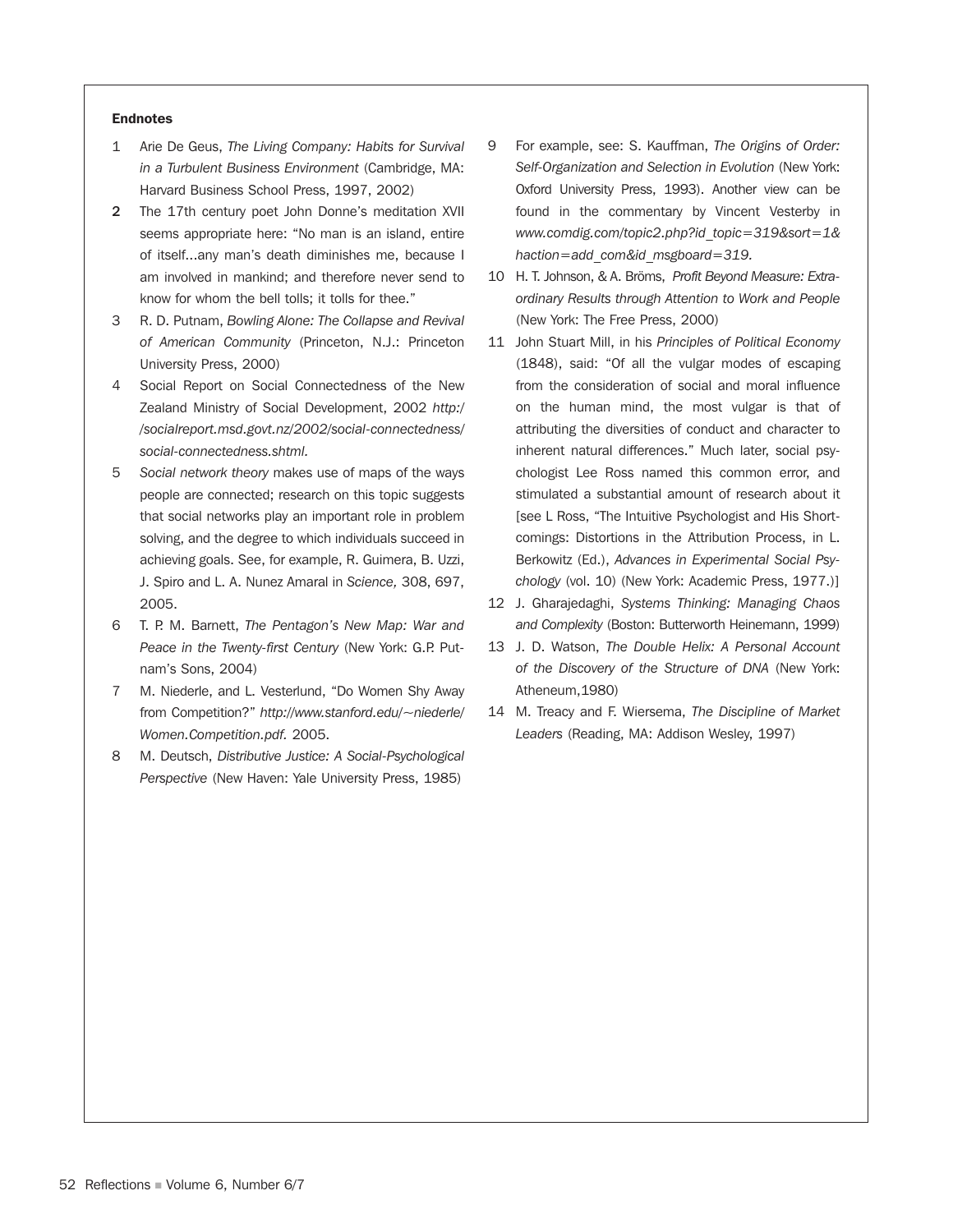# Introduction: The Problem with Tough Problems

Solving Tough Problems: An Open Way of Talking, Listening, and Creating New Realities

By Adam Kahane Berrett-Koehler, 2004



Adam Kahane is a leading expert in the design and facilitation of processes that help people work together to solve their toughest, most complex problems. In this, his first book, he lays forth a few simple principles learned through years of working in some of the most challenging situations in the world. His stories of success, failure, and discovery make this a highly readable book which, in the words of Nelson Mandela, "addresses the central challenge of our time."

Adam Kahane

ough problems usually don't get solved peacefully. They either don't get solved at all – they get stuck – or they get solved by force. These frustrating and frightening outcomes occur all the time. Families replay the same argument over and over, or a parent lays down the law. Organizations keep returning to a familiar crisis, or a boss decrees a new strategy. Communities split over a controversial issue, or a politician dictates the answer. Countries negotiate to a stalemate, or they go to war. Either the people involved in a problem can't agree on what the solution is, or the people with power – authority, money, guns – impose their solution on everyone else. T

There is another way to solve tough problems. The people involved can talk and listen to each other and thereby work through a solution peacefully. But this way is often too difficult and too slow to produce results, and force there-



fore becomes the easier, default option. I have written this book to help those of us who are trying to solve tough problems get better at talking and listening – so that we can do so more successfully and choose the peaceful way more often. I want talking and listening to become a reliable default option.

Problems are tough because they are complex in three ways. They are dynamically complex, which means that cause and effect are far apart in space and time, and so are hard to grasp from firsthand experience. They are generatively complex, which means that they are unfolding in unfamiliar and unpredictable ways. And they are socially complex, which means that the people involved see things very differently, and so the problems become polarized and stuck.

Our talking and listening often fails to solve complex problems because of the way that most of us talk and listen most of the time. Our most common way of talking is telling: asserting the truth about the way things are and must be not allowing that there might be other truths and possibilities. And our most common way of listening is not listening: listening only to our own talking, not to others. This way of talking and listening works fine for solving simple problems, where an authority or expert can work through the problem piece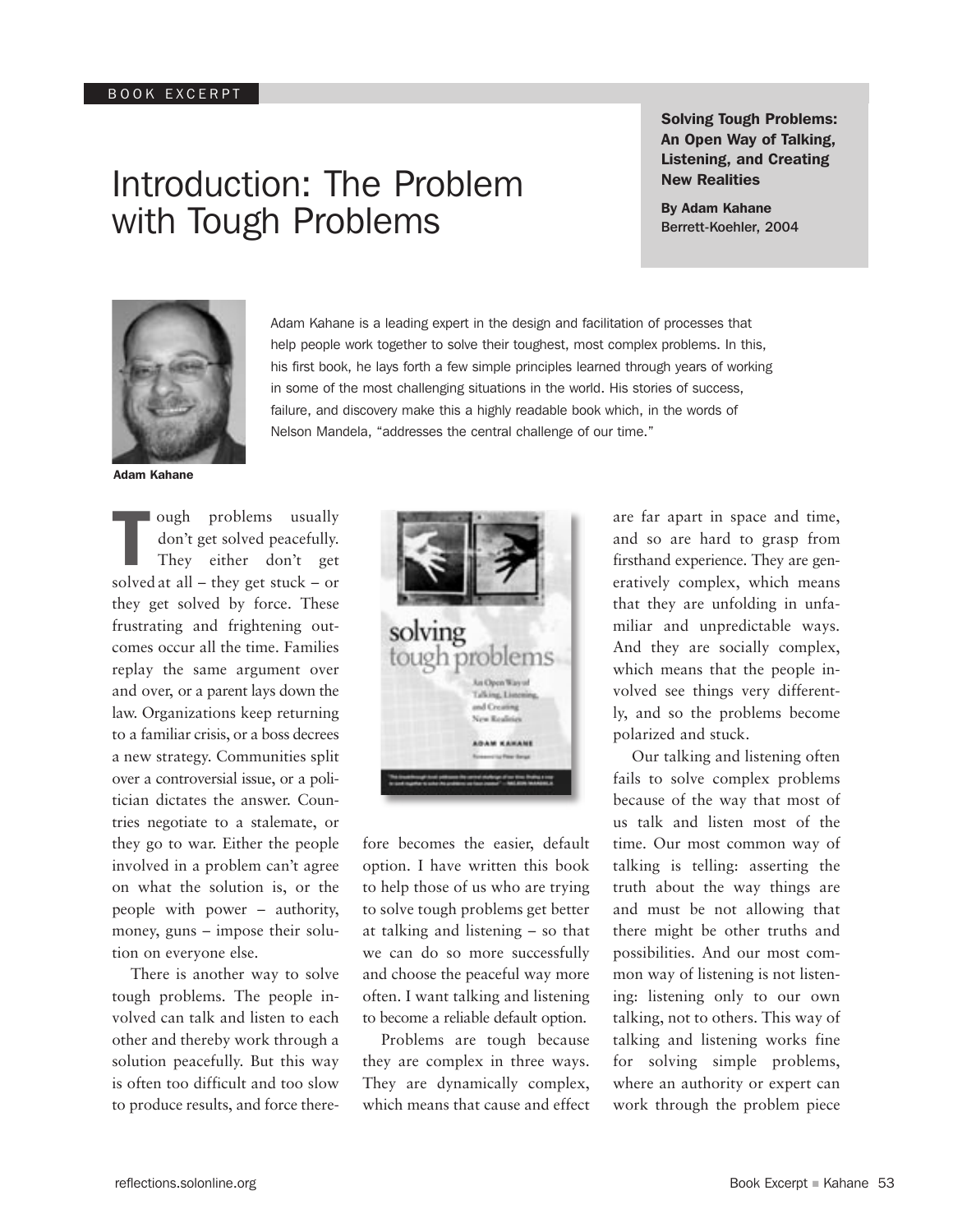by piece, applying solutions that have worked in the past. But a complex problem can only be solved peacefully if the people who are part of the problem work together creatively to understand their situation and to improve it.

Our common way of talking and listening therefore guarantees that our complex problems will either remain stuck or will get unstuck only by force. (There is no problem so complex that it does not have a simple solution . . . that is wrong.) We need to learn another, less common, more open way.

I have reached these conclusions after twenty-five years of working professionally on tough problems. I started off my career as someone who came up with solutions. first I was a university researcher in physics and economics, and then an expert analyst of government policy and corporate strategy. Then in 1991, inspired by an unexpected and extraordinary experience in South Africa, I began working as a neutral facilitator of problem-solving processes, helping other people come up with their own solutions. I have facilitated leadership teams of companies, governments, and civil society organizations in fifty countries, on every continent – from Royal Dutch/ Shell, Intel, Price-waterhouseCoopers, and Federal Express, to the Government of Canada and the European Commission, to the Congress of South African Trade unions and the Anglican Synod of Bishops – helping them address their organizations' most difficult challenges.

And I have also facilitated crossorganizational leadership teams – composed of politicians and guerillas, activists and public servants, clergymen and businesspeople, academics and trade unionists – helping them address some of the most difficult chal-

*A complex problem can only be solved peacefully if the people who are part of the problem work together creatively to understand their situation and to improve it.*

lenges in the world: in South Africa during the struggle to replace apartheid; in Colombia in the midst of the civil war; in Guatemala in the aftermath of the genocide; in Argentina when the society collapsed; and in deeply divided Israel-Palestine, Cyprus, Paraguay, Northern Ireland, and the Basque Country.

Commuting back and forth between these different worlds has allowed me to se how tough problems can and cannot be solved. I have been privileged to work with many extraordinary people in many extraordinary processes. From these experiences I have drawn conclusions that apply not only in extraordinary but also in ordinary settings. In the harsh light of life-and-death conflicts, the dynamics of how people create new realities are painted in bright colors. Having seen the dynamics there, I can now recognize them in circumstances where they are painted in muted colors. I have learned what kinds of talking and listening condemn us to stuckness and force, and what kinds enable us to solve peacefully even our most difficult problems.

My favorite movie about getting unstuck is the comedy *Groundhog Day*. Bill Murray plays Phil Connors, a cynical, self-centered television journalist who is filming a story about Groundhog Day, February 2, in the small town of Punxsutawney, Pennsylvania. He despises the assignment and the town. The next morning, he wakes up to discover, with horror, that it is still February 2, and that he has to live through these events again. This happens every morning: he is stuck in reliving the same day over and over. He explains this to his producer, Rita, but she laughs it off. He tries everything he can in order to break this pattern – getting angry, being nice, killing himself – but nothing works. Eventually he relaxes into appreciating the present, and opens himself up to the town and to Rita. Only then does he wake up to a new day and a better future.

Many of us are like Phil Connors. We get stuck by holding on tightly to our opinions and plans and identities and truths. But when we relax and are present and open up our minds and hearts and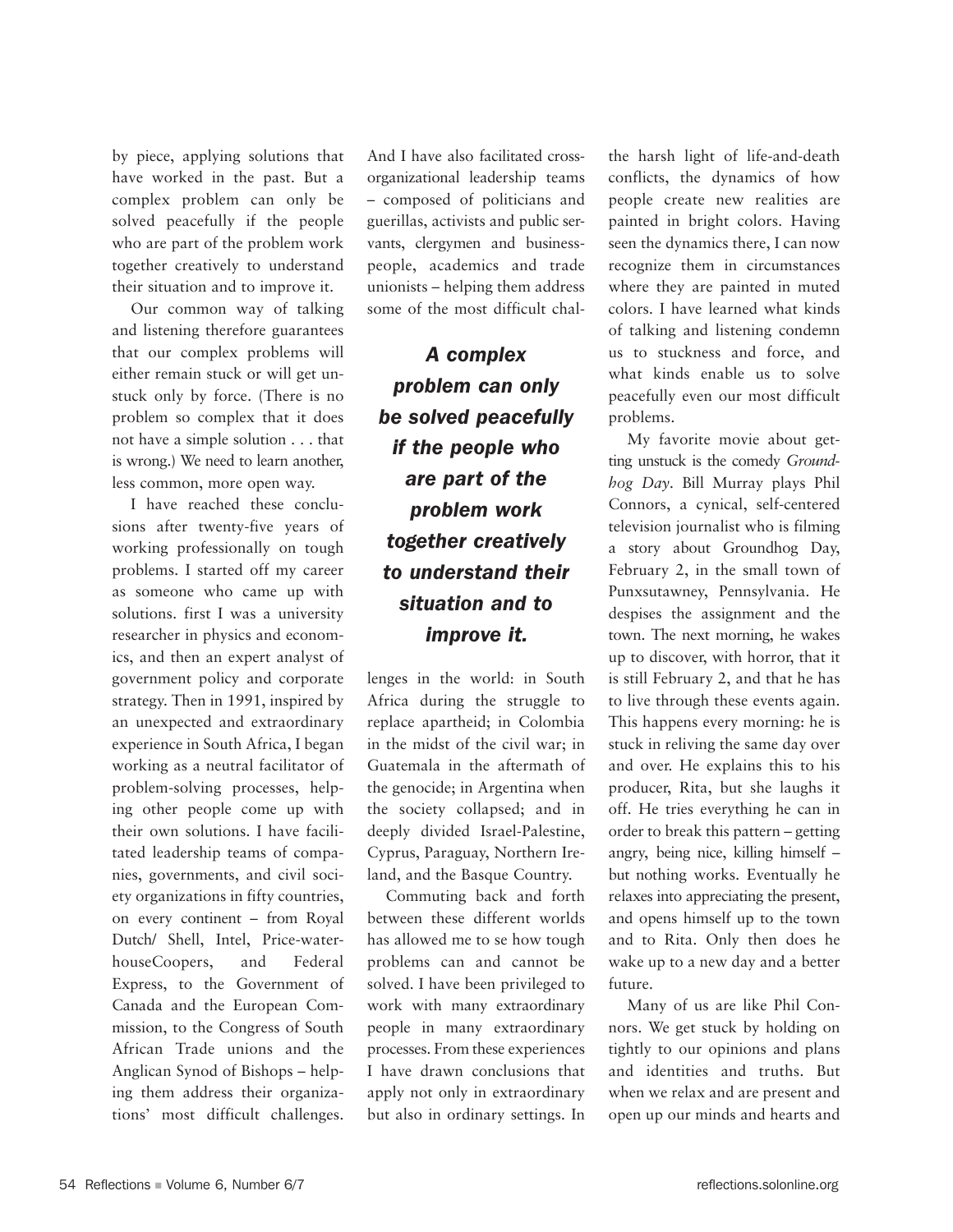wills, we get unstuck and we unstuck the world around us. I have learned that the more open I am – the more attentive I am to the way things are and could be, around me and inside me, the less attached I am to the way things ought to be – the more effective I am in helping to bring forth new realities. And the more I work in this way, the more present and alive I feel. As I have learned to lower my defenses and open myself up, I have become increasingly able to help better futures to be born.

The way we talk and listen expresses our relationship with the world. When we fall into the trap of telling and not listening, we close ourselves off from being changed by the world. We limit ourselves to being able to change the world only by force. But when we talk and listen with an open mind and an open heart and an open spirit, we bring forth our better selves and a better world.

#### **ABOUT THE AUTHOR**

Adam Kahane is a founding partner (with Joseph Jaworski and Bill O'Brien) of Generon Consulting, and of the Global Leadership Initiative. A member of SoL since 2000, he was one of the 16 outstanding individuals featured in Fast Company's first annual "Who's Fast." Originally from Montreal, he lives in Boston and Cape Town with his wife Dorothy and their family.

*Kahane@generonconsulting.com*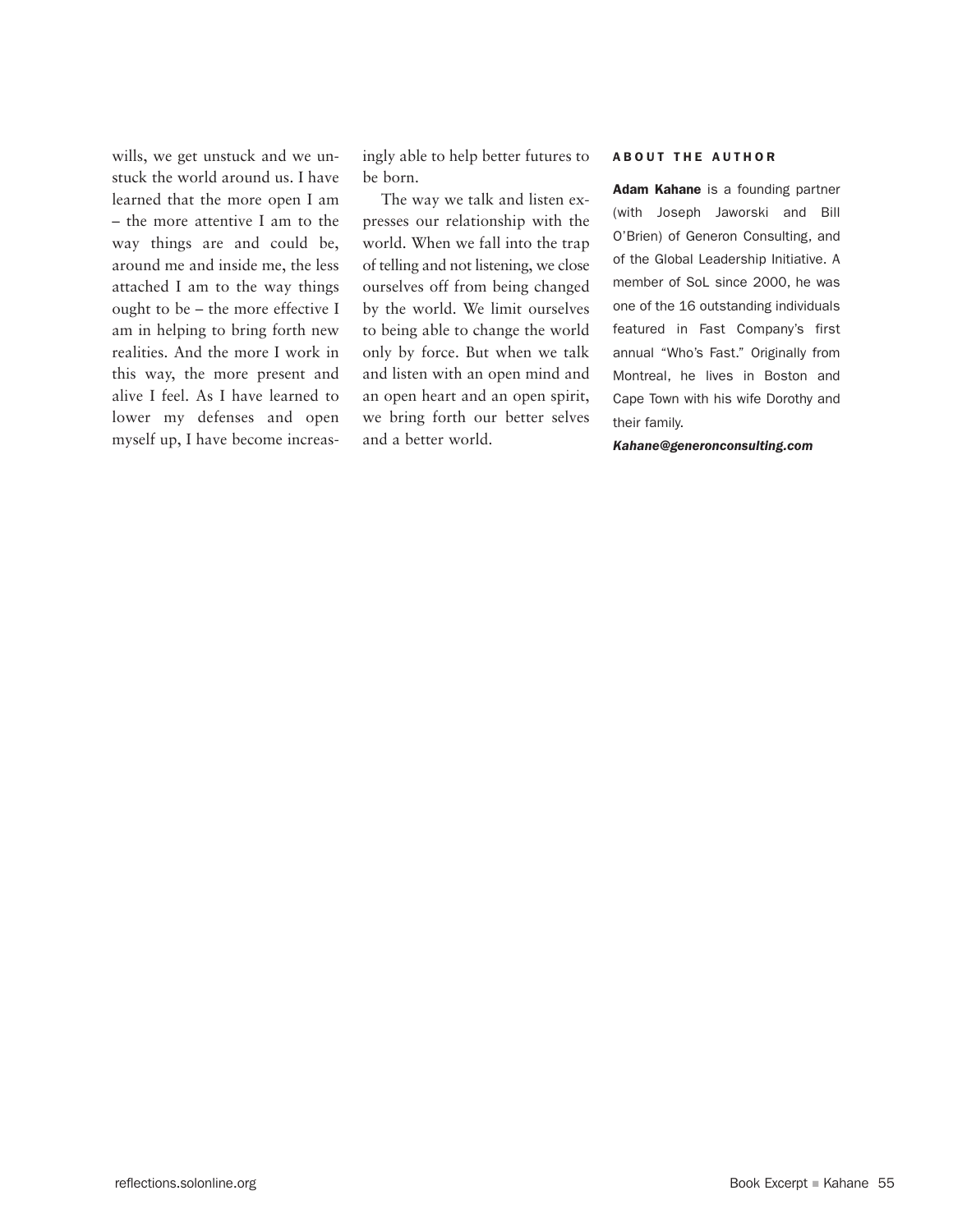# Recent and Relevant Work

Many books have crossed my desk since the last issue of Reflections, but two provide an interesting contrast on the vision and reality of what Alain de Vulpian characterizes as the "evolving process of civilization." As always we welcome your recommended readings, resources, and reviews. Please address them to my attention.

*— C. Sherry Immediato*

*One from Many: VISA and the Rise of Chaordic Organization*  Dee Hock

*The Rise of the Rogue Executive: How Good Companies Go Bad and How to Stop the Destruction*  Leonard R. Sayles and Cynthia J. Smith

#### *One From Many: VISA and the Rise of Chaordic Organization*  Dee Hock Berrett-Koehler, 2005

Most of you are reading this review courtesy of the Internet in some form. How did that happen – this Internet connection? Speaking of which, when's the last time you read a story about the CEO of the Internet? And, who is the CEO of the Internet? Come to think of it, how does the Internet work? Not the technology behind it, but its ownership and governance? Like the Internet, the credit card industry has a vast reach, but few of us are aware of how this enormous enterprise formed, or is governed and owned. As its founding CEO, Dee Hock revels in telling the VISA story, and does so again in *One From Many*. This new revised paperback edition from Berrett-Koehler is an artful attempt to combine a chronological narrative with key concepts and learnings. It also includes a new foreword by Peter Senge.

 Many salute Dee as a true innovator with impact far beyond VISA. As a small example close to home, he served as a guiding force in the design process for SoL in 1995–1997, attempting to translate his experience in self-organizing to our lofty *and* practical aspirations. If you have an interest in SoL's evolution, you should read this book. However, Peter Senge notes that our interest is probably better directed to the phenomenon that so intrigued Dee: how can new organizing enable new thinking, and vice versa? We clearly have many needs and aspirations that require collaboration across traditional social, political and economic

boundaries, and interesting solutions are emerging. Because existing sets of relationships (like the Internet) don't fit our picture of organizations, we often fail to see them as such. It doesn't mean they are not there of course, but our ability to bring more of them into life, or understand their implications for our traditional organizations, is limited by our awareness and understanding of these new forms. Elsewhere in this issue of *Reflections*, Alain de Vulpian argues persuasively of the need for limitations of central control and new forms of self-organizing and self-regulation that can potentially span the globe. Dee Hock offers a way to think about this possibility.

#### *The Rise of the Rogue Executive: How Good Companies Go Bad and How to Stop the Destruction*

Leonard R. Sayles and Cynthia J. Smith Prentice Hall, 2005

In confronting dramatic cases of corporate corruption, it is tempting explain them with either of two equally disempowering possibilities: a few bad apples took advantage of reasonable freedom, or the entire system is so broken that we just have to expect that even average people will be forced into despicable behavior.

 One of the system principles I've found most eye-opening is the practice of seeking a systemic explanation for system performance as locally as possible. For example, some years ago, one of the early suppliers to the mobile phone industry created a business plan that assumed their oscillating business performance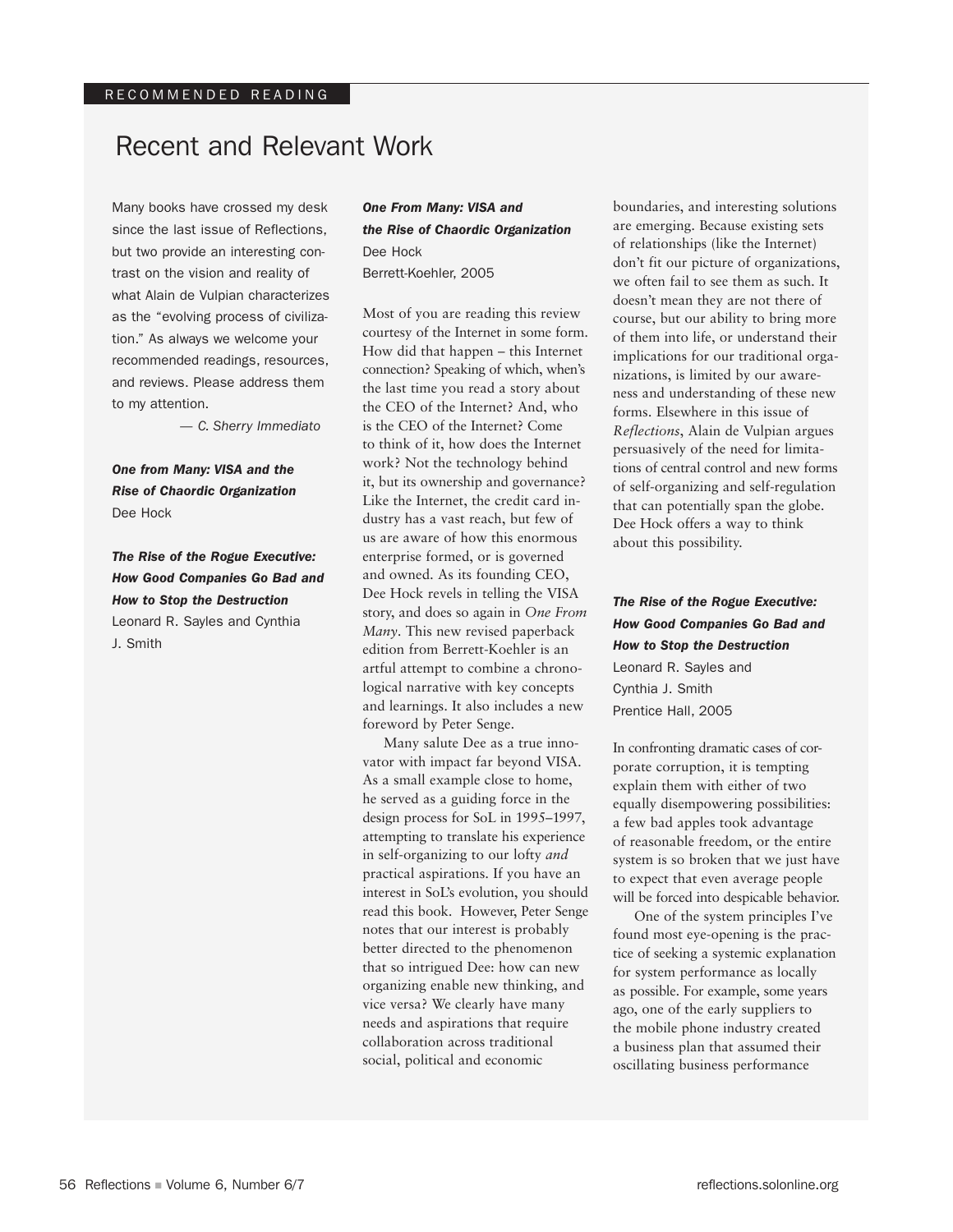was simply linked with the larger economic business cycle – a welldocumented pattern in the electronics components industry. When their actual performance proved worse than expected, they decided to use systems thinking to investigate. Their system dynamics model yielded an interesting result: the firm's investment and executive compensation policies created lags in capacity that created swings in performance that were completely independent of the external business cycle. They came to a shocking conclusion. In the words of Miss Piggy, the answer to the question "Moi?" would certainly

have to be "Oui!" Often when we meet the culprit, she is neither villain nor victim of the system – and she's looking back at us in the mirror.

 So for all our plans to create change and work with the very positive sociological forces described by Alain de Vulpian, we really need to be aware of our habits and lingering pathologies that produce unintended and undesirable results. In their new book, Sayles and Smith seek to define the local actions and culture as well as the larger business context that has created "the rogue executive," a rather perverse result made possible by increasing autonomy, technology,

etc. The authors offer insight about the role of the stock market, IT solutions, auditing, boards, business journalists and even academia – in addition to internal company dynamics in creating the conditions for corruption. Their goal is to understand larger system issues, but also to help each of us recognize a degree of responsibility and possibility that we may otherwise overlook. While we need folks like Dee Hock offering a vision of what's possible, we also need good analysis of reality to be sure we're addressing the systems issues that can undermine our best efforts.